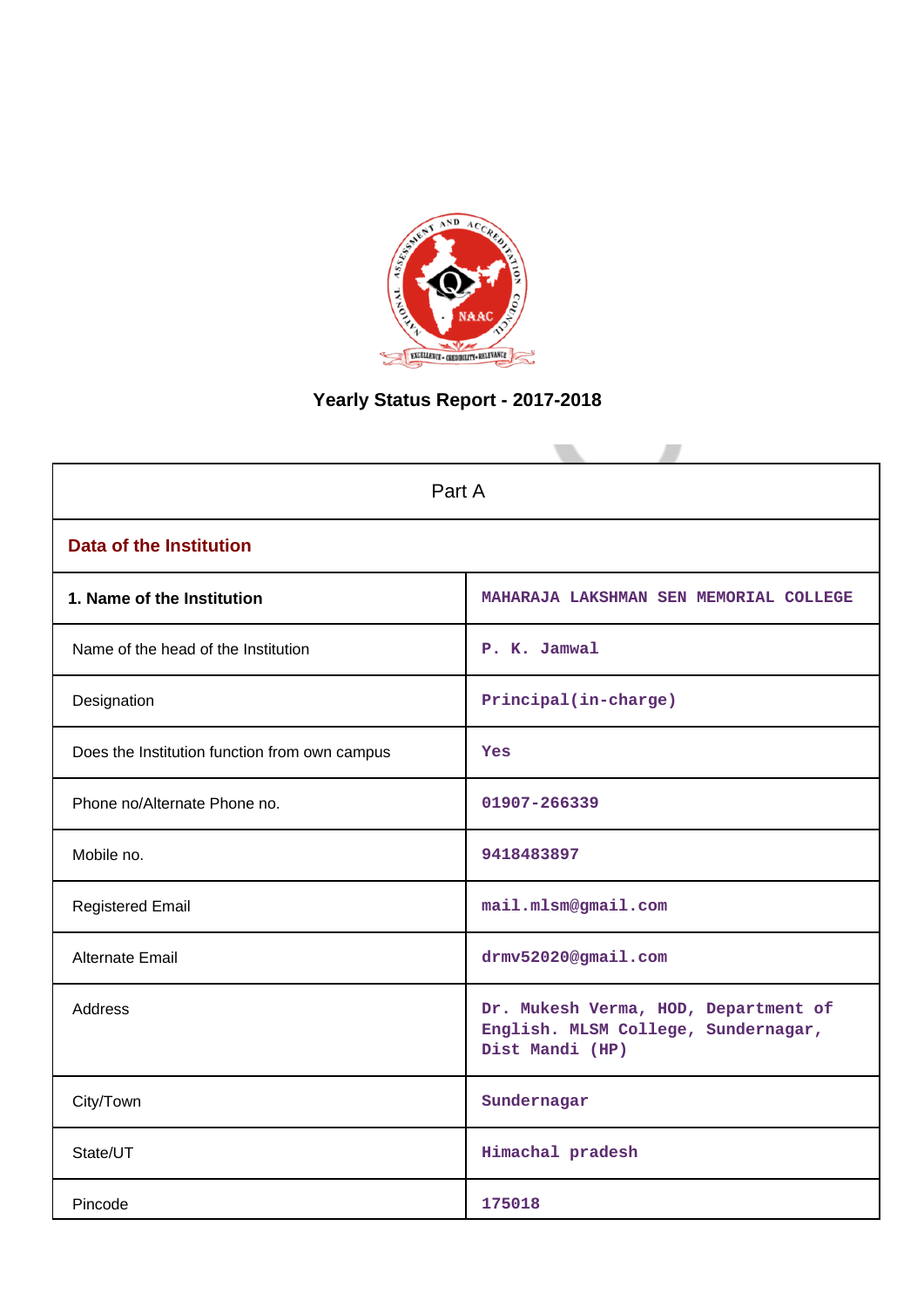| 2. Institutional Status                                                  |                                  |                                                                  |                                |                   |  |  |
|--------------------------------------------------------------------------|----------------------------------|------------------------------------------------------------------|--------------------------------|-------------------|--|--|
| Affiliated / Constituent                                                 |                                  | Affiliated                                                       |                                |                   |  |  |
| Type of Institution                                                      |                                  | Co-education                                                     |                                |                   |  |  |
| Location                                                                 |                                  | Semi-urban                                                       |                                |                   |  |  |
| <b>Financial Status</b>                                                  |                                  |                                                                  | Self financed and grant-in-aid |                   |  |  |
| Name of the IQAC co-ordinator/Director                                   |                                  | Dr. Mukesh Verma                                                 |                                |                   |  |  |
| Phone no/Alternate Phone no.                                             |                                  | 01907266639                                                      |                                |                   |  |  |
| Mobile no.                                                               | 9418052020                       |                                                                  |                                |                   |  |  |
| <b>Registered Email</b>                                                  |                                  | mail.mlsm@gmail.com                                              |                                |                   |  |  |
| Alternate Email                                                          |                                  | drmv52020@gmail.com                                              |                                |                   |  |  |
| 3. Website Address                                                       |                                  |                                                                  |                                |                   |  |  |
| Web-link of the AQAR: (Previous Academic Year)                           |                                  | https://www.mlsm.in/images/PeerTeamR<br>eport.pdf                |                                |                   |  |  |
| 4. Whether Academic Calendar prepared during<br>the year                 |                                  | Yes                                                              |                                |                   |  |  |
| if yes, whether it is uploaded in the institutional website:<br>Weblink: |                                  | https://www.mlsm.in/images/Academic%20C<br>alendar%202017-18.jpq |                                |                   |  |  |
| <b>5. Accrediation Details</b>                                           |                                  |                                                                  |                                |                   |  |  |
| Cycle<br>Grade                                                           | <b>CGPA</b>                      | Year of                                                          | Validity                       |                   |  |  |
|                                                                          |                                  | Accrediation                                                     | Period From                    | Period To         |  |  |
| $\mathbf{1}$<br>в                                                        | 2.08                             | 2018                                                             | 26-Sep-2018                    | 25-Sep-2023       |  |  |
|                                                                          | 6. Date of Establishment of IQAC |                                                                  |                                | $15 - Jun - 2015$ |  |  |
| 7. Internal Quality Assurance System                                     |                                  |                                                                  |                                |                   |  |  |

| Quality initiatives by IQAC during the year for promoting quality culture |                                                          |      |  |  |  |  |
|---------------------------------------------------------------------------|----------------------------------------------------------|------|--|--|--|--|
| Item / Title of the quality initiative by<br>IQAC.                        | Number of participants/ beneficiaries<br>Date & Duration |      |  |  |  |  |
| Automation of Library                                                     | $17 - Aug - 2017$                                        | 3037 |  |  |  |  |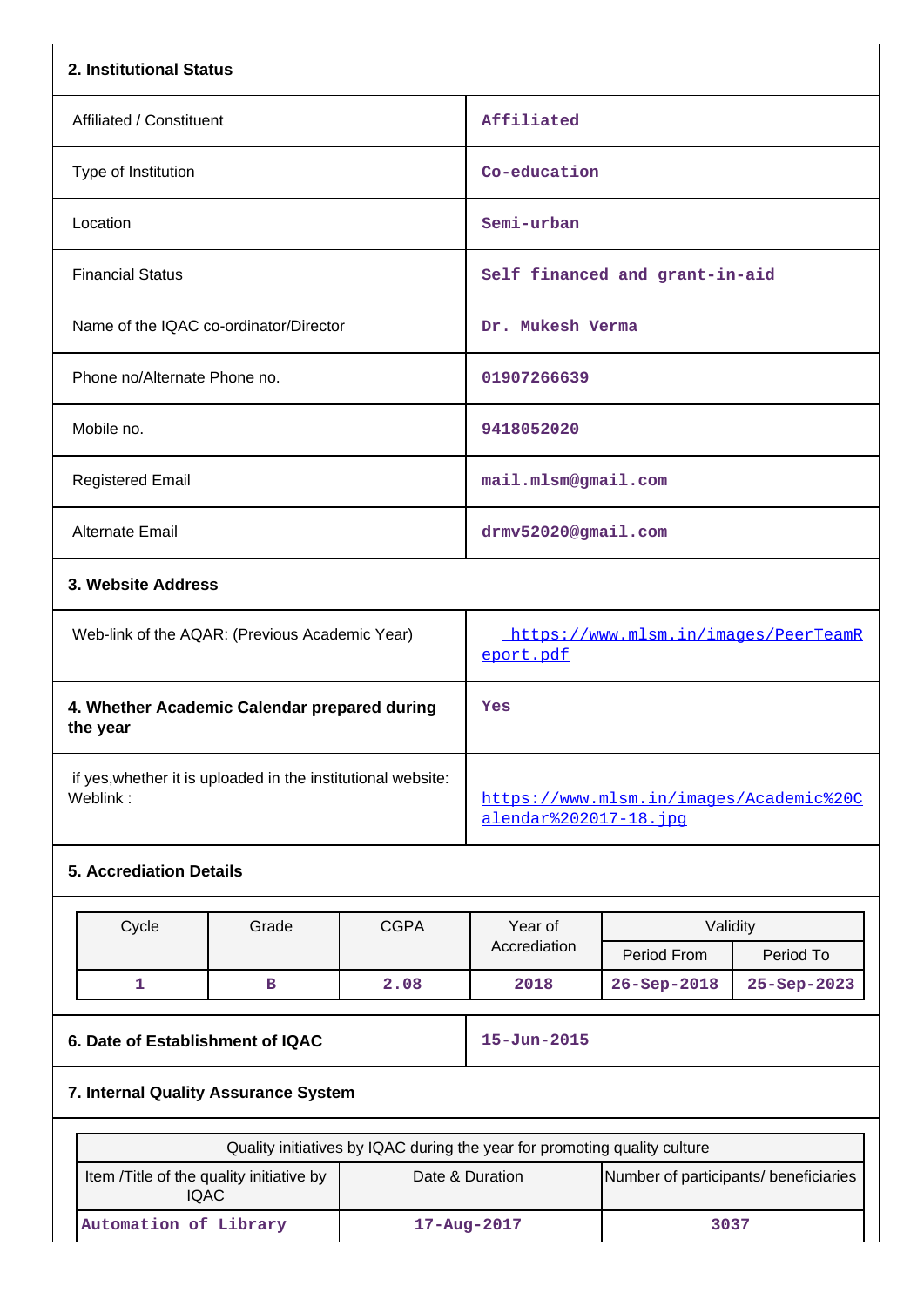|                                 | 0 <sub>0</sub>                      |      |
|---------------------------------|-------------------------------------|------|
| College Management<br>Software  | $24 - Oct - 2017$<br>00             | 3037 |
| Construction of Ramps           | 24-Oct-2017<br>00                   | 4    |
| Introduction of E-<br>Resources | $17 - Aug - 2017$<br>0 <sup>0</sup> | 3037 |
| Addition of more class<br>rooms | $20 - \text{Feb} - 2018$<br>00      | 0    |
|                                 | <u>View File</u>                    |      |

|                                                       | Institution/Departmen<br>t/Faculty                                                                                 | Scheme |           | <b>Funding Agency</b> | Year of award with<br>duration | Amount |  |  |
|-------------------------------------------------------|--------------------------------------------------------------------------------------------------------------------|--------|-----------|-----------------------|--------------------------------|--------|--|--|
|                                                       | <b>None</b>                                                                                                        | Nil    |           | <b>None</b>           | 2018<br>$\mathbf{0}$           | 0      |  |  |
|                                                       |                                                                                                                    |        | View File |                       |                                |        |  |  |
|                                                       | 9. Whether composition of IQAC as per latest<br><b>NAAC</b> guidelines:                                            |        | Yes       |                       |                                |        |  |  |
|                                                       | Upload latest notification of formation of IQAC                                                                    |        | View File |                       |                                |        |  |  |
|                                                       | 10. Number of IQAC meetings held during the<br>year :                                                              |        |           | 6                     |                                |        |  |  |
|                                                       | The minutes of IQAC meeting and compliances to the<br>decisions have been uploaded on the institutional<br>website |        |           | Yes                   |                                |        |  |  |
| Upload the minutes of meeting and action taken report |                                                                                                                    |        |           | View File             |                                |        |  |  |
|                                                       | 11. Whether IQAC received funding from any of<br>the funding agency to support its activities<br>during the year?  |        |           |                       |                                |        |  |  |

**12. Significant contributions made by IQAC during the current year(maximum five bullets)**

**Automation of Library College Management Software Construction of Ramps Introduction of E Resources Addition of more class rooms**

## [View File](https://assessmentonline.naac.gov.in/public/Postacc/Contribution/5245_Contribution.xlsx)

**13. Plan of action chalked out by the IQAC in the beginning of the academic year towards Quality Enhancement and outcome achieved by the end of the academic year**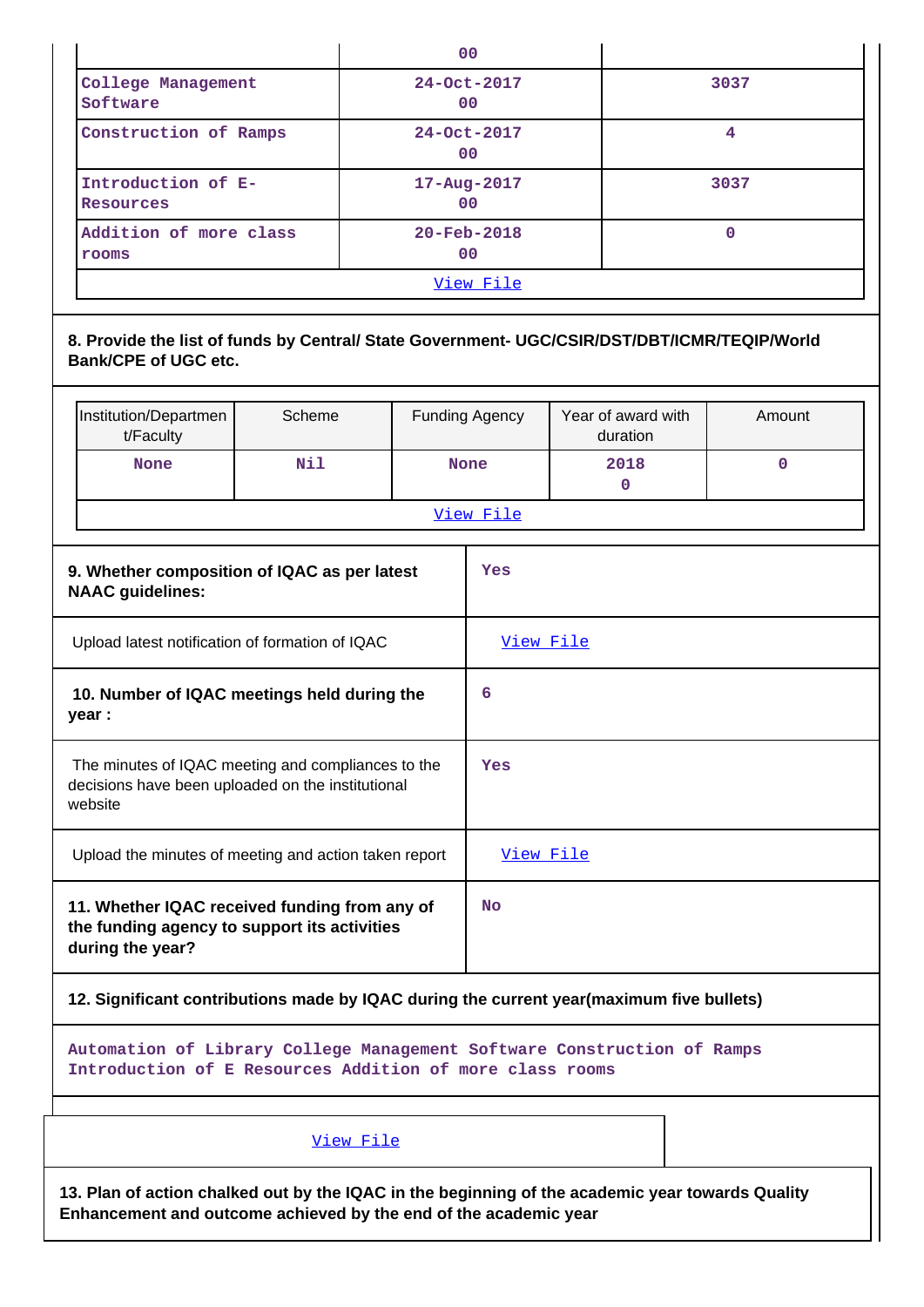| Plan of Action                                                                                                       | Achivements/Outcomes                                                                                                                                                                                                                                                                                                                                              |  |  |  |
|----------------------------------------------------------------------------------------------------------------------|-------------------------------------------------------------------------------------------------------------------------------------------------------------------------------------------------------------------------------------------------------------------------------------------------------------------------------------------------------------------|--|--|--|
| Automation of Library                                                                                                | In Progress                                                                                                                                                                                                                                                                                                                                                       |  |  |  |
|                                                                                                                      | Added new chairs and tables                                                                                                                                                                                                                                                                                                                                       |  |  |  |
| Up-gradation of furniture in the<br>library                                                                          |                                                                                                                                                                                                                                                                                                                                                                   |  |  |  |
| To start Honour classes in different<br>faculties                                                                    | Not materialized                                                                                                                                                                                                                                                                                                                                                  |  |  |  |
| On line e-resource membership for the<br>institution                                                                 | Membership sought                                                                                                                                                                                                                                                                                                                                                 |  |  |  |
| College Management Software                                                                                          | Purchased and installed                                                                                                                                                                                                                                                                                                                                           |  |  |  |
| Enhance seating capacity of canteen                                                                                  | Drawing approved and work will start<br>soon                                                                                                                                                                                                                                                                                                                      |  |  |  |
| Construction of Ramps for differently<br>abled students                                                              | Work of Ramps completed                                                                                                                                                                                                                                                                                                                                           |  |  |  |
| Facility for indoor games                                                                                            | Construction of upper story of sports<br>complex started                                                                                                                                                                                                                                                                                                          |  |  |  |
| Addition of Class rooms in the LSIBET<br>building                                                                    | The Managing Committee allowed to start<br>the construction work to add more class<br>rooms                                                                                                                                                                                                                                                                       |  |  |  |
|                                                                                                                      | View File                                                                                                                                                                                                                                                                                                                                                         |  |  |  |
|                                                                                                                      |                                                                                                                                                                                                                                                                                                                                                                   |  |  |  |
| 14. Whether AQAR was placed before statutory<br>body?                                                                | <b>No</b>                                                                                                                                                                                                                                                                                                                                                         |  |  |  |
| 15. Whether NAAC/or any other accredited<br>body(s) visited IQAC or interacted with it to<br>assess the functioning? | Yes                                                                                                                                                                                                                                                                                                                                                               |  |  |  |
| Date of Visit                                                                                                        | 25-Aug-2018                                                                                                                                                                                                                                                                                                                                                       |  |  |  |
| 16. Whether institutional data submitted to<br>AISHE:                                                                | Yes                                                                                                                                                                                                                                                                                                                                                               |  |  |  |
| Year of Submission                                                                                                   | 2018                                                                                                                                                                                                                                                                                                                                                              |  |  |  |
| Date of Submission                                                                                                   | 15-Feb-2018                                                                                                                                                                                                                                                                                                                                                       |  |  |  |
| 17. Does the Institution have Management<br><b>Information System?</b>                                               | Yes                                                                                                                                                                                                                                                                                                                                                               |  |  |  |
| If yes, give a brief descripiton and a list of modules<br>currently operational (maximum 500 words)                  | Management Information System (MIS)<br>Management Information System is a<br>central data repository which helps the<br>institution in organizing, and storing<br>student data. It processes and analyzes<br>the student data which is used for<br>various reports required by managing<br>committee and other various government<br>bodies. MIS reduces workload |  |  |  |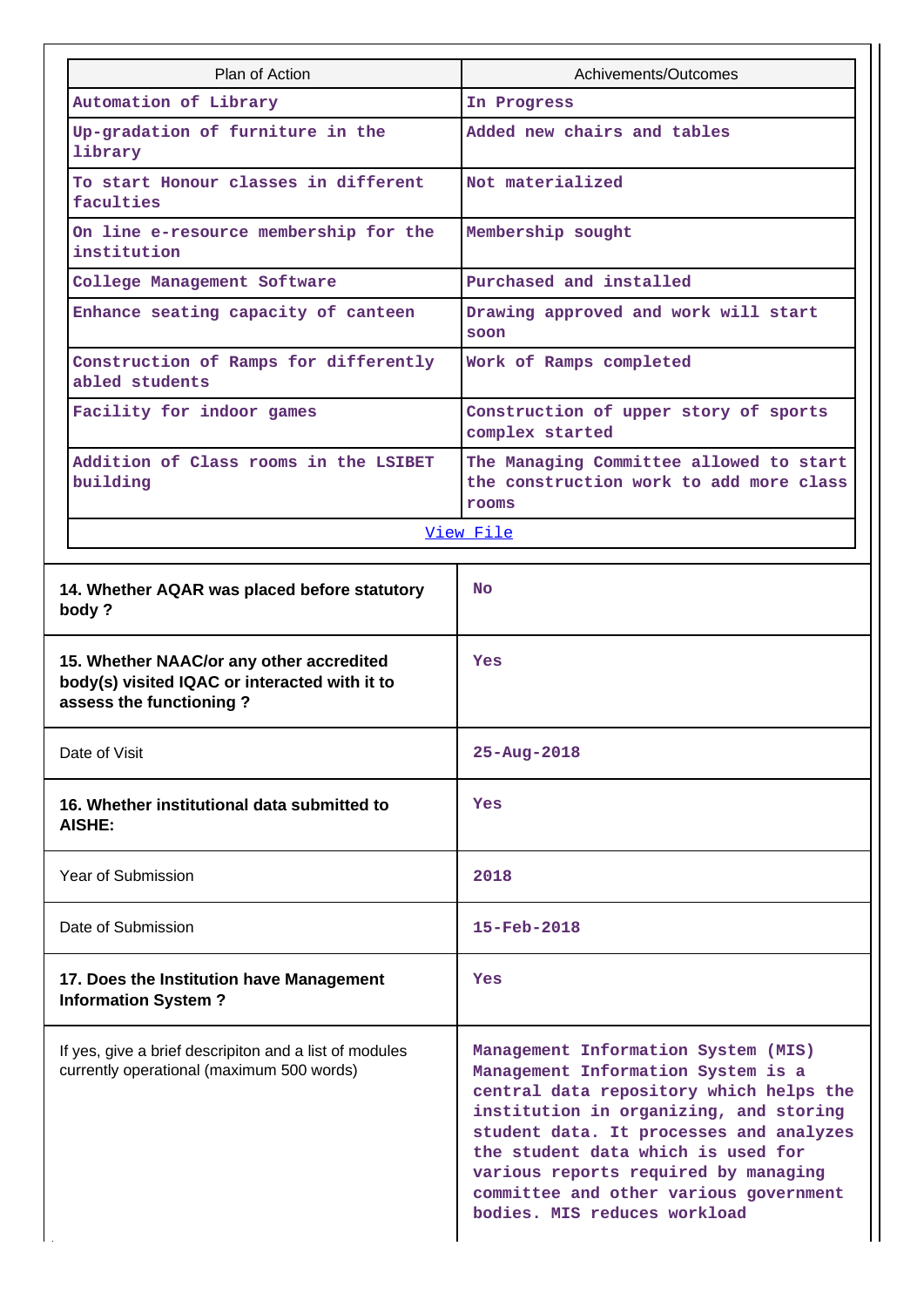|  | streamlines the classroom / office<br>functioning efficiently. This system is<br>userfriendly and readily accessible.<br>Data is being collected and stored on<br>several parameters such as faculty,<br>student enrolment, examination results,<br>finance, planning and development,<br>Parents (PTA) etc. . PTA It provides a<br>parent login where parents can view<br>student attendance track their<br>performance which has helped them in<br>increasing the attendance percentage of<br>students. . Faculty It helps track<br>faculty data such as qualifications,<br>attendance, and performance etc .<br>Planning and Development: Planning and<br>development works are carried out by<br>making use of MIS . Administration: All<br>administrative work such as notices,<br>notifications, and correspondences are<br>made through mails and WhatsApp etc.<br>MIS is used for preparing various<br>reports required by the managing<br>committee and government bodies. .<br>Finance and Accounts: The transactions<br>are made though echallans. It maintains<br>the Books of Accounts properly which<br>helps in auditing procedure. • Student<br>Admission, Enrolment and Support: The<br>records of the admitted students are<br>maintained through MIS. In some classes<br>the online admission procedure is<br>followed. The college provides online<br>facilities for filling various<br>scholarship forms. . Examination :<br>Examination related details are made |
|--|----------------------------------------------------------------------------------------------------------------------------------------------------------------------------------------------------------------------------------------------------------------------------------------------------------------------------------------------------------------------------------------------------------------------------------------------------------------------------------------------------------------------------------------------------------------------------------------------------------------------------------------------------------------------------------------------------------------------------------------------------------------------------------------------------------------------------------------------------------------------------------------------------------------------------------------------------------------------------------------------------------------------------------------------------------------------------------------------------------------------------------------------------------------------------------------------------------------------------------------------------------------------------------------------------------------------------------------------------------------------------------------------------------------------------------------------------------------------------------------|
|  | available to the students through MIS.                                                                                                                                                                                                                                                                                                                                                                                                                                                                                                                                                                                                                                                                                                                                                                                                                                                                                                                                                                                                                                                                                                                                                                                                                                                                                                                                                                                                                                                 |
|  | Part B                                                                                                                                                                                                                                                                                                                                                                                                                                                                                                                                                                                                                                                                                                                                                                                                                                                                                                                                                                                                                                                                                                                                                                                                                                                                                                                                                                                                                                                                                 |

## **CRITERION I – CURRICULAR ASPECTS**

#### **1.1 – Curriculum Planning and Implementation**

 1.1.1 – Institution has the mechanism for well planned curriculum delivery and documentation. Explain in 500 words

 **The institution has the mechanism for planned curriculum delivery and documentation. It ensures the effective implementation of the curriculum through the academic calendar framed by the university and published in the college prospectus. The action plan for the same is finalized at the beginning of each academic semester. The Principal conducts meetings with different departments separately to discuss the workload of each teacher according to the number of teaching hours allotted in the curriculum. In these meetings, to ensure the effective transaction of teaching-learning process, the heads of different departments discuss at length the curriculum and the changes (if any) made by the university, requirements for additional staff (teaching and nonteaching), need for reference books / journals, instruments and any other teaching aids etc. well in advance to take the necessary decisions. A tentative**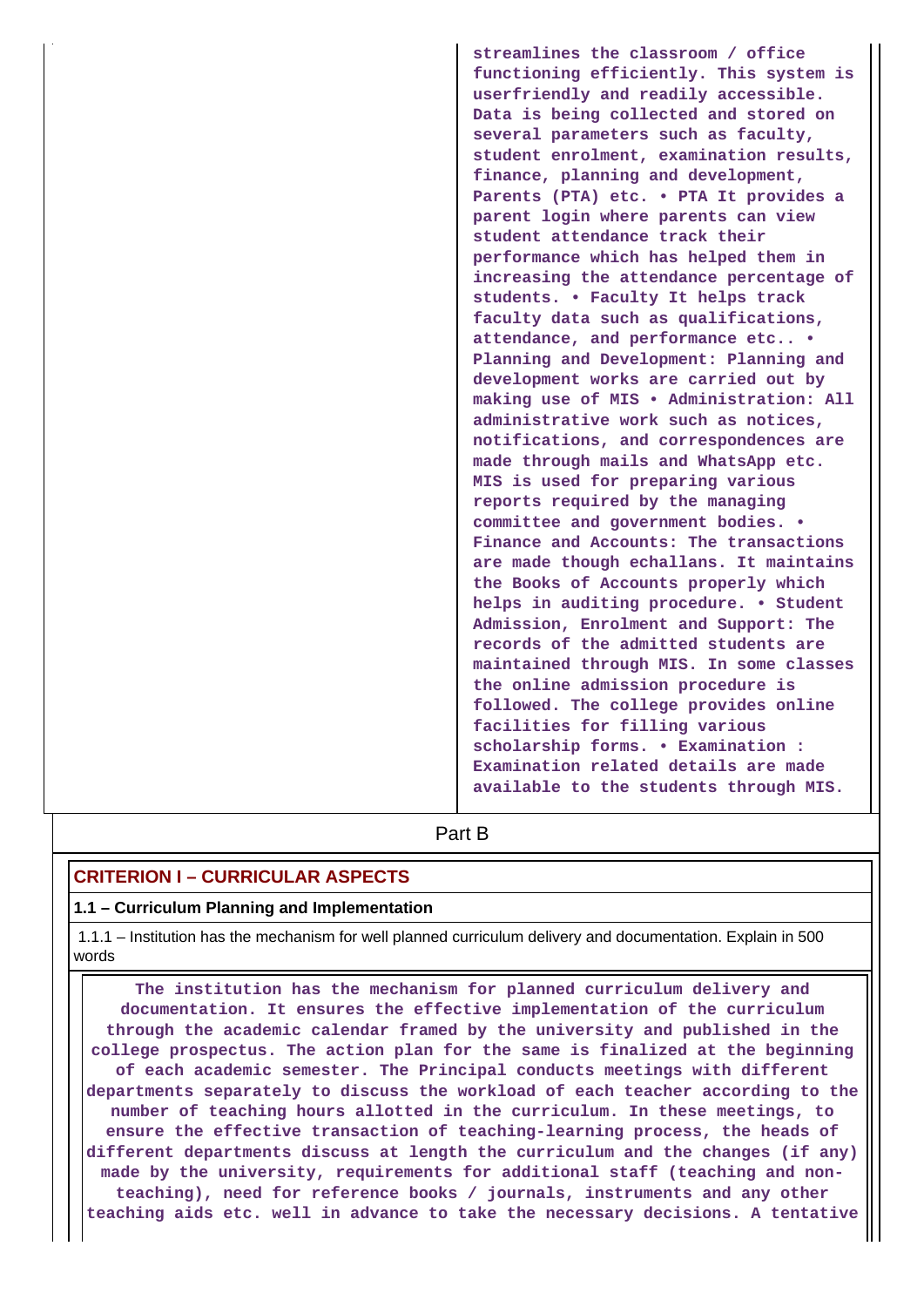**time-table is framed by the Time-Table Committee of the college for the whole semester keeping in view the students' general problems regarding the combination of subjects as laid down by the university. After receiving students' grievances regarding clashes in periods due to subject choices, the problems of bus services (especially of the girl students) etc., the final time-**

**table is displayed on the very first working day. To ensure effective implementation of the curriculum, the Principal seeks feedback from the heads of the departments / coordinators, teachers, students and parents at regular intervals. For effective curriculum delivery, teachers are given considerable freedom to devise their own teaching methodologies based on the needs of the subjects and the learners. In addition to the basic facilities for class room teaching, the college provides support materials in the form of library books, journals, magazines and internet facilities etc. to both the teachers and the students. Whenever needed, teachers can make use of modern audio-visual aids**

**for the purpose of making the teaching learning process effective and interesting. The wi-fi enabled campus of the college provides teachers and students greater opportunity to have access to INFLIBNET and other e-Resources. Teachers are encouraged to impart the curriculum through innovative teaching methods such as presentations, assignments, discussions, projects and seminars apart from regular / traditional teaching methods. For effective delivery of the curriculum, the institution gives weightage to students' participation in academic interactions at various levels, and at the same time, sufficient consideration is given to the overall development of students by encouraging them to actively participate in the co-curricular activities of the college. The college also maintains a constant liaison with the university through formal or informal discussions with senior faculty in the university via telephonic conversations, e-mails and meetings. To analyze / ensure that the stated objectives of curriculum are achieved, the college encourages teachers to conduct a regime of continuous evaluation through assignments, seminars, midterm tests and class tests. The institution follows the rules of the Himachal Pradesh University regarding the implementation of the curriculum. Any changes / directions in the curriculum made by the university are made available to the**

**Heads of the Departments by the college.**

 1.1.2 – Certificate/ Diploma Courses introduced during the academic year Certificate Diploma Courses Dates of Introduction Duration Focus on employ ability/entreprene urship Skill Development  **None NIL Nil 0 NIL NIL 1.2 – Academic Flexibility** 1.2.1 – New programmes/courses introduced during the academic year Programme/Course **Programme Specialization** | Dates of Introduction  **Nill NIL Nill** [View File](https://assessmentonline.naac.gov.in/public/Postacc/Program_introduced/5245_Program_introduced_1626165702.xlsx) 1.2.2 – Programmes in which Choice Based Credit System (CBCS)/Elective course system implemented at the affiliated Colleges (if applicable) during the academic year. Name of programmes adopting CBCS Programme Specialization Figure 1 Date of implementation of CBCS/Elective Course System  **Nill NIL Nill** 1.2.3 – Students enrolled in Certificate/ Diploma Courses introduced during the year Certificate Diploma Course Number of Students **Nil Nil**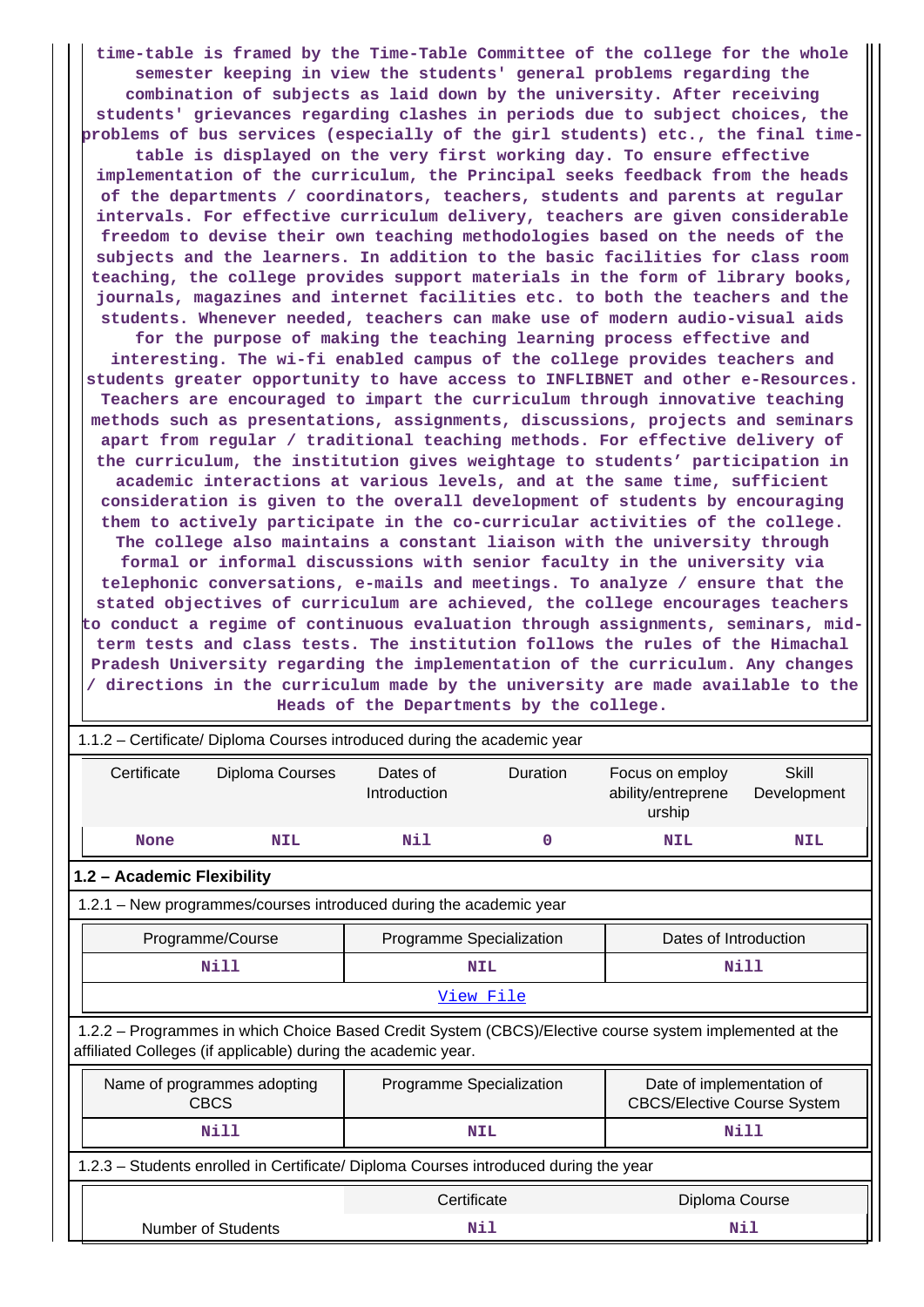| <b>Value Added Courses</b>                                                                                   | Date of Introduction     | Number of Students Enrolled                                  |
|--------------------------------------------------------------------------------------------------------------|--------------------------|--------------------------------------------------------------|
|                                                                                                              |                          |                                                              |
| Functional English                                                                                           | 01/07/2017               | 38                                                           |
| English Communication<br>Skills                                                                              | 01/07/2017               | 554                                                          |
| Creative Writing, Book<br>and Media Reviews                                                                  | 01/07/2017               | 111                                                          |
| Computer Application in<br><b>Business</b>                                                                   | 01/07/2017               | 105                                                          |
| <b>E-Commerce</b>                                                                                            | 01/07/2017               | 105                                                          |
| Entrepreneurship                                                                                             | 01/07/2017               | 115                                                          |
| Personel selling and<br>Salesmanship                                                                         | 01/07/2017               | 115                                                          |
| Environment Seience                                                                                          | 01/07/2017               | 911                                                          |
| Karyalaya Hindi                                                                                              | 01/07/2017               | 19                                                           |
| Anuvaad Vigyan                                                                                               | 01/07/2017               | 19                                                           |
|                                                                                                              | View File                |                                                              |
| 1.3.2 - Field Projects / Internships under taken during the year                                             |                          |                                                              |
| Project/Programme Title                                                                                      | Programme Specialization | No. of students enrolled for Field<br>Projects / Internships |
| <b>BEd</b>                                                                                                   | Internships              | 100                                                          |
| <b>BBA</b>                                                                                                   | Internships              | 30                                                           |
| <b>BSC</b>                                                                                                   | Field Trips              | 117                                                          |
| <b>MSC</b>                                                                                                   | Field Trips              | 30                                                           |
| <b>MSC</b>                                                                                                   | Field Trips              | 29                                                           |
|                                                                                                              | View File                |                                                              |
| 1.4 - Feedback System                                                                                        |                          |                                                              |
| 1.4.1 – Whether structured feedback received from all the stakeholders.                                      |                          |                                                              |
| <b>Students</b>                                                                                              |                          | Yes                                                          |
| <b>Teachers</b>                                                                                              |                          | Yes                                                          |
| <b>Employers</b>                                                                                             |                          | Nill                                                         |
| Alumni                                                                                                       |                          | Yes                                                          |
| Parents                                                                                                      |                          | Yes                                                          |
| 1.4.2 – How the feedback obtained is being analyzed and utilized for overall development of the institution? |                          |                                                              |
| (maximum 500 words)                                                                                          |                          |                                                              |

**different fronts. The IQAC of the college has formed a committee namely Feedback Governing Council to collect, analyze, prepare action taken report of the feedback and get uploaded on the college website. The Feedback Governing Council collects feedback under the following broad heads: 1. Feedback on**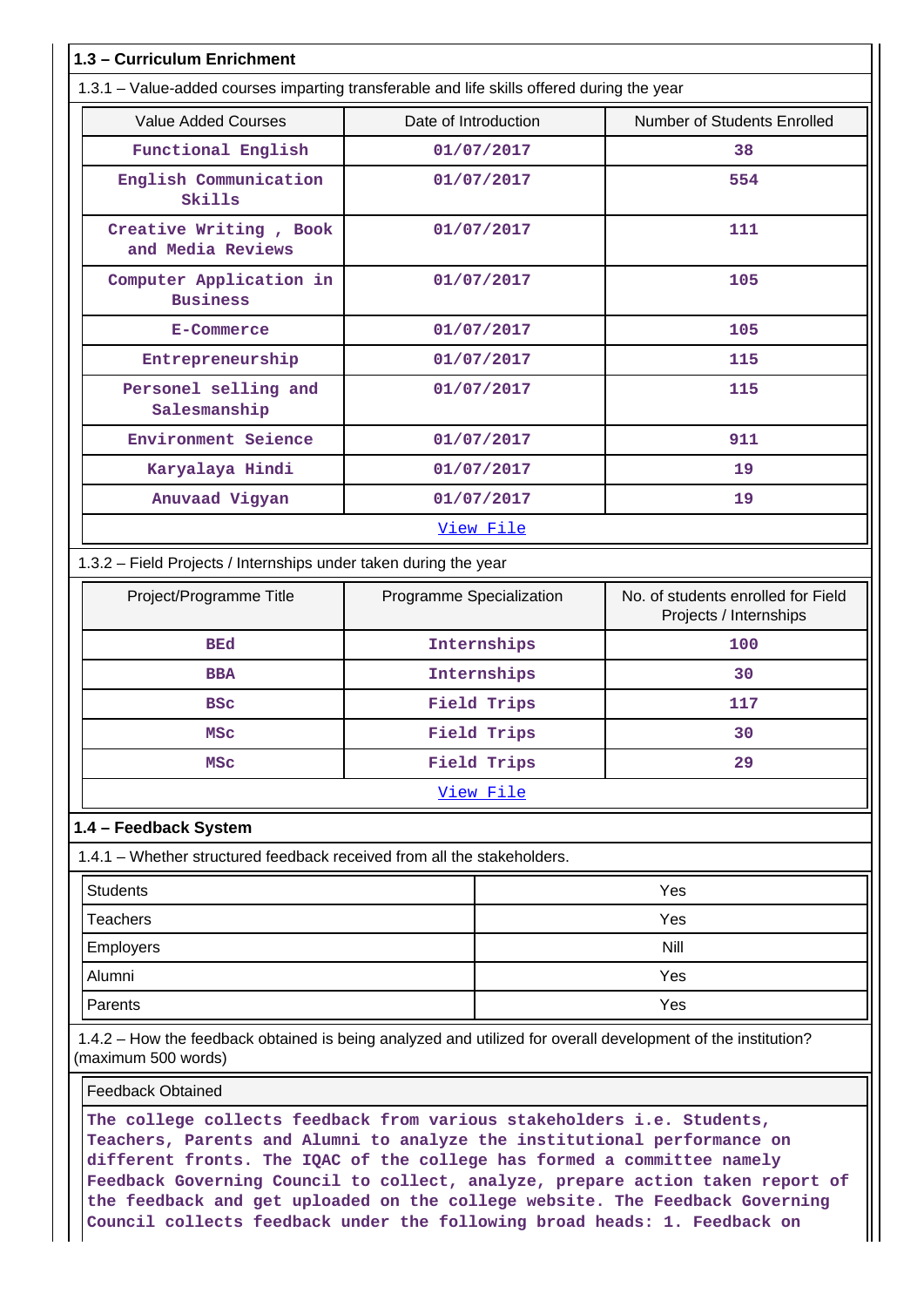**Curriculum, Curriculum Delivery and on different aspects like Administration, Library, Sports and other facilities from students. 2. Feedback on overall institutional performance from Alumni 3. Feedback on facilities provided and holistic development of the students from the parents 4. Feedback on the Curriculum and Curriculum Delivery and the suggestions if any from the teachers. Earlier the college used to collect feedback manually by circulating questions to different stakeholders. From the session 2018-19 the Feedback Governing Council has developed a structural mechanism to collect and analyze the feedback from all stakeholders through online by using Google Form. This Google Form is available on college website. These feedback forms are made available to teachers, alumni and parents at the end of each semester/ year and to students when they seek admission in the next class/semester. The stakeholders by using their email ID can login and fill the given questions covering different aspects of teaching learning process. Feedback is also collected by sending questionnaires to some parents and alumni whose email addresses are not available with the college through Whatsapp. Google generates question wise graphic analysis of the feedback. The Feedback Governing Council thoroughly studies each and every Google analysis of the question and prepares a detailed analysis report of the feedback received and the suggestions given by the various stakeholders. The analyzed reports are forwarded to the IQAC of the college for further deliberations. The feedback received from different stakeholders is utilized for overall development and improvement of the college. The IQAC and Feedback Governing Council discuss the analysis report and sort out the important suggestions along with the weak and strong areas of teaching learning process. A detailed list is prepared and is forwarded to the Principal of the college, who is also the Secretary of the Managing Committee for further necessary action. The Principal forwards the feedback to the concerned Board of studies of the university / concerned departments /teachers/offices/library for consideration. Where the finance or other formalities are required to fulfill the constructive feedback, the Principal discusses with the President Managing Committee, highest governing body of the college. The said suggestions are discussed at length with the Management by the Coordinator IQAC and the Principal in the annual managing committee meeting. After due consideration, the Action taken report of the feedback is prepared by the Feedback Governing Council and put forward to the secretary cum principal of the college and get dully signed by the convener of Feedback Governing Council and the Principal. The Feedback Analysis and Action Taken Reports, dully signed by the signatories, are uploaded on the college website.**

## **CRITERION II – TEACHING- LEARNING AND EVALUATION**

#### **2.1 – Student Enrolment and Profile**

#### 2.1.1 – Demand Ratio during the year

| Name of the<br>Programme | Programme<br>Specialization | Number of seats<br>available | Number of<br>Application received | <b>Students Enrolled</b> |
|--------------------------|-----------------------------|------------------------------|-----------------------------------|--------------------------|
| <b>BA</b>                | NI1                         | 557                          | 552                               | 552                      |
| <b>BSC</b>               | <b>NIL</b>                  | 1282                         | 1271                              | 1271                     |
| <b>BCom</b>              | <b>NIL</b>                  | 386                          | 353                               | 353                      |
| <b>BCA</b>               | <b>NIL</b>                  | 180                          | 121                               | 116                      |
| <b>BEd</b>               | <b>NIL</b>                  | 220                          | 220                               | 220                      |
| <b>MSC</b>               | Chemistry                   | 80                           | 138                               | 80                       |
| <b>MSC</b>               | Physics                     | 80                           | 123                               | 79                       |
| <b>MSC</b>               | Botany                      | 60                           | 112                               | 59                       |
| <b>MSC</b>               | Zoology                     | 60                           | 123                               | 59                       |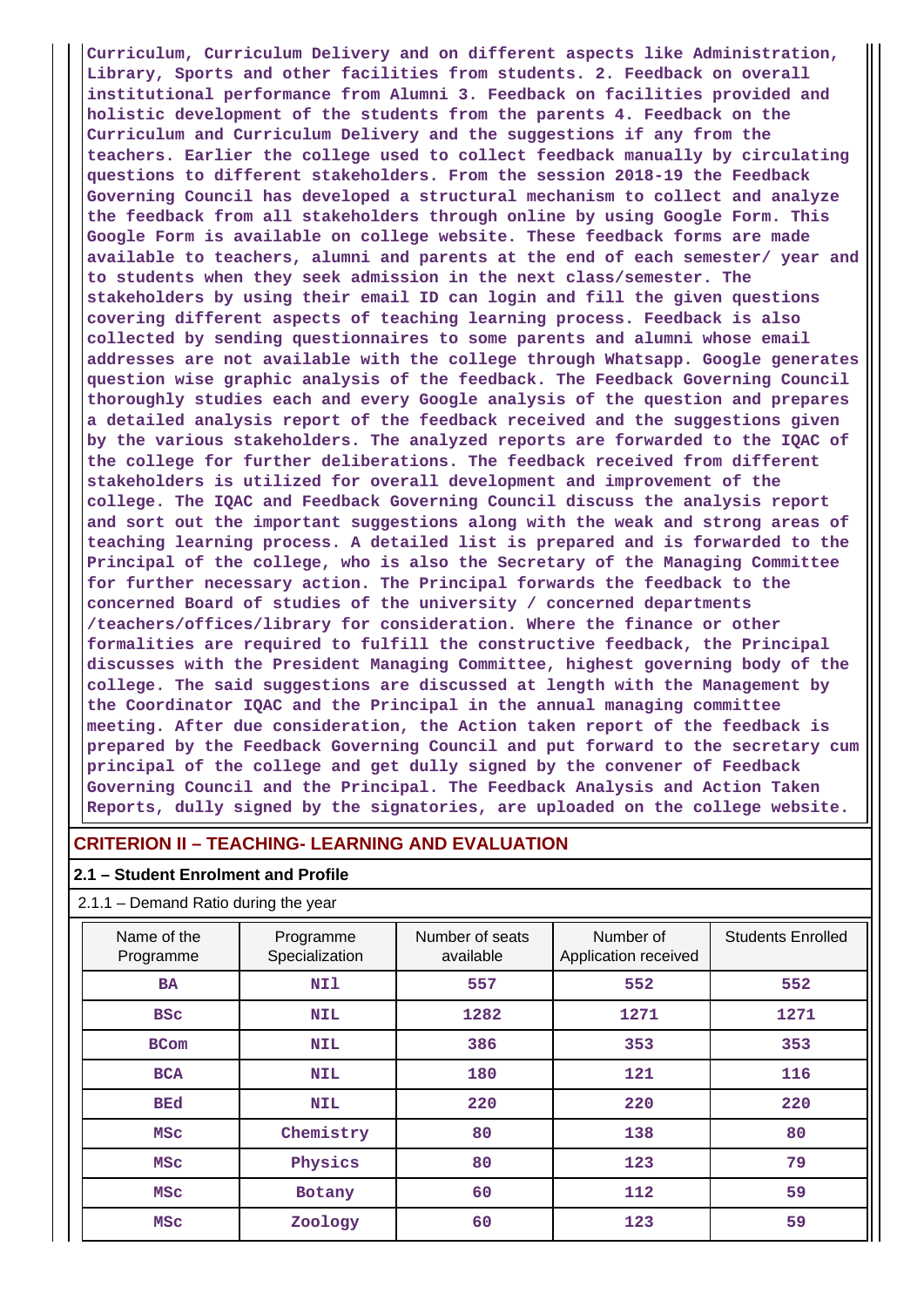| <b>BBA</b>                                                                                                                                                                                                                                                                                                                                                                                                                                                                                                                                                                                                                                                                                                                                                                                                                                                                                                                                                                                                                                                                                                                                                                                                                                                                                                                                                                                                                                                                                                                                                                                                                                                                                                                                                                                                                                                                                                                                                                                                                                                                                                                                                                                                                                                                                                                                                                                                                                                                                                                                                                                                                                                                                                                                                                                                                                                                                                                                                                                                                                                                                                   | <b>NIL</b>                                                |                                                | 180                                    |                                                             | 78                           | 76                                 |  |  |  |
|--------------------------------------------------------------------------------------------------------------------------------------------------------------------------------------------------------------------------------------------------------------------------------------------------------------------------------------------------------------------------------------------------------------------------------------------------------------------------------------------------------------------------------------------------------------------------------------------------------------------------------------------------------------------------------------------------------------------------------------------------------------------------------------------------------------------------------------------------------------------------------------------------------------------------------------------------------------------------------------------------------------------------------------------------------------------------------------------------------------------------------------------------------------------------------------------------------------------------------------------------------------------------------------------------------------------------------------------------------------------------------------------------------------------------------------------------------------------------------------------------------------------------------------------------------------------------------------------------------------------------------------------------------------------------------------------------------------------------------------------------------------------------------------------------------------------------------------------------------------------------------------------------------------------------------------------------------------------------------------------------------------------------------------------------------------------------------------------------------------------------------------------------------------------------------------------------------------------------------------------------------------------------------------------------------------------------------------------------------------------------------------------------------------------------------------------------------------------------------------------------------------------------------------------------------------------------------------------------------------------------------------------------------------------------------------------------------------------------------------------------------------------------------------------------------------------------------------------------------------------------------------------------------------------------------------------------------------------------------------------------------------------------------------------------------------------------------------------------------------|-----------------------------------------------------------|------------------------------------------------|----------------------------------------|-------------------------------------------------------------|------------------------------|------------------------------------|--|--|--|
|                                                                                                                                                                                                                                                                                                                                                                                                                                                                                                                                                                                                                                                                                                                                                                                                                                                                                                                                                                                                                                                                                                                                                                                                                                                                                                                                                                                                                                                                                                                                                                                                                                                                                                                                                                                                                                                                                                                                                                                                                                                                                                                                                                                                                                                                                                                                                                                                                                                                                                                                                                                                                                                                                                                                                                                                                                                                                                                                                                                                                                                                                                              | View File                                                 |                                                |                                        |                                                             |                              |                                    |  |  |  |
| 2.2 - Catering to Student Diversity                                                                                                                                                                                                                                                                                                                                                                                                                                                                                                                                                                                                                                                                                                                                                                                                                                                                                                                                                                                                                                                                                                                                                                                                                                                                                                                                                                                                                                                                                                                                                                                                                                                                                                                                                                                                                                                                                                                                                                                                                                                                                                                                                                                                                                                                                                                                                                                                                                                                                                                                                                                                                                                                                                                                                                                                                                                                                                                                                                                                                                                                          |                                                           |                                                |                                        |                                                             |                              |                                    |  |  |  |
| 2.2.1 - Student - Full time teacher ratio (current year data)                                                                                                                                                                                                                                                                                                                                                                                                                                                                                                                                                                                                                                                                                                                                                                                                                                                                                                                                                                                                                                                                                                                                                                                                                                                                                                                                                                                                                                                                                                                                                                                                                                                                                                                                                                                                                                                                                                                                                                                                                                                                                                                                                                                                                                                                                                                                                                                                                                                                                                                                                                                                                                                                                                                                                                                                                                                                                                                                                                                                                                                |                                                           |                                                |                                        |                                                             |                              |                                    |  |  |  |
| Year<br>Number of<br>Number of<br>Number of<br>Number of<br>students enrolled<br>fulltime teachers<br>fulltime teachers<br>students enrolled<br>in the institution<br>in the institution<br>available in the<br>available in the<br>(UG)<br>(PG)<br>institution<br>institution<br>teaching only UG<br>teaching only PG<br>courses<br>courses                                                                                                                                                                                                                                                                                                                                                                                                                                                                                                                                                                                                                                                                                                                                                                                                                                                                                                                                                                                                                                                                                                                                                                                                                                                                                                                                                                                                                                                                                                                                                                                                                                                                                                                                                                                                                                                                                                                                                                                                                                                                                                                                                                                                                                                                                                                                                                                                                                                                                                                                                                                                                                                                                                                                                                 |                                                           |                                                |                                        | Number of<br>teachers<br>teaching both UG<br>and PG courses |                              |                                    |  |  |  |
| 2017                                                                                                                                                                                                                                                                                                                                                                                                                                                                                                                                                                                                                                                                                                                                                                                                                                                                                                                                                                                                                                                                                                                                                                                                                                                                                                                                                                                                                                                                                                                                                                                                                                                                                                                                                                                                                                                                                                                                                                                                                                                                                                                                                                                                                                                                                                                                                                                                                                                                                                                                                                                                                                                                                                                                                                                                                                                                                                                                                                                                                                                                                                         | 2760                                                      | 277                                            | 70                                     |                                                             | 14                           | 11                                 |  |  |  |
| 2.3 - Teaching - Learning Process                                                                                                                                                                                                                                                                                                                                                                                                                                                                                                                                                                                                                                                                                                                                                                                                                                                                                                                                                                                                                                                                                                                                                                                                                                                                                                                                                                                                                                                                                                                                                                                                                                                                                                                                                                                                                                                                                                                                                                                                                                                                                                                                                                                                                                                                                                                                                                                                                                                                                                                                                                                                                                                                                                                                                                                                                                                                                                                                                                                                                                                                            |                                                           |                                                |                                        |                                                             |                              |                                    |  |  |  |
| 2.3.1 – Percentage of teachers using ICT for effective teaching with Learning Management Systems (LMS), E-<br>learning resources etc. (current year data)                                                                                                                                                                                                                                                                                                                                                                                                                                                                                                                                                                                                                                                                                                                                                                                                                                                                                                                                                                                                                                                                                                                                                                                                                                                                                                                                                                                                                                                                                                                                                                                                                                                                                                                                                                                                                                                                                                                                                                                                                                                                                                                                                                                                                                                                                                                                                                                                                                                                                                                                                                                                                                                                                                                                                                                                                                                                                                                                                    |                                                           |                                                |                                        |                                                             |                              |                                    |  |  |  |
| Number of<br>Teachers on Roll                                                                                                                                                                                                                                                                                                                                                                                                                                                                                                                                                                                                                                                                                                                                                                                                                                                                                                                                                                                                                                                                                                                                                                                                                                                                                                                                                                                                                                                                                                                                                                                                                                                                                                                                                                                                                                                                                                                                                                                                                                                                                                                                                                                                                                                                                                                                                                                                                                                                                                                                                                                                                                                                                                                                                                                                                                                                                                                                                                                                                                                                                | Number of<br>teachers using<br>ICT (LMS, e-<br>Resources) | <b>ICT Tools and</b><br>resources<br>available | Number of ICT<br>enabled<br>Classrooms |                                                             | Numberof smart<br>classrooms | E-resources and<br>techniques used |  |  |  |
| 79                                                                                                                                                                                                                                                                                                                                                                                                                                                                                                                                                                                                                                                                                                                                                                                                                                                                                                                                                                                                                                                                                                                                                                                                                                                                                                                                                                                                                                                                                                                                                                                                                                                                                                                                                                                                                                                                                                                                                                                                                                                                                                                                                                                                                                                                                                                                                                                                                                                                                                                                                                                                                                                                                                                                                                                                                                                                                                                                                                                                                                                                                                           | 58                                                        | 9                                              | 9                                      |                                                             | Nill                         | 9                                  |  |  |  |
|                                                                                                                                                                                                                                                                                                                                                                                                                                                                                                                                                                                                                                                                                                                                                                                                                                                                                                                                                                                                                                                                                                                                                                                                                                                                                                                                                                                                                                                                                                                                                                                                                                                                                                                                                                                                                                                                                                                                                                                                                                                                                                                                                                                                                                                                                                                                                                                                                                                                                                                                                                                                                                                                                                                                                                                                                                                                                                                                                                                                                                                                                                              |                                                           | View File of ICT Tools and resources           |                                        |                                                             |                              |                                    |  |  |  |
|                                                                                                                                                                                                                                                                                                                                                                                                                                                                                                                                                                                                                                                                                                                                                                                                                                                                                                                                                                                                                                                                                                                                                                                                                                                                                                                                                                                                                                                                                                                                                                                                                                                                                                                                                                                                                                                                                                                                                                                                                                                                                                                                                                                                                                                                                                                                                                                                                                                                                                                                                                                                                                                                                                                                                                                                                                                                                                                                                                                                                                                                                                              |                                                           | View File of E-resources and techniques used   |                                        |                                                             |                              |                                    |  |  |  |
| 2.3.2 - Students mentoring system available in the institution? Give details. (maximum 500 words)                                                                                                                                                                                                                                                                                                                                                                                                                                                                                                                                                                                                                                                                                                                                                                                                                                                                                                                                                                                                                                                                                                                                                                                                                                                                                                                                                                                                                                                                                                                                                                                                                                                                                                                                                                                                                                                                                                                                                                                                                                                                                                                                                                                                                                                                                                                                                                                                                                                                                                                                                                                                                                                                                                                                                                                                                                                                                                                                                                                                            |                                                           |                                                |                                        |                                                             |                              |                                    |  |  |  |
| The college has developed a well organized mentoring system from the session 201718. Earlier the academic<br>progress of the students was monitored by the class / subject teachers but had not much scope to look into the<br>strengths and weaknesses of a student from his / her personal perspective. Mentor mentee system has helped<br>the teachers to understand the basic and universal as well as personal problems of the students. Similarly, this<br>system has provided an opportunity to the students to freely approach and interact with their mentors. In this<br>way, the mentors remain constantly in touch with the students to council and help them to cope up with their<br>personal /academic problems. The college assigns mentorship to all the teachers of different departments. Being<br>a multifaculty institution, this mentoring system has been developed in two ways: a) The mentoring system in BA,<br>B.Sc. and B.Com where the number of students is large b) Classes having fix number of seats c) Mentoring<br>system for online add on courses For the large strength the concerned mentor splits his/her class into small<br>groups and one student of each group acts as leader of the unit. The said leader prepares the personal and<br>academic data of students of his/her group and hands over the same to the teacher in charge. The mentor keeps<br>the record of his/her mentees and studies the data carefully. This helps the teacher to know and understand the<br>family/financial background, previous education sought, strengths and weaknesses of each student of his/her<br>class. It also helps the teacher to sort out weak and advance learners of his/her class. After understanding the<br>needs and requirements of the students, the concerned mentors place the same at the right platforms. Similarly,<br>the students understand the organizational culture on one hand and develop values of cooperation and<br>coordination on other hand. In the classes having fix number of seats, the teachers themselves prepare the data<br>and keep with themselves. The college has started online Add on courses in collaboration with IIT, Bombay<br>under Spoken Tutorial Project supported by the National Mission on Education through ICT of MHRD, Govt. of<br>India, to promote IT literacy and skills among students. Teachers from different faculties act as mentors for<br>different courses opted by the students from various streams. This has increased the interdisciplinary approach<br>among the students and the teachers. The introduction of mentorship has proved beneficial for both students and<br>teachers. Most of the teachers have willingly started devoting extra hours for weak and advance learners besides<br>their allotted workload, because of the close intimacy with the students. Mentoring system has generated<br>parental feeling among students for their teachers. Due to the increase in teacher student interaction, it has<br>improved class attendance and well as discipline in the campus. |                                                           |                                                |                                        |                                                             |                              |                                    |  |  |  |
| Number of students enrolled in the<br>institution                                                                                                                                                                                                                                                                                                                                                                                                                                                                                                                                                                                                                                                                                                                                                                                                                                                                                                                                                                                                                                                                                                                                                                                                                                                                                                                                                                                                                                                                                                                                                                                                                                                                                                                                                                                                                                                                                                                                                                                                                                                                                                                                                                                                                                                                                                                                                                                                                                                                                                                                                                                                                                                                                                                                                                                                                                                                                                                                                                                                                                                            |                                                           | Number of fulltime teachers                    |                                        |                                                             |                              | Mentor: Mentee Ratio               |  |  |  |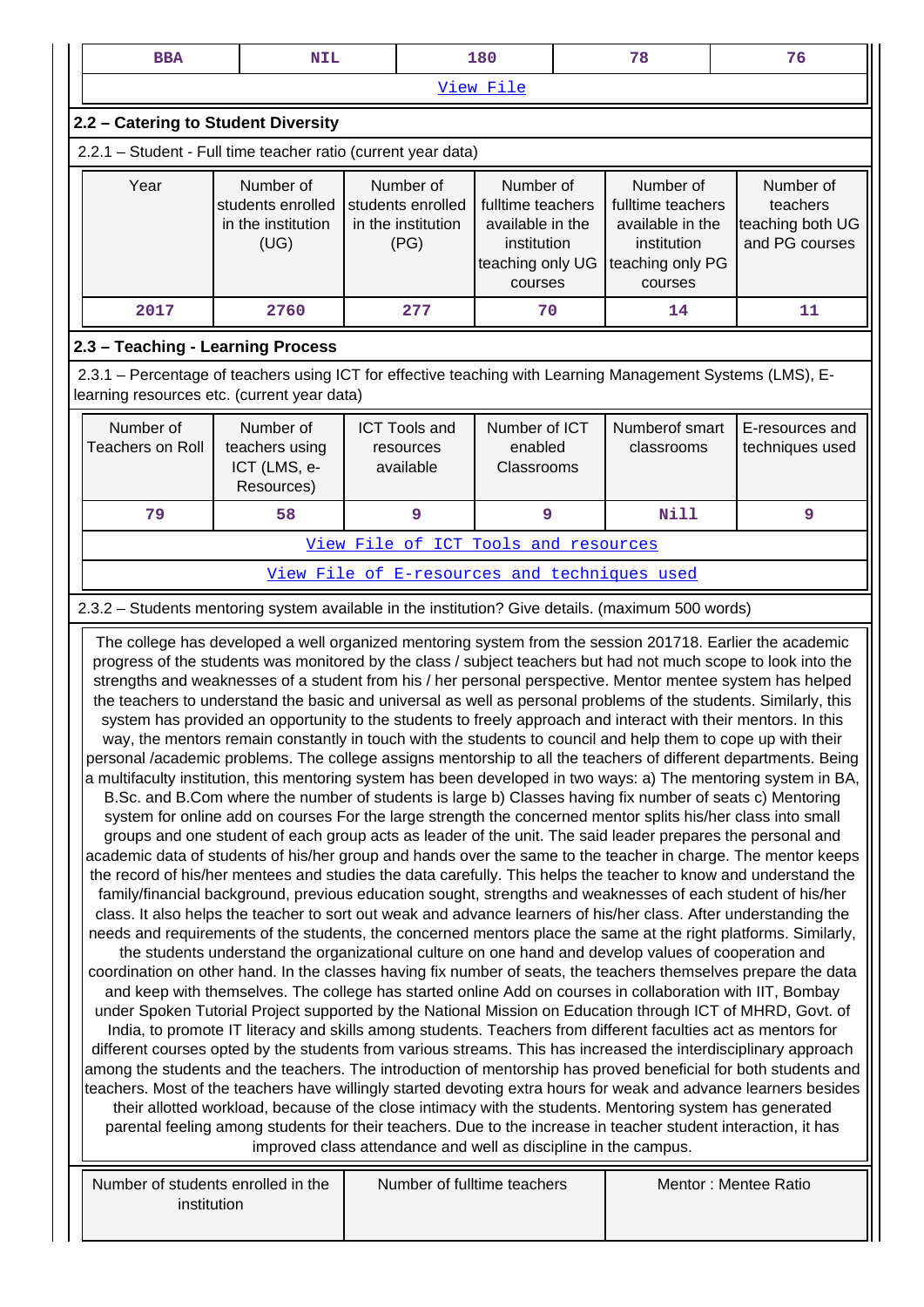| 3037<br>84                                                                                                                                                                                     |  |                                                                                                                                                                                 |   |                                                                                                                                                                                                                                                                                                  | 1:36                                                                                                      |                                       |                                                                                                                                                                                                                                                                         |
|------------------------------------------------------------------------------------------------------------------------------------------------------------------------------------------------|--|---------------------------------------------------------------------------------------------------------------------------------------------------------------------------------|---|--------------------------------------------------------------------------------------------------------------------------------------------------------------------------------------------------------------------------------------------------------------------------------------------------|-----------------------------------------------------------------------------------------------------------|---------------------------------------|-------------------------------------------------------------------------------------------------------------------------------------------------------------------------------------------------------------------------------------------------------------------------|
| 2.4 - Teacher Profile and Quality                                                                                                                                                              |  |                                                                                                                                                                                 |   |                                                                                                                                                                                                                                                                                                  |                                                                                                           |                                       |                                                                                                                                                                                                                                                                         |
|                                                                                                                                                                                                |  |                                                                                                                                                                                 |   |                                                                                                                                                                                                                                                                                                  |                                                                                                           |                                       |                                                                                                                                                                                                                                                                         |
|                                                                                                                                                                                                |  |                                                                                                                                                                                 |   |                                                                                                                                                                                                                                                                                                  | the current year                                                                                          |                                       | No. of faculty with<br>Ph.D                                                                                                                                                                                                                                             |
| 84                                                                                                                                                                                             |  |                                                                                                                                                                                 | 3 |                                                                                                                                                                                                                                                                                                  | 9                                                                                                         |                                       | 42                                                                                                                                                                                                                                                                      |
| 2.4.2 - Honours and recognition received by teachers (received awards, recognition, fellowships at State, National,<br>International level from Government, recognised bodies during the year) |  |                                                                                                                                                                                 |   |                                                                                                                                                                                                                                                                                                  |                                                                                                           |                                       |                                                                                                                                                                                                                                                                         |
| Year of Award<br>Name of full time teachers<br>receiving awards from<br>state level, national level,<br>international level                                                                    |  |                                                                                                                                                                                 |   |                                                                                                                                                                                                                                                                                                  |                                                                                                           |                                       | Name of the award,<br>fellowship, received from<br>Government or recognized<br>bodies                                                                                                                                                                                   |
| 2017<br>Dr. Latesh Kapoor                                                                                                                                                                      |  |                                                                                                                                                                                 |   |                                                                                                                                                                                                                                                                                                  | HPCMA -Best Paper<br>Award -2017 Runners<br>Up, Himachal<br>Pradesh Commerce<br>Management<br>Association |                                       |                                                                                                                                                                                                                                                                         |
|                                                                                                                                                                                                |  |                                                                                                                                                                                 |   |                                                                                                                                                                                                                                                                                                  |                                                                                                           |                                       |                                                                                                                                                                                                                                                                         |
|                                                                                                                                                                                                |  |                                                                                                                                                                                 |   |                                                                                                                                                                                                                                                                                                  |                                                                                                           |                                       |                                                                                                                                                                                                                                                                         |
|                                                                                                                                                                                                |  |                                                                                                                                                                                 |   |                                                                                                                                                                                                                                                                                                  |                                                                                                           |                                       |                                                                                                                                                                                                                                                                         |
|                                                                                                                                                                                                |  |                                                                                                                                                                                 |   |                                                                                                                                                                                                                                                                                                  |                                                                                                           |                                       | Date of declaration of<br>results of semester-<br>end/ year- end<br>examination                                                                                                                                                                                         |
|                                                                                                                                                                                                |  |                                                                                                                                                                                 |   |                                                                                                                                                                                                                                                                                                  | 11/11/2017                                                                                                |                                       | 17/05/2018                                                                                                                                                                                                                                                              |
|                                                                                                                                                                                                |  |                                                                                                                                                                                 |   | 13/11/2017                                                                                                                                                                                                                                                                                       |                                                                                                           |                                       | 17/05/2018                                                                                                                                                                                                                                                              |
|                                                                                                                                                                                                |  |                                                                                                                                                                                 |   | 27/10/2017                                                                                                                                                                                                                                                                                       |                                                                                                           |                                       | 17/05/2018                                                                                                                                                                                                                                                              |
|                                                                                                                                                                                                |  |                                                                                                                                                                                 |   |                                                                                                                                                                                                                                                                                                  | 13/11/2017                                                                                                |                                       | 11/04/2018                                                                                                                                                                                                                                                              |
|                                                                                                                                                                                                |  |                                                                                                                                                                                 |   |                                                                                                                                                                                                                                                                                                  | 13/11/2017                                                                                                |                                       | 11/04/2018                                                                                                                                                                                                                                                              |
|                                                                                                                                                                                                |  |                                                                                                                                                                                 |   |                                                                                                                                                                                                                                                                                                  | 30/10/2017                                                                                                |                                       | 11/04/2018                                                                                                                                                                                                                                                              |
|                                                                                                                                                                                                |  |                                                                                                                                                                                 |   |                                                                                                                                                                                                                                                                                                  |                                                                                                           |                                       | 17/03/2018                                                                                                                                                                                                                                                              |
|                                                                                                                                                                                                |  |                                                                                                                                                                                 |   |                                                                                                                                                                                                                                                                                                  |                                                                                                           |                                       | 17/03/2018                                                                                                                                                                                                                                                              |
|                                                                                                                                                                                                |  |                                                                                                                                                                                 |   |                                                                                                                                                                                                                                                                                                  |                                                                                                           |                                       | 17/03/2018                                                                                                                                                                                                                                                              |
|                                                                                                                                                                                                |  |                                                                                                                                                                                 |   |                                                                                                                                                                                                                                                                                                  |                                                                                                           |                                       | 13/09/2018                                                                                                                                                                                                                                                              |
|                                                                                                                                                                                                |  |                                                                                                                                                                                 |   |                                                                                                                                                                                                                                                                                                  |                                                                                                           |                                       |                                                                                                                                                                                                                                                                         |
|                                                                                                                                                                                                |  | No. of filled positions<br>2.5 - Evaluation Process and Reforms<br>Programme Code<br>Nill<br><b>Nill</b><br><b>Nill</b><br>Nill<br>Nill<br>Nill<br>Nill<br>Nill<br>Nill<br>Nill |   | 2.4.1 – Number of full time teachers appointed during the year<br>Vacant positions<br>View File<br>Semester/year<br>1 Semester<br>1 Semester<br>1st Semester<br>3rd Semester<br>3rd Semester<br>3rd Semester<br>5th Semester<br>5th Semester<br>5th Semester<br>2nd Semester<br><u>View File</u> |                                                                                                           | Designation<br>Associate<br>Professor | Positions filled during<br>2.5.1 – Number of days from the date of semester-end/ year- end examination till the declaration of results during<br>Last date of the last<br>semester-end/year-<br>end examination<br>27/11/2017<br>18/11/2017<br>18/11/2017<br>07/05/2018 |

2.5.2 – Reforms initiated on Continuous Internal Evaluation(CIE) system at the institutional level (250 words)

 **The college has no power to make any evaluation reforms on its own. It only implements the reforms made by the affiliating university regarding internal assessment and evaluation. The Himachal Pradesh University has made substantial reforms in the evaluation system by switching from semester system to annual system in undergraduate classes from the session 201819 keeping in view the topographical as well as geographical conditions of the state. The college has adopted the system of 30 Internal Assessment (CCA) and 70 End Semester Examination (ESE) for under graduate classes as per the guidelines of the H. P.**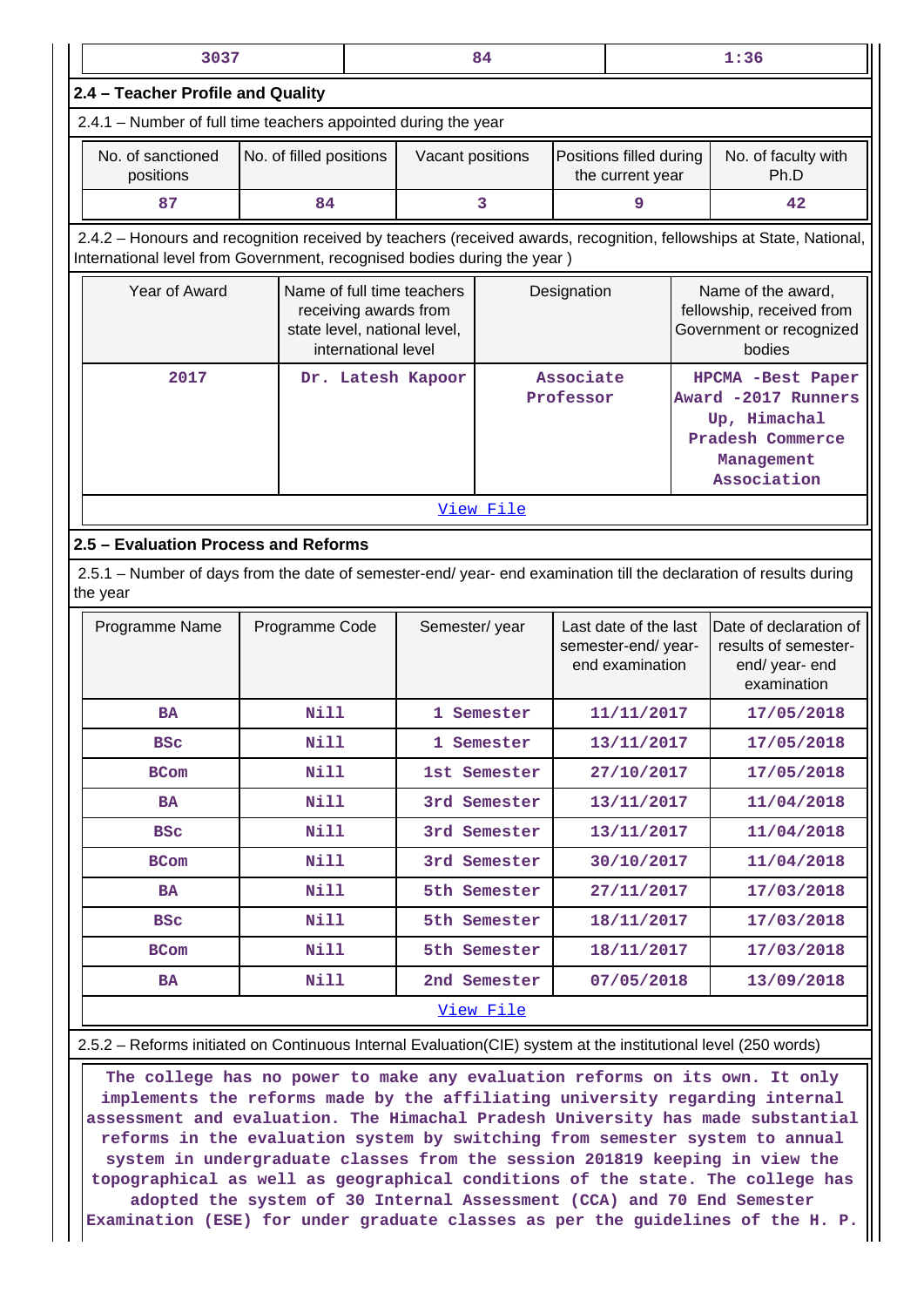**University. The college at its own has constituted different committees (the RUSA Committee, Examination Committee, Academic Affairs Committee) to ensure the effective implementation of the evaluation reforms. All the notifications regarding evaluation reforms from the H.P. University are communicated to the faculty through office circulars well in time. The general guidelines regarding Continuous Comprehensive Assessment (CCA) and End Semester Examination (ESE) are given on the very first page of the attendance register to sensitize the students about the general guidelines regarding house tests, class tests, assignments and attendance for the whole academic session. The college at its own level has adopted the following evaluation methodology to evaluate the performance / achievement of students: Class room attendance of the students, performance in class tests and house tests. The IQAC of the college has been formed to monitor and evaluate the quality of the teaching learning process.**

 2.5.3 – Academic calendar prepared and adhered for conduct of Examination and other related matters (250 words)

 **The college follows a complete academic calendar for the whole session provided by the affiliating University. In addition, it also prepares its own annual calendar of various activities which is published in the prospectus before the commencement of the academic session. Teaching learning and evaluation proceeds according to these schedules. The college strives to impart student–centric learning. Regular classes are conducted and attendance records are maintained by each teacher. Seminars / discussions are conducted by different departments and students are encouraged to actively participate in these activities. Formative assessments are planned and executed by the college. The provisional dates for house tests are declared well in advance so that students can be better prepared for the evaluation process. Performance of the students is monitored and evaluated through class tests, house tests, assignments, project works and seminars as per the schedule. The performance of the students is communicated to them by the concerned teachers in their respective classes which help them to become aware of their weaknesses and strengths. The college conducts result analysis of the courses and compares the results of the college with that of affiliating university. In general, the teachers complete the curriculum within the stipulated time frame of the academic calendar.**

#### **2.6 – Student Performance and Learning Outcomes**

 2.6.1 – Program outcomes, program specific outcomes and course outcomes for all programs offered by the institution are stated and displayed in website of the institution (to provide the weblink)

| https://www.mlsm.in/download/PO PSO CO.pdf |                                                                             |                             |                                                                       |                                                              |                 |  |  |  |  |
|--------------------------------------------|-----------------------------------------------------------------------------|-----------------------------|-----------------------------------------------------------------------|--------------------------------------------------------------|-----------------|--|--|--|--|
| 2.6.2 - Pass percentage of students        |                                                                             |                             |                                                                       |                                                              |                 |  |  |  |  |
| Programme<br>Code                          | Programme<br>Name                                                           | Programme<br>Specialization | Number of<br>students<br>appeared in the<br>final year<br>examination | Number of<br>students passed<br>in final year<br>examination | Pass Percentage |  |  |  |  |
| Nill                                       | VI<br><b>BA</b><br>Semester                                                 |                             | 138                                                                   | 55                                                           | 39.86           |  |  |  |  |
| Medical                                    | <b>BSC</b>                                                                  | VI<br>Semester              | 142                                                                   | 75                                                           | 52.82           |  |  |  |  |
| Non-<br>Medical                            | <b>VI</b><br><b>BSC</b><br>Semester<br><b>VI</b><br><b>BCom</b><br>Semester |                             | 241                                                                   | 127                                                          | 52.7            |  |  |  |  |
| Nill                                       |                                                                             |                             | 105                                                                   | 78                                                           | 74.29           |  |  |  |  |
| Zoology                                    | <b>MSC</b>                                                                  | IV                          | 29                                                                    | 29                                                           | 100             |  |  |  |  |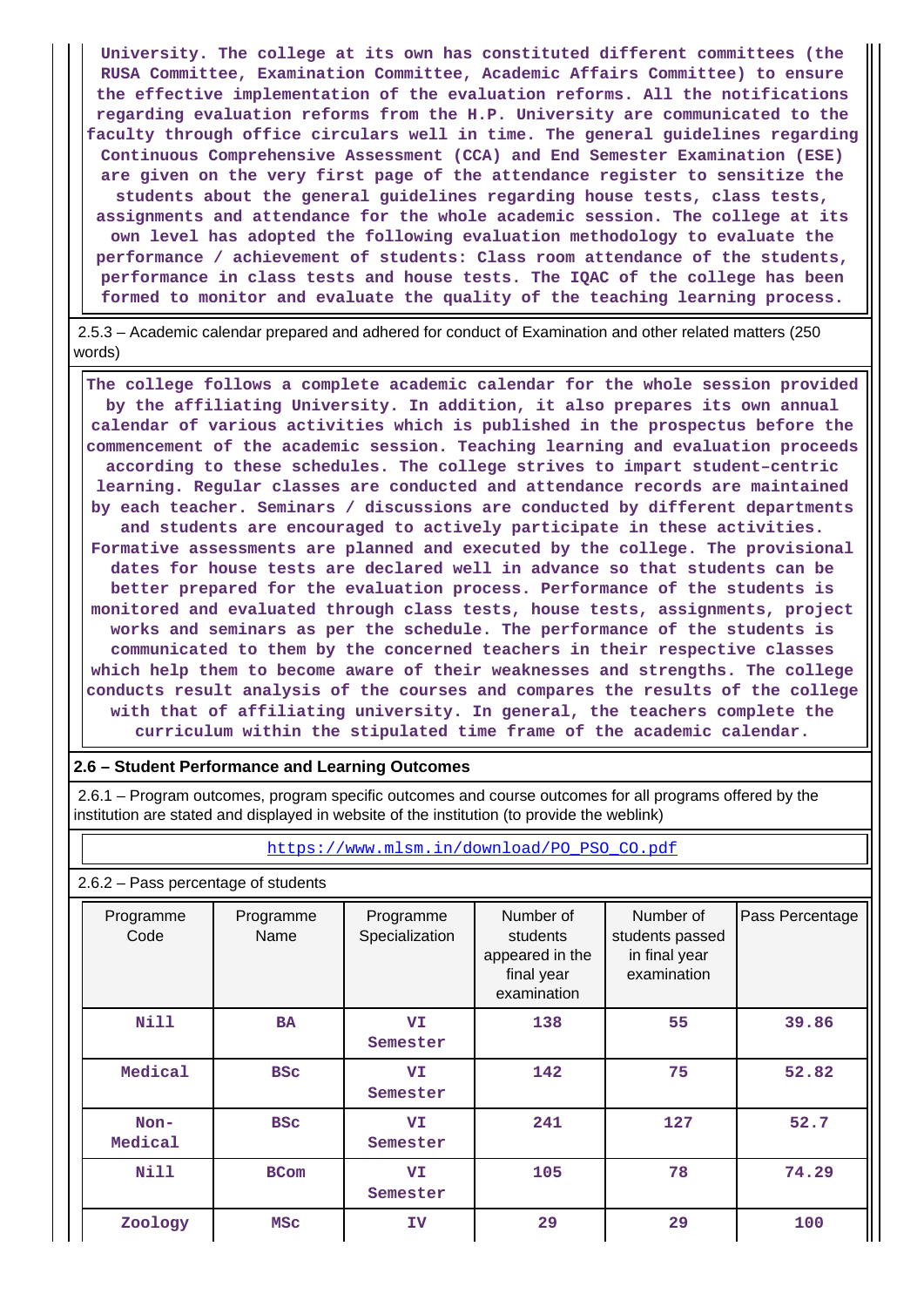|           |             | Semester       |     |     |     |  |  |  |  |
|-----------|-------------|----------------|-----|-----|-----|--|--|--|--|
| Botany    | <b>MSC</b>  | IV<br>Semester | 30  | 30  | 100 |  |  |  |  |
| Physics   | <b>MSC</b>  | IV<br>Semester | 39  | 39  |     |  |  |  |  |
| Chemistry | <b>MSC</b>  | IV<br>Semester |     | 40  | 100 |  |  |  |  |
| Nill      | <b>BPEd</b> | IV<br>Semester | 38  | 38  | 100 |  |  |  |  |
| Nill      | <b>BEd</b>  | IV<br>Semester | 120 | 120 | 100 |  |  |  |  |
| View File |             |                |     |     |     |  |  |  |  |

## **2.7 – Student Satisfaction Survey**

 2.7.1 – Student Satisfaction Survey (SSS) on overall institutional performance (Institution may design the questionnaire) (results and details be provided as weblink)

[https://www.mlsm.in/FeedbackAnalysis\\_2017\\_18.aspx](https://www.mlsm.in/FeedbackAnalysis_2017_18.aspx) 

## **CRITERION III – RESEARCH, INNOVATIONS AND EXTENSION**

## **3.1 – Resource Mobilization for Research**

3.1.1 – Research funds sanctioned and received from various agencies, industry and other organisations

| Nature of the Project | <b>Duration</b> | Name of the funding<br>agency | Total grant<br>sanctioned | Amount received<br>during the year |  |  |
|-----------------------|-----------------|-------------------------------|---------------------------|------------------------------------|--|--|
| Nill                  |                 | <b>NIL</b>                    |                           |                                    |  |  |
|                       |                 | View File                     |                           |                                    |  |  |

## **3.2 – Innovation Ecosystem**

 3.2.1 – Workshops/Seminars Conducted on Intellectual Property Rights (IPR) and Industry-Academia Innovative practices during the year

| Title of workshop/seminar                                                                            |                 | Name of the Dept. |                             |            |               | Date                          |          |                         |  |
|------------------------------------------------------------------------------------------------------|-----------------|-------------------|-----------------------------|------------|---------------|-------------------------------|----------|-------------------------|--|
| <b>NIL</b>                                                                                           |                 | <b>NIL</b>        |                             |            |               |                               |          |                         |  |
| 3.2.2 - Awards for Innovation won by Institution/Teachers/Research scholars/Students during the year |                 |                   |                             |            |               |                               |          |                         |  |
| Title of the innovation                                                                              | Name of Awardee | Awarding Agency   |                             |            | Date of award |                               | Category |                         |  |
| <b>NIL</b>                                                                                           | <b>NIL</b>      |                   |                             | <b>NIL</b> |               | Nill                          |          | <b>NIL</b>              |  |
| View File                                                                                            |                 |                   |                             |            |               |                               |          |                         |  |
| 3.2.3 – No. of Incubation centre created, start-ups incubated on campus during the year              |                 |                   |                             |            |               |                               |          |                         |  |
| Incubation<br>Center                                                                                 | Name            |                   | Sponsered By<br>Name of the |            | Start-up      | Nature of Start-<br><b>up</b> |          | Date of<br>Commencement |  |
| 0                                                                                                    | <b>NIL</b>      |                   | <b>NIL</b>                  | <b>NIL</b> |               | <b>NIL</b>                    |          | Nill                    |  |
|                                                                                                      |                 |                   |                             | View File  |               |                               |          |                         |  |
| 3.3 – Research Publications and Awards                                                               |                 |                   |                             |            |               |                               |          |                         |  |
| 3.3.1 – Incentive to the teachers who receive recognition/awards                                     |                 |                   |                             |            |               |                               |          |                         |  |
| <b>State</b>                                                                                         |                 |                   | National                    |            |               |                               |          | International           |  |
| 0                                                                                                    |                 |                   | 0                           |            |               |                               | 0        |                         |  |
|                                                                                                      |                 |                   |                             |            |               |                               |          |                         |  |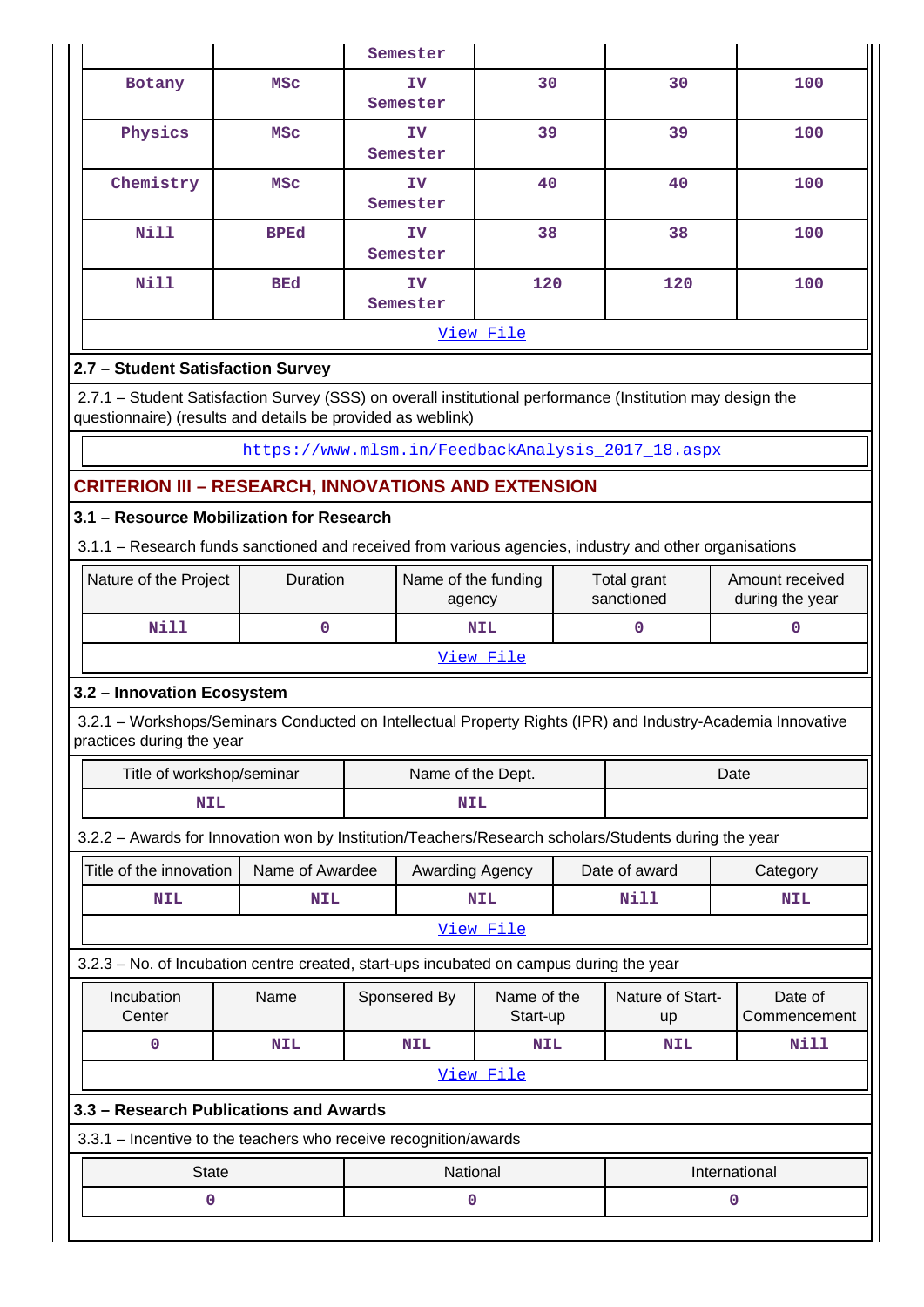| 3.3.2 - Ph. Ds awarded during the year (applicable for PG College, Research Center)                                                                   |                                                                                           |                                                                                                                 |                        |                         |                              |                                                                                                                      |                                                      |  |  |  |  |
|-------------------------------------------------------------------------------------------------------------------------------------------------------|-------------------------------------------------------------------------------------------|-----------------------------------------------------------------------------------------------------------------|------------------------|-------------------------|------------------------------|----------------------------------------------------------------------------------------------------------------------|------------------------------------------------------|--|--|--|--|
|                                                                                                                                                       | Name of the Department                                                                    |                                                                                                                 |                        | Number of PhD's Awarded |                              |                                                                                                                      |                                                      |  |  |  |  |
|                                                                                                                                                       | <b>NIL</b>                                                                                |                                                                                                                 |                        |                         |                              | Nill                                                                                                                 |                                                      |  |  |  |  |
|                                                                                                                                                       |                                                                                           | 3.3.3 - Research Publications in the Journals notified on UGC website during the year                           |                        |                         |                              |                                                                                                                      |                                                      |  |  |  |  |
| <b>Type</b>                                                                                                                                           |                                                                                           | Department                                                                                                      |                        |                         | Number of Publication        |                                                                                                                      | Average Impact Factor (if<br>any)                    |  |  |  |  |
| International                                                                                                                                         |                                                                                           | Physics                                                                                                         |                        |                         | 3                            |                                                                                                                      | 2.2                                                  |  |  |  |  |
| International                                                                                                                                         |                                                                                           | <b>Biosciences</b>                                                                                              |                        |                         | 2                            |                                                                                                                      | $\overline{2}$                                       |  |  |  |  |
| International                                                                                                                                         |                                                                                           | Chemistry                                                                                                       |                        | 1.9<br>1                |                              |                                                                                                                      |                                                      |  |  |  |  |
| Proceedings per Teacher during the year                                                                                                               |                                                                                           | 3.3.4 - Books and Chapters in edited Volumes / Books published, and papers in National/International Conference |                        | View File               |                              |                                                                                                                      |                                                      |  |  |  |  |
|                                                                                                                                                       | Department                                                                                |                                                                                                                 |                        |                         |                              | Number of Publication                                                                                                |                                                      |  |  |  |  |
|                                                                                                                                                       | Commerce                                                                                  |                                                                                                                 |                        |                         |                              | 4                                                                                                                    |                                                      |  |  |  |  |
|                                                                                                                                                       | Physics                                                                                   |                                                                                                                 |                        |                         |                              | $\mathbf{2}$                                                                                                         |                                                      |  |  |  |  |
|                                                                                                                                                       | <b>BBA</b>                                                                                |                                                                                                                 |                        |                         |                              | 1                                                                                                                    |                                                      |  |  |  |  |
|                                                                                                                                                       | B.Ed.                                                                                     |                                                                                                                 |                        |                         |                              | 13                                                                                                                   |                                                      |  |  |  |  |
|                                                                                                                                                       | <b>Biosciences</b>                                                                        |                                                                                                                 |                        | 3<br>View File          |                              |                                                                                                                      |                                                      |  |  |  |  |
| Web of Science or PubMed/ Indian Citation Index<br>Title of the<br>Paper                                                                              | Name of<br>Author                                                                         | Title of journal                                                                                                | Year of<br>publication | <b>Citation Index</b>   |                              | Institutional<br>affiliation as<br>mentioned in<br>the publication                                                   | Number of<br>citations<br>excluding self<br>citation |  |  |  |  |
| Quaternary<br>Semiconduc<br>tors<br>Cu2MgSnS4<br>and<br>Cu2MgSnS4<br>this as<br>Potential<br>Thermoelec<br>tric<br>Materials<br>Tunning<br>the Thermo | Dr. Sonu<br>Sharma<br>Dr. Sonu<br>Sharma                                                  | Journal<br>of Physics<br>Communicat<br>ions<br>Material<br>Research                                             | 2017<br>2018           |                         | $\mathbf{1}$<br>$\mathbf{1}$ | School<br>of Basic<br>Sciences,<br>Indian<br>Institute<br>of<br>Technology<br>Mandi,<br>Kamand<br>School<br>of Basic | $\mathbf{1}$<br>$\mathbf{1}$                         |  |  |  |  |
| electric<br>Properties                                                                                                                                | <b>Express</b><br>of YNiBi<br>Half<br>Heusler<br>Alloy<br>Investig<br>Chinese<br>Dr. Sonu |                                                                                                                 |                        |                         |                              | Sciences,<br>Indian<br>Institute                                                                                     |                                                      |  |  |  |  |
|                                                                                                                                                       |                                                                                           |                                                                                                                 |                        | 2017                    | 3                            | of<br>Technology<br>Mandi,<br>Kamand<br>School                                                                       | 3                                                    |  |  |  |  |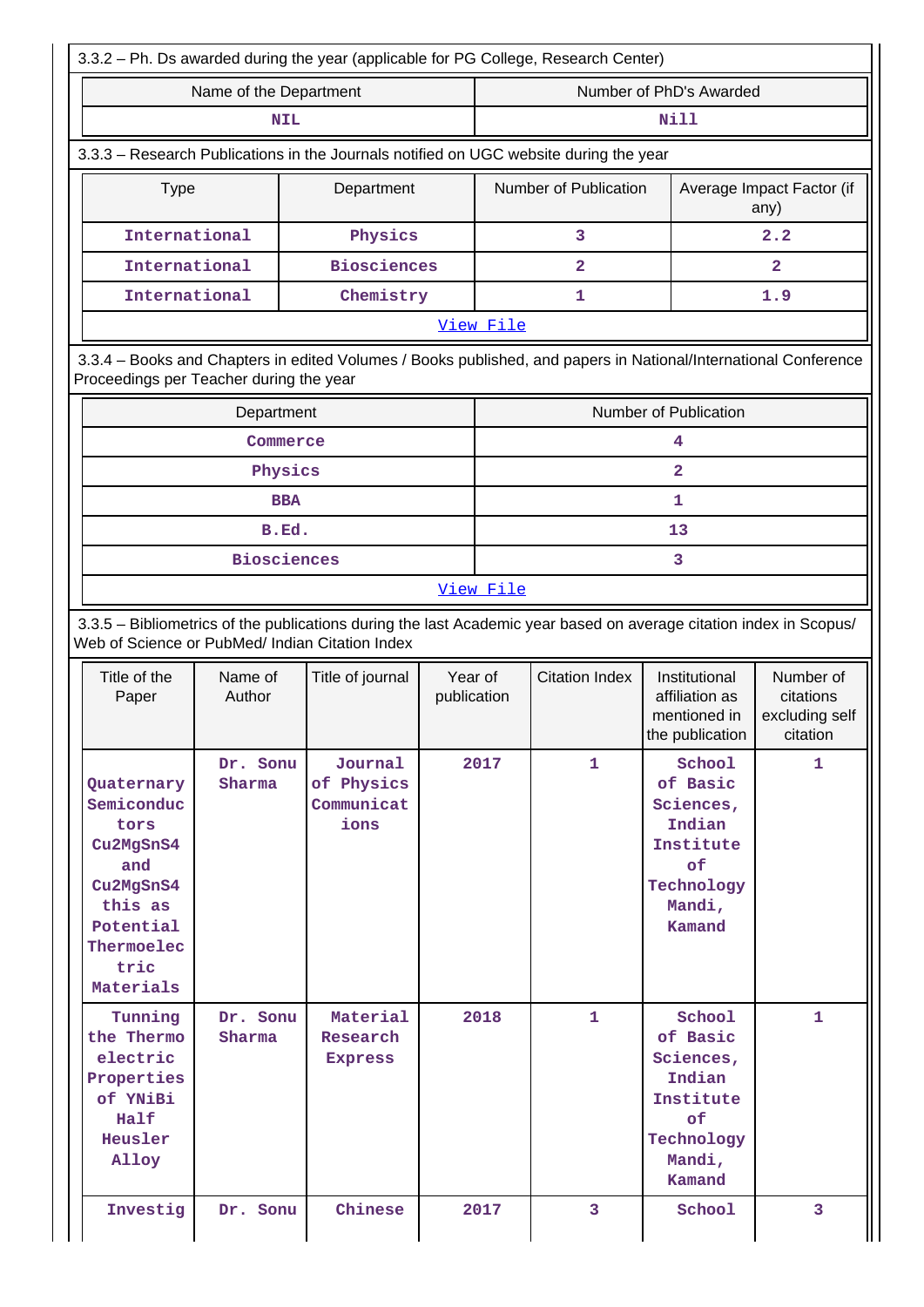| ation of E<br>lectronic,<br>Magnetic<br>and<br>transport<br>properties<br>of Full-<br>Heusler<br>alloys<br><b>Fe2TiX(XAs</b><br>and Sb)                                                   | Sharma                  | Journal of<br>Physics                             |           |             | of Basic<br>Sciences,<br>Indian<br>Institute<br>of<br>Technology<br>Mandi,<br>Kamand                                                                                                 |               |
|-------------------------------------------------------------------------------------------------------------------------------------------------------------------------------------------|-------------------------|---------------------------------------------------|-----------|-------------|--------------------------------------------------------------------------------------------------------------------------------------------------------------------------------------|---------------|
| Transcri<br>ptome and<br>co-express<br>ion<br>network<br>analyses<br>indentify<br>key genes<br>regulating<br>nitrogen<br>use<br>efficiency<br>in<br><b>Brassica</b><br>juncea L.          | Dr.<br>Parul Goel       | Scientific<br>Reports                             | 2018      | <b>Nill</b> | Department<br>of Biotech<br>nology,<br>National<br>Agri-Food<br><b>Biotechnol</b><br>ogy<br>Institute,<br>Sector 81,<br>Knowledge<br>City,<br>Mohali,<br>Punjab,<br>140306,<br>India | <b>Nill</b>   |
| Karyotopic<br>study on<br>Sspilosoma<br>dalbergiae<br>(Moore) Le<br>pidoptera:<br>Arctiidae<br>from HP                                                                                    | Dr.<br>Ranjna<br>thakur | Journal<br>of<br>Cytology<br>and<br>Genetics      | 2017      | <b>Nill</b> | <b>MLSM</b><br>College Su<br>ndernagar                                                                                                                                               | <b>Nill</b>   |
| Temperat<br>ure<br>dependent<br>aggregatio<br>n of bio s<br>urfactants<br>in aqueous<br>solutions<br>of<br>galactose<br>and<br>lactose:<br>Volumetric<br>and viscom<br>etric<br>approach. | Dr.<br>Vivek<br>Sharma  | Chinese<br>Journal of<br>Chemical E<br>ngineering | 2017      | Nill        | <b>MLSM</b><br>College Su<br>ndernagar                                                                                                                                               | <b>Nill</b>   |
|                                                                                                                                                                                           |                         |                                                   | View File |             |                                                                                                                                                                                      |               |
| 3.3.6 - h-Index of the Institutional Publications during the year. (based on Scopus/ Web of science)                                                                                      |                         |                                                   |           |             |                                                                                                                                                                                      |               |
| Title of the                                                                                                                                                                              | Name of                 | Title of journal                                  | Year of   | h-index     | Number of                                                                                                                                                                            | Institutional |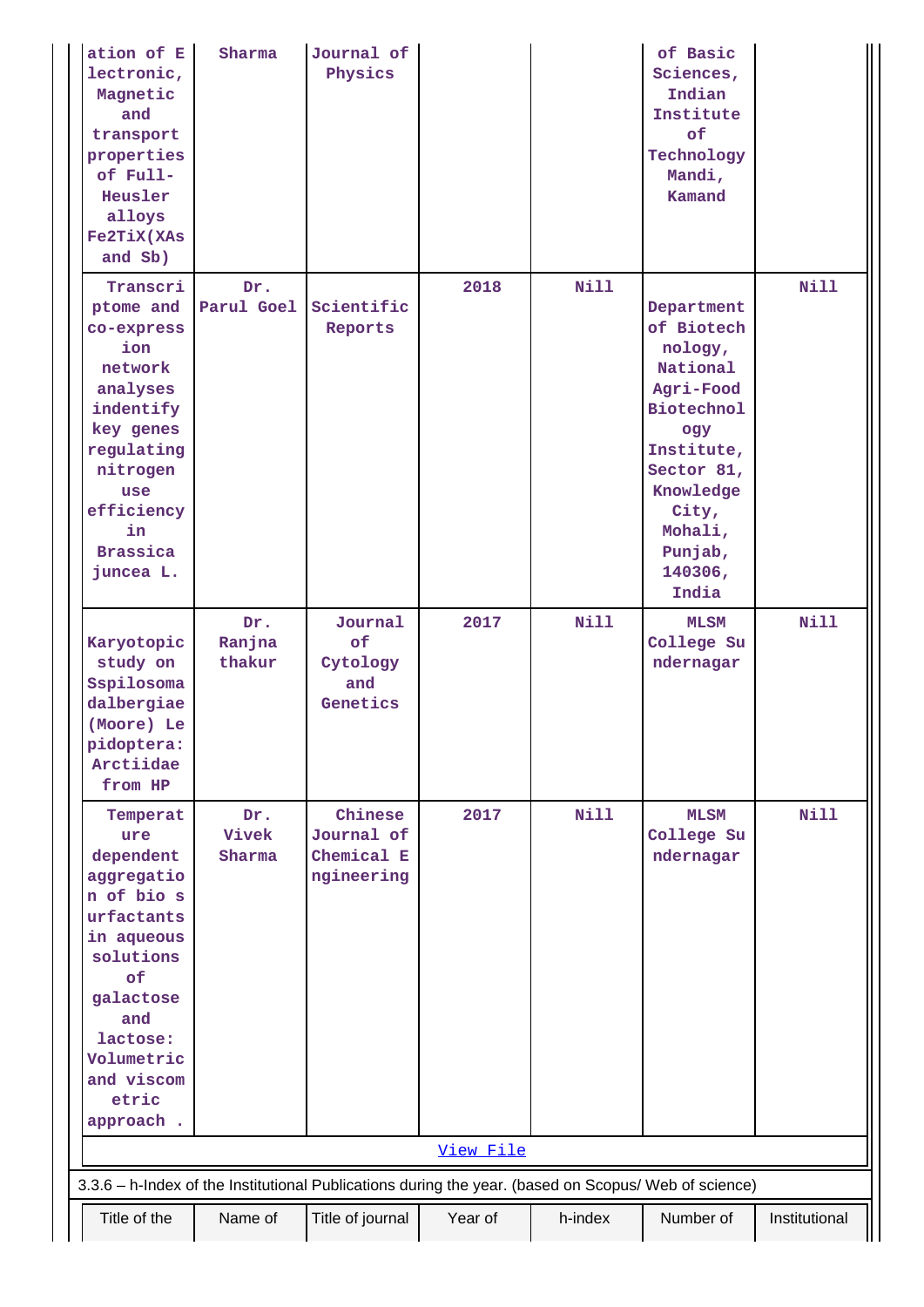| Paper                                                                                                                                                                                     | Author                  |                                                   | publication |             | citations<br>excluding self<br>citation | affiliation as<br>mentioned in<br>the publication                                                                                                                                    |
|-------------------------------------------------------------------------------------------------------------------------------------------------------------------------------------------|-------------------------|---------------------------------------------------|-------------|-------------|-----------------------------------------|--------------------------------------------------------------------------------------------------------------------------------------------------------------------------------------|
| Temperat<br>ure<br>dependent<br>aggregatio<br>n of bio s<br>urfactants<br>in aqueous<br>solutions<br>of<br>galactose<br>and<br>lactose:<br>Volumetric<br>and viscom<br>etric<br>approach. | Dr.<br>Vivek<br>Sharma  | Chinese<br>Journal of<br>Chemical E<br>ngineering | 2017        | <b>Nill</b> | <b>Nill</b>                             | <b>MLSM</b><br>College Su<br>ndernagar                                                                                                                                               |
| Karyotopic<br>study on<br>Sspilosoma<br>dalbergiae<br>(Moore) Le<br>pidoptera:<br>Arctiidae<br>from HP                                                                                    | Dr.<br>Ranjna<br>Thakur | Journal<br>of<br>Cytology<br>and<br>Genetics      | 2017        | <b>Nill</b> | Nill                                    | <b>MLSM</b><br>College Su<br>ndernagar                                                                                                                                               |
| Transcri<br>ptome and<br>co-express<br>ion<br>network<br>analyses<br>indentify<br>key genes<br>regulating<br>nitrogen<br>use<br>efficiency<br>in<br><b>Brassica</b><br>juncea L.          | Dr.<br>Parul Goel       | Scientific<br>Reports                             | 2018        | 4           | 4                                       | Department<br>of Biotech<br>nology,<br>National<br>Agri-Food<br><b>Biotechnol</b><br>ogy<br>Institute,<br>Sector 81,<br>Knowledge<br>City,<br>Mohali,<br>Punjab,<br>140306,<br>India |
| Investig<br>ation of E<br>lectronic,<br>Magnetic<br>and<br>transport<br>properties<br>of Full-<br>Heusler<br>alloys<br><b>Fe2TiX(XAs</b><br>and Sb)                                       | Dr. Sonu<br>Sharma      | Chinese<br>Journal of<br>Physics                  | 2017        | 7           | 3                                       | School<br>of Basic<br>Sciences,<br>Indian<br>Institute<br>of<br>Technology<br>Mandi,<br>Kamand                                                                                       |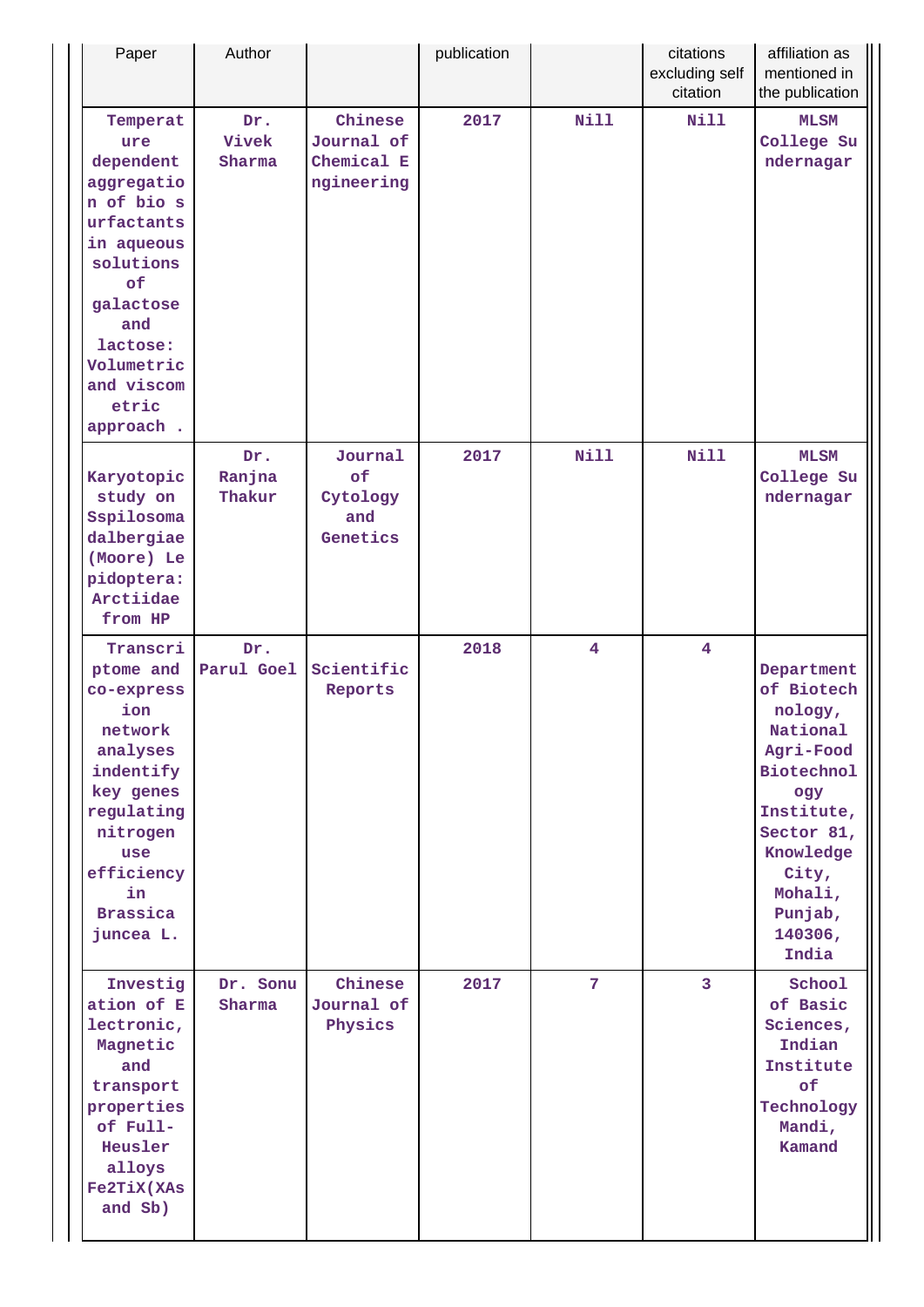| Tunning<br>the Thermo<br>electric<br>Properties<br>of YNiBi<br>Half<br>Heusler<br>Alloy                                                                                                                            | Dr. Sonu<br>Sharma | Material<br>Research<br><b>Express</b>                                              |          | 2018        | 7                                                        | $\mathbf{1}$ |                                                          | School<br>of Basic<br>Sciences,<br>Indian<br>Institute<br>of<br>Technology<br>Mandi,<br>Kamand |  |  |  |
|--------------------------------------------------------------------------------------------------------------------------------------------------------------------------------------------------------------------|--------------------|-------------------------------------------------------------------------------------|----------|-------------|----------------------------------------------------------|--------------|----------------------------------------------------------|------------------------------------------------------------------------------------------------|--|--|--|
| Dr. Sonu<br>Quaternary<br>Sharma<br>Semiconduc<br>tors<br>Cu2MgSnS4<br>and<br>Cu2MgSnS4<br>this as<br>Potential<br>Thermoelec<br>tric<br>Materials                                                                 |                    | Journal<br>of Physics<br>Communicat<br>ions                                         |          | 2017        | 7                                                        | 1            |                                                          | School<br>of Basic<br>Sciences,<br>Indian<br>Institute<br>of<br>Technology<br>Mandi,<br>Kamand |  |  |  |
|                                                                                                                                                                                                                    | View File          |                                                                                     |          |             |                                                          |              |                                                          |                                                                                                |  |  |  |
| 3.3.7 - Faculty participation in Seminars/Conferences and Symposia during the year:                                                                                                                                |                    |                                                                                     |          |             |                                                          |              |                                                          |                                                                                                |  |  |  |
| Number of Faculty                                                                                                                                                                                                  |                    | International                                                                       | National |             | <b>State</b>                                             |              |                                                          | Local                                                                                          |  |  |  |
| Attended/Semi<br>nars/Workshops                                                                                                                                                                                    |                    | 6                                                                                   |          | 14          |                                                          | Nill         |                                                          | 1                                                                                              |  |  |  |
| Presented<br>papers                                                                                                                                                                                                |                    | 6                                                                                   |          | 14          | <b>Nill</b>                                              |              |                                                          | <b>Nill</b>                                                                                    |  |  |  |
| Resource<br>persons                                                                                                                                                                                                |                    | <b>Nill</b>                                                                         |          | <b>Nill</b> | <b>Nill</b>                                              |              |                                                          | Nill                                                                                           |  |  |  |
|                                                                                                                                                                                                                    |                    |                                                                                     |          | View File   |                                                          |              |                                                          |                                                                                                |  |  |  |
| 3.4 - Extension Activities                                                                                                                                                                                         |                    |                                                                                     |          |             |                                                          |              |                                                          |                                                                                                |  |  |  |
| 3.4.1 – Number of extension and outreach programmes conducted in collaboration with industry, community and<br>Non- Government Organisations through NSS/NCC/Red cross/Youth Red Cross (YRC) etc., during the year |                    |                                                                                     |          |             |                                                          |              |                                                          |                                                                                                |  |  |  |
| Title of the activities                                                                                                                                                                                            |                    | Organising unit/agency/<br>collaborating agency                                     |          |             | Number of teachers<br>participated in such<br>activities |              | Number of students<br>participated in such<br>activities |                                                                                                |  |  |  |
| International<br>Yoga Day<br>(21.06.2018)                                                                                                                                                                          |                    | NCC M.L.S.M.<br>College Wing,<br>Schools and Police<br>Department of<br>Sundernagar |          |             | $\overline{2}$                                           |              | 45                                                       |                                                                                                |  |  |  |
| Seven Days<br>Special Camp (<br>30.12.2017 to<br>06.01.2018)                                                                                                                                                       |                    | As per Direction<br>by the HPU Shimla                                               |          |             | 22                                                       |              | 102                                                      |                                                                                                |  |  |  |
| <b>AIDS Awareness</b><br>Rally ( 01.12.2017)                                                                                                                                                                       |                    | Red Ribbon Club<br><b>MLSM College Unit</b>                                         |          |             | 3                                                        |              |                                                          | 147                                                                                            |  |  |  |
| <b>Block Level</b><br>Declamation Contest<br>(04.12.2017)                                                                                                                                                          |                    | Nehru Yuva Kendra<br>Mandi                                                          |          |             | 5                                                        |              | 30                                                       |                                                                                                |  |  |  |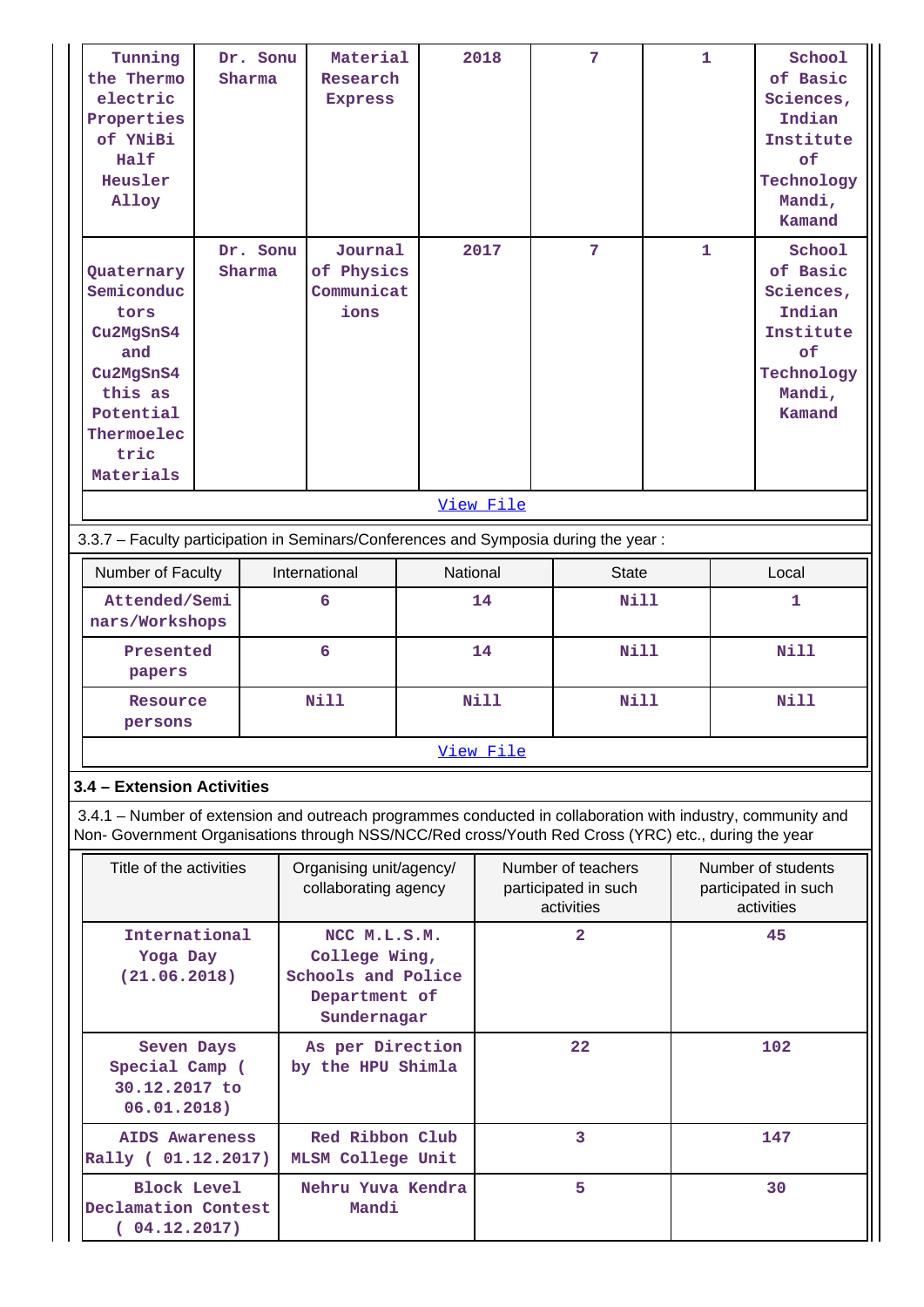| Samrasta Diwas<br>Celebration on<br>06.12.2017                           | <b>ABVP MLSM College</b><br>Unit               | 3              | 28  |  |  |  |  |  |
|--------------------------------------------------------------------------|------------------------------------------------|----------------|-----|--|--|--|--|--|
| Oath taking on<br>Constitution Day<br>(27.11.2017)                       | As per Direction<br>by the HPU Shimla          | 3              | 137 |  |  |  |  |  |
| Oath taking on<br>Ekta and Sadhbhawna<br>Diwas (31.10.2017)              | As per Direction<br>by the HPU Shimla          | 17             | 129 |  |  |  |  |  |
| Swachhta Pakhwara<br>$(01.08.2017$ to<br>15.08.2017)                     | As per Direction<br>by the HPU Shimla          | $\overline{2}$ | 125 |  |  |  |  |  |
| Awareness derive<br>on Swachh Bharat<br>Abhiyan<br>(29.07.2017)          | NHAI, Centre for<br>Sustainable<br>Development | 14             | 87  |  |  |  |  |  |
| Declamation<br>Compition to<br>clebrate Womens Day<br>$(08 - 03 - 2018)$ | NCC M.L.S.M.<br>College Wing                   | 1              | 5.  |  |  |  |  |  |
| View File                                                                |                                                |                |     |  |  |  |  |  |

 3.4.2 – Awards and recognition received for extension activities from Government and other recognized bodies during the year

| Name of the activity                                                                     | Award/Recognition                                   | <b>Awarding Bodies</b> | Number of students<br><b>Benefited</b> |
|------------------------------------------------------------------------------------------|-----------------------------------------------------|------------------------|----------------------------------------|
| H.P. State Mega<br>Camp                                                                  | Selected as<br>Volunteer                            | HPU Shimla             | 4                                      |
| National<br>Integration Camp                                                             | Selected as<br>Volunteer                            | HPU Shimla             | $\overline{2}$                         |
| North Zone Pre RD<br>Camp                                                                | Selected as<br>Volunteer                            | HPU Shimla             | 1                                      |
| Republic Day<br>Parade, Delhi                                                            | Selected for RDC,<br>Delhi                          | NCC, HP                | 3                                      |
| Participated in<br>Rajpath Parade,<br>Delhi<br>Rajpath Parade                            |                                                     | NCC, HP                | 1                                      |
| Republic Day<br>Parade, Delhi                                                            | All India Guard<br>Commander                        | NCC, HP                | $\mathbf{1}$                           |
| Lead Singer of<br>Punjab, Haryana,<br>Himanchal Pradesh<br>and Chandigrah<br>Directorate | Lead Singer                                         | NCC Directorate        | 1                                      |
| Prime Ministers<br>Rally                                                                 | Selected for P Ms<br>Rally                          | NCC Directorate        | 1                                      |
| Advance<br>Leadership Camp                                                               | Only two Cadets<br>Selected from<br>HimachalPradesh | NCC Directorate        | $\overline{2}$                         |
| National<br>Integration Camp                                                             | Selected for<br>National<br>Intergration Camp       | NCC Directorate        | 4                                      |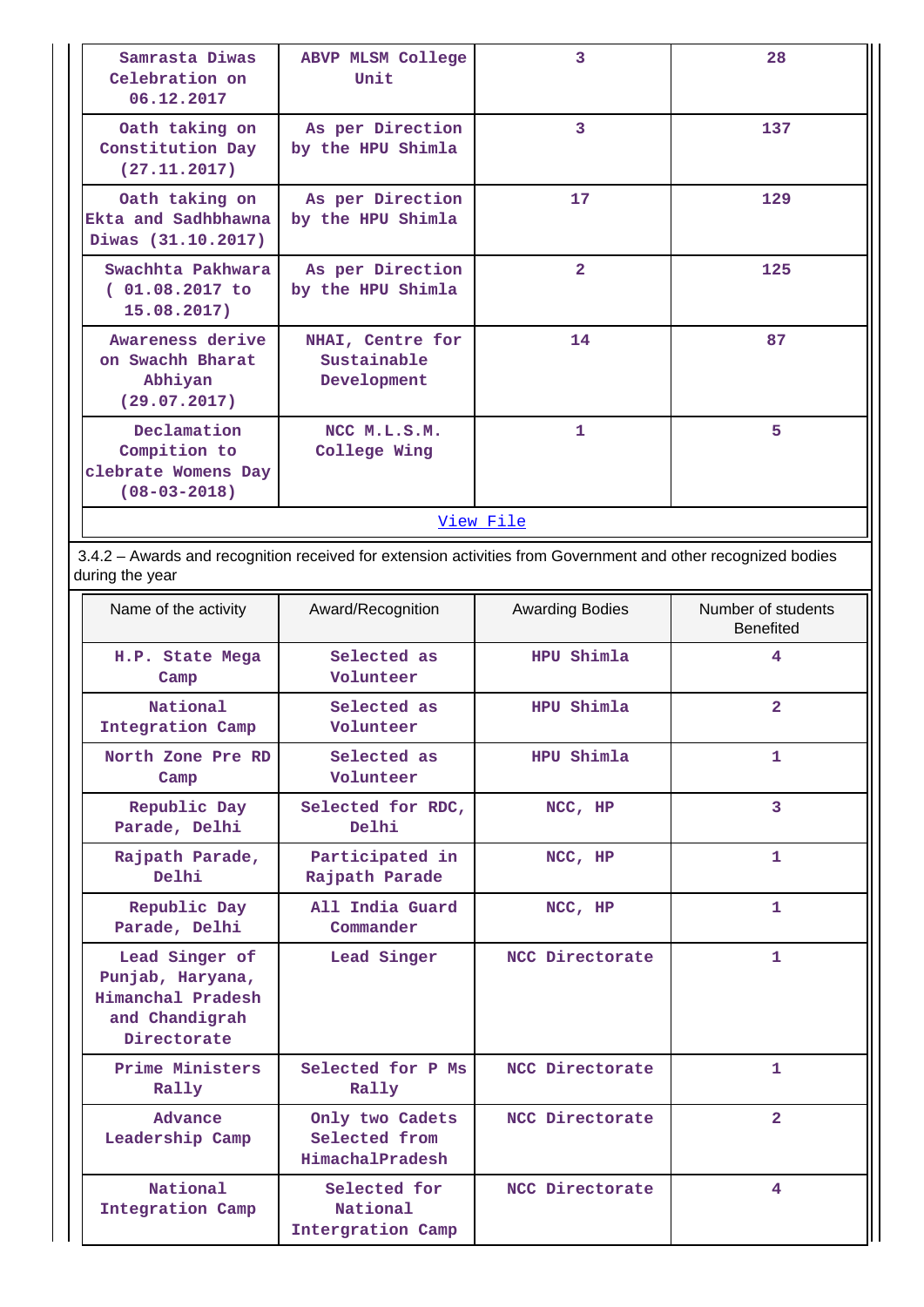### [View File](https://assessmentonline.naac.gov.in/public/Postacc/Awards_for_extension/5245_Awards_for_extension_1625565457.xlsx)

 3.4.3 – Students participating in extension activities with Government Organisations, Non-Government Organisations and programmes such as Swachh Bharat, Aids Awareness, Gender Issue, etc. during the year

| Name of the scheme          | Organising unit/Agen<br>cy/collaborating<br>agency                                                          | Name of the activity                               |                    | Number of teachers<br>participated in such<br>activites | Number of students<br>participated in such<br>activites |  |  |  |  |
|-----------------------------|-------------------------------------------------------------------------------------------------------------|----------------------------------------------------|--------------------|---------------------------------------------------------|---------------------------------------------------------|--|--|--|--|
| Health and<br>Hygiene       | NCC M.L.S.M.<br>College Wing                                                                                | Celebration<br>$(21 - 06 - 2018)$                  | Yoga Day           | 1                                                       | 50                                                      |  |  |  |  |
| Save<br>Environment         | NCC M.L.S.M.<br>College Wing                                                                                | Environment Day<br>$(05 - 06 - 2018)$              | World              | $\mathbf{1}$                                            | 21                                                      |  |  |  |  |
| Health and<br>Hygiene       | NCC M.L.S.M.<br>College Wing,<br>Schools and<br>Police<br>Department of<br>Sundernagar                      | International<br>Yoga Day<br>Celebrations          |                    | $\overline{\mathbf{2}}$                                 | 45                                                      |  |  |  |  |
| <b>AIDS</b><br>Awareness    | Red Ribbon<br>Club MLSM<br>College Unit                                                                     | <b>Awareness Rally</b><br>(01.12.2017)             | <b>AIDS</b>        | 3                                                       | 76                                                      |  |  |  |  |
| Save<br>Environment         | Nehru Yuva<br>Kendra Mandi                                                                                  | Declamation<br>Contest (<br>04.12.2017)            | <b>Block Level</b> | 5                                                       | 30                                                      |  |  |  |  |
| Gender Issue                | <b>MLSM Unit</b>                                                                                            | Diwas<br>Celebration on<br>06.12.2017              | Samrasta           | 3                                                       | 28                                                      |  |  |  |  |
| Gender Issue                | HPU Shimla                                                                                                  | on Constitution<br>Day<br>(27.11.2017)             | Oath taking        | 3                                                       | 137                                                     |  |  |  |  |
| <b>Gender Issue</b>         | HPU Shimla                                                                                                  | on Ekta and<br>Sadhbhawna<br>Diwas<br>(31.10.2017) | Oath taking        | 17                                                      | 129                                                     |  |  |  |  |
| Swachh Bharat<br>HPU Shimla |                                                                                                             | Pakhwara (<br>01.08.2017 to<br>15.08.2017)         | Swachhta           | $\overline{2}$                                          | 125                                                     |  |  |  |  |
| Swachh Bharat               | NHAI, Centre<br>for Sustainable<br>Development                                                              | Abhiyan<br>(29.07.2017)                            | Swachh Bharat      | 14                                                      | 87                                                      |  |  |  |  |
|                             |                                                                                                             |                                                    | View File          |                                                         |                                                         |  |  |  |  |
| 3.5 - Collaborations        |                                                                                                             |                                                    |                    |                                                         |                                                         |  |  |  |  |
|                             | 3.5.1 - Number of Collaborative activities for research, faculty exchange, student exchange during the year |                                                    |                    |                                                         |                                                         |  |  |  |  |
| Nature of activity          | Participant                                                                                                 |                                                    |                    | Source of financial support                             | Duration                                                |  |  |  |  |

 $\overline{\phantom{a}}$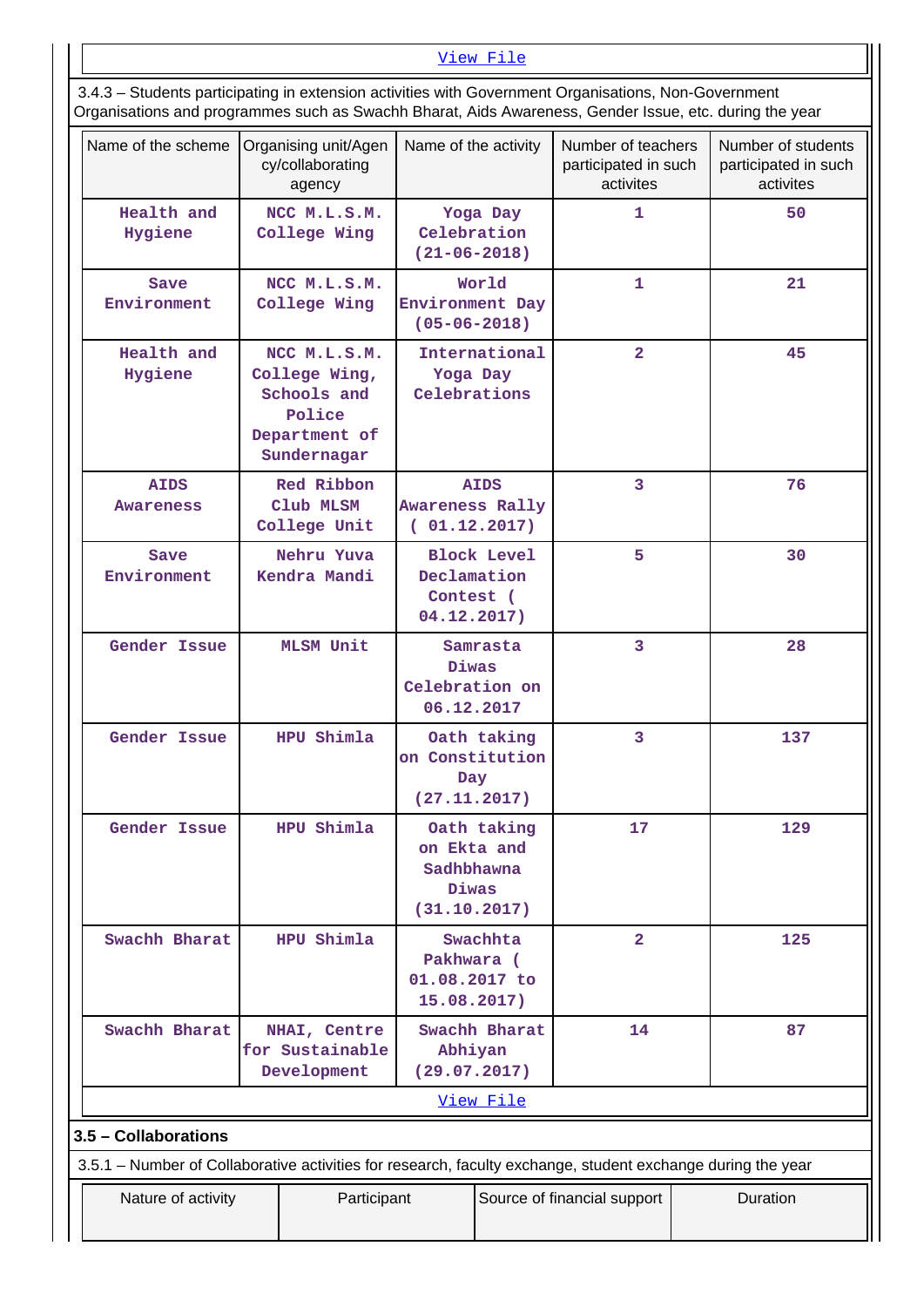| <b>NIL</b>                                                                                                                                            |                         |                    | <b>NIL</b>                                                                                                            | <b>NIL</b>                                                                                  | $\mathbf 0$        |                                                           |             |  |  |
|-------------------------------------------------------------------------------------------------------------------------------------------------------|-------------------------|--------------------|-----------------------------------------------------------------------------------------------------------------------|---------------------------------------------------------------------------------------------|--------------------|-----------------------------------------------------------|-------------|--|--|
|                                                                                                                                                       |                         |                    |                                                                                                                       | View File                                                                                   |                    |                                                           |             |  |  |
| facilities etc. during the year                                                                                                                       |                         |                    | 3.5.2 - Linkages with institutions/industries for internship, on-the- job training, project work, sharing of research |                                                                                             |                    |                                                           |             |  |  |
| Nature of linkage                                                                                                                                     | Title of the<br>linkage |                    | Name of the<br>partnering<br>institution/<br>industry<br>/research lab<br>with contact<br>details                     | <b>Duration From</b>                                                                        | <b>Duration To</b> |                                                           | Participant |  |  |
| Teaching<br>Learning                                                                                                                                  | Practice                | Teaching           | N/A                                                                                                                   | 08/05/2018                                                                                  |                    | 07/06/2018                                                | 100         |  |  |
| Workshop<br>Workshop<br>on Inslusive<br>Education                                                                                                     |                         |                    | <b>CRC</b><br>Sundernagra                                                                                             | 26/03/2018                                                                                  |                    | 28/03/2018                                                | 100         |  |  |
| Project<br>Summer<br>Training<br>Work                                                                                                                 |                         |                    | N/A                                                                                                                   | 01/01/2018                                                                                  |                    | 31/01/2018                                                | 30          |  |  |
|                                                                                                                                                       |                         |                    |                                                                                                                       | View File                                                                                   |                    |                                                           |             |  |  |
| 3.5.3 - MoUs signed with institutions of national, international importance, other universities, industries, corporate<br>houses etc. during the year |                         |                    |                                                                                                                       |                                                                                             |                    |                                                           |             |  |  |
| Organisation                                                                                                                                          |                         | Date of MoU signed | Purpose/Activities                                                                                                    |                                                                                             |                    | Number of<br>students/teachers<br>participated under MoUs |             |  |  |
| NIL                                                                                                                                                   |                         |                    | <b>Nill</b>                                                                                                           | <b>NIL</b>                                                                                  |                    |                                                           | <b>Nill</b> |  |  |
|                                                                                                                                                       |                         |                    |                                                                                                                       | View File                                                                                   |                    |                                                           |             |  |  |
|                                                                                                                                                       |                         |                    | <b>CRITERION IV – INFRASTRUCTURE AND LEARNING RESOURCES</b>                                                           |                                                                                             |                    |                                                           |             |  |  |
| 4.1 - Physical Facilities                                                                                                                             |                         |                    |                                                                                                                       |                                                                                             |                    |                                                           |             |  |  |
|                                                                                                                                                       |                         |                    |                                                                                                                       | 4.1.1 - Budget allocation, excluding salary for infrastructure augmentation during the year |                    |                                                           |             |  |  |
| Budget allocated for infrastructure augmentation                                                                                                      |                         |                    |                                                                                                                       | Budget utilized for infrastructure development                                              |                    |                                                           |             |  |  |
|                                                                                                                                                       |                         | 458.47             |                                                                                                                       | 288.01                                                                                      |                    |                                                           |             |  |  |
|                                                                                                                                                       |                         |                    | 4.1.2 - Details of augmentation in infrastructure facilities during the year                                          |                                                                                             |                    |                                                           |             |  |  |
|                                                                                                                                                       | <b>Facilities</b>       |                    |                                                                                                                       |                                                                                             |                    | <b>Existing or Newly Added</b>                            |             |  |  |
|                                                                                                                                                       |                         | Campus Area        |                                                                                                                       |                                                                                             |                    | Existing                                                  |             |  |  |
|                                                                                                                                                       |                         | Class rooms        |                                                                                                                       |                                                                                             |                    | Existing                                                  |             |  |  |
|                                                                                                                                                       |                         | Laboratories       |                                                                                                                       |                                                                                             |                    | Existing                                                  |             |  |  |
| Seminar Halls                                                                                                                                         |                         |                    |                                                                                                                       |                                                                                             |                    | Existing                                                  |             |  |  |
|                                                                                                                                                       |                         |                    | Classrooms with LCD facilities                                                                                        |                                                                                             |                    | Existing                                                  |             |  |  |
|                                                                                                                                                       |                         |                    | Seminar halls with ICT facilities                                                                                     |                                                                                             |                    | Existing                                                  |             |  |  |
|                                                                                                                                                       |                         | Video Centre       |                                                                                                                       |                                                                                             |                    | Existing                                                  |             |  |  |
| during the year (rs. in lakhs)                                                                                                                        |                         |                    | Value of the equipment purchased                                                                                      |                                                                                             |                    | Existing                                                  |             |  |  |
|                                                                                                                                                       |                         | Others             |                                                                                                                       |                                                                                             |                    | Existing                                                  |             |  |  |
|                                                                                                                                                       |                         |                    | Number of important equipments                                                                                        |                                                                                             |                    | Existing                                                  |             |  |  |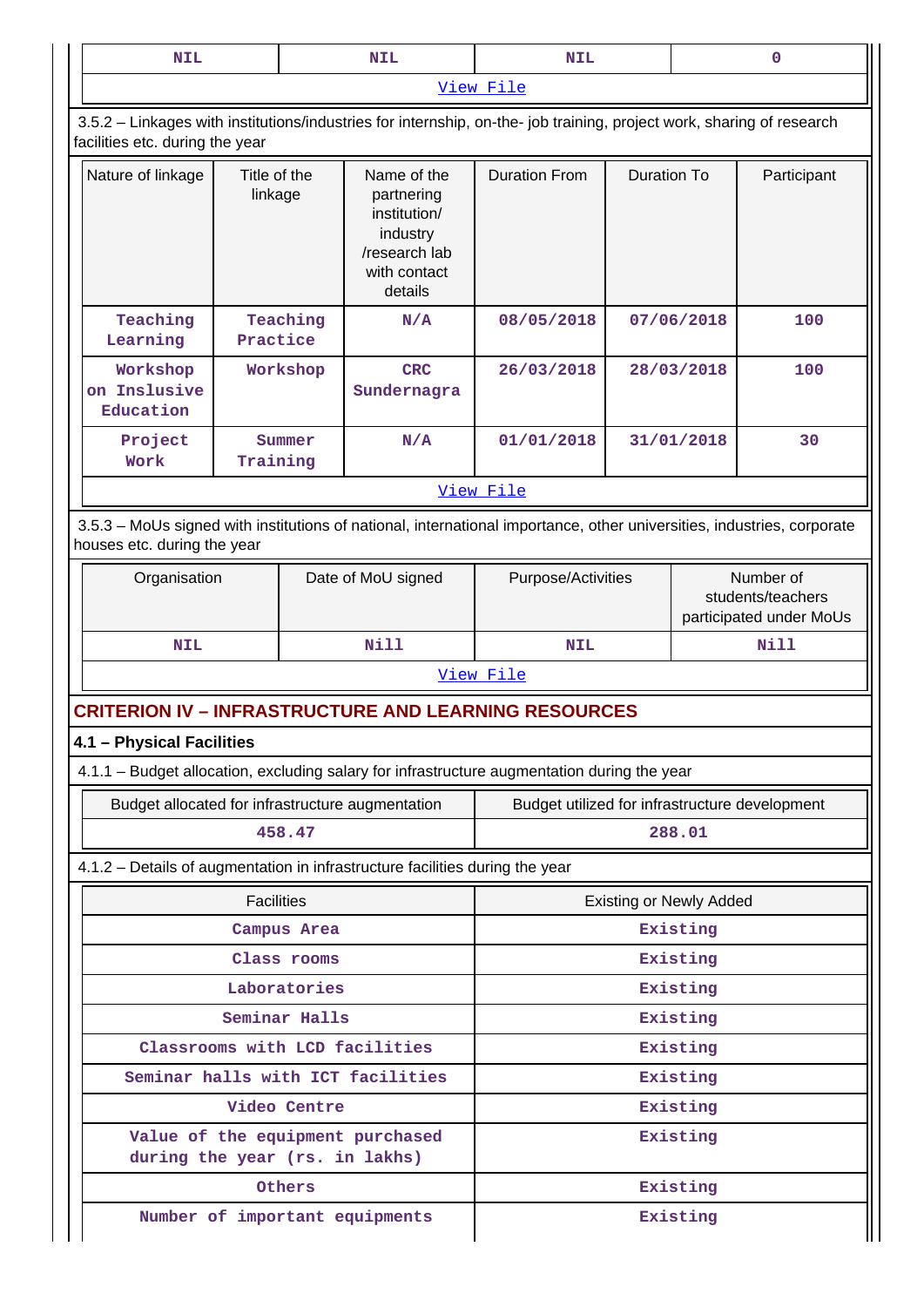|                      | purchased (Greater than 1-0 lakh)<br>during the current year                                                                                                                                                                                            |                 |            |                             |                            |                                          |             |                 |                                 |                                                   |       |               |
|----------------------|---------------------------------------------------------------------------------------------------------------------------------------------------------------------------------------------------------------------------------------------------------|-----------------|------------|-----------------------------|----------------------------|------------------------------------------|-------------|-----------------|---------------------------------|---------------------------------------------------|-------|---------------|
|                      | Classrooms with Wi-Fi OR LAN                                                                                                                                                                                                                            |                 |            |                             |                            |                                          |             | Existing        |                                 |                                                   |       |               |
|                      |                                                                                                                                                                                                                                                         |                 |            |                             |                            | View File                                |             |                 |                                 |                                                   |       |               |
|                      | 4.2 - Library as a Learning Resource                                                                                                                                                                                                                    |                 |            |                             |                            |                                          |             |                 |                                 |                                                   |       |               |
|                      | 4.2.1 - Library is automated {Integrated Library Management System (ILMS)}                                                                                                                                                                              |                 |            |                             |                            |                                          |             |                 |                                 |                                                   |       |               |
|                      | Name of the ILMS                                                                                                                                                                                                                                        |                 |            | Nature of automation (fully |                            |                                          | Version     |                 |                                 | Year of automation                                |       |               |
|                      | software                                                                                                                                                                                                                                                |                 |            | or patially)                |                            |                                          |             |                 |                                 |                                                   |       |               |
|                      | <b>SOUL</b>                                                                                                                                                                                                                                             |                 |            | Partially                   |                            |                                          | 2.0         |                 |                                 |                                                   | 2015  |               |
|                      | 4.2.2 - Library Services                                                                                                                                                                                                                                |                 |            |                             |                            |                                          |             |                 |                                 |                                                   |       |               |
|                      | Library<br>Existing<br>Service Type                                                                                                                                                                                                                     |                 |            |                             |                            | Newly Added                              |             |                 |                                 | Total                                             |       |               |
| Text<br><b>Books</b> |                                                                                                                                                                                                                                                         | 33059           |            | 5531721                     |                            | 929                                      | 299626      |                 | 33988                           |                                                   |       | 5831347       |
|                      | 4650<br>Reference<br><b>Books</b>                                                                                                                                                                                                                       |                 |            | 1382930                     |                            | 281                                      | 134552      |                 | 4931                            |                                                   |       | 1517482       |
|                      | Journals<br>8                                                                                                                                                                                                                                           |                 |            | 8080                        |                            | 4                                        | 5258        |                 | 12                              |                                                   |       | 13338         |
| Digital<br>Database  |                                                                                                                                                                                                                                                         | $\mathbf{1}$    |            | 5750                        |                            | $\mathbf{1}$                             | 19470       |                 | $\overline{2}$                  |                                                   | 25220 |               |
|                      | 4170<br>Weeding<br>(hard &<br>soft)                                                                                                                                                                                                                     |                 |            | 330586                      |                            | 363                                      | 54871       |                 | 4533                            |                                                   |       | 385457        |
|                      |                                                                                                                                                                                                                                                         |                 |            |                             |                            | View File                                |             |                 |                                 |                                                   |       |               |
|                      | 4.2.3 - E-content developed by teachers such as: e-PG- Pathshala, CEC (under e-PG- Pathshala CEC (Under<br>Graduate) SWAYAM other MOOCs platform NPTEL/NMEICT/any other Government initiatives & institutional<br>(Learning Management System (LMS) etc |                 |            |                             |                            |                                          |             |                 |                                 |                                                   |       |               |
|                      | Name of the Teacher                                                                                                                                                                                                                                     |                 |            | Name of the Module          |                            | Platform on which module<br>is developed |             |                 | Date of launching e-<br>content |                                                   |       |               |
| <b>NIL</b>           |                                                                                                                                                                                                                                                         |                 | <b>NIL</b> |                             |                            | <b>NIL</b>                               |             |                 | <b>Nill</b>                     |                                                   |       |               |
|                      |                                                                                                                                                                                                                                                         |                 |            |                             |                            | View File                                |             |                 |                                 |                                                   |       |               |
|                      | 4.3 - IT Infrastructure                                                                                                                                                                                                                                 |                 |            |                             |                            |                                          |             |                 |                                 |                                                   |       |               |
|                      | 4.3.1 - Technology Upgradation (overall)                                                                                                                                                                                                                |                 |            |                             |                            |                                          |             |                 |                                 |                                                   |       |               |
| <b>Type</b>          | <b>Total Co</b><br>mputers                                                                                                                                                                                                                              | Computer<br>Lab |            | Internet                    | <b>Browsing</b><br>centers | Computer<br>Centers                      | Office      | Departme<br>nts |                                 | Available<br><b>Bandwidt</b><br>h (MBPS/<br>GBPS) |       | <b>Others</b> |
| Existin<br>g         | 99                                                                                                                                                                                                                                                      | 58              |            | 80                          | 10                         | 10                                       | 14          | 7               |                                 | 38                                                |       | $\mathbf 0$   |
| Added                | $\mathbf 0$                                                                                                                                                                                                                                             | $\mathbf 0$     |            | $\mathbf 0$                 | $\mathbf 0$                | $\mathbf 0$                              | $\mathbf 0$ | $\mathbf 0$     |                                 | $\mathbf 0$                                       |       | $\mathbf 0$   |
| Total                | 99                                                                                                                                                                                                                                                      | 58              |            | 80                          | 10                         | 10                                       | 14          | 7               |                                 | 38                                                |       | 0             |
|                      | 4.3.2 - Bandwidth available of internet connection in the Institution (Leased line)                                                                                                                                                                     |                 |            |                             |                            |                                          |             |                 |                                 |                                                   |       |               |
|                      |                                                                                                                                                                                                                                                         |                 |            |                             |                            | 38 MBPS/ GBPS                            |             |                 |                                 |                                                   |       |               |
|                      | 4.3.3 - Facility for e-content                                                                                                                                                                                                                          |                 |            |                             |                            |                                          |             |                 |                                 |                                                   |       |               |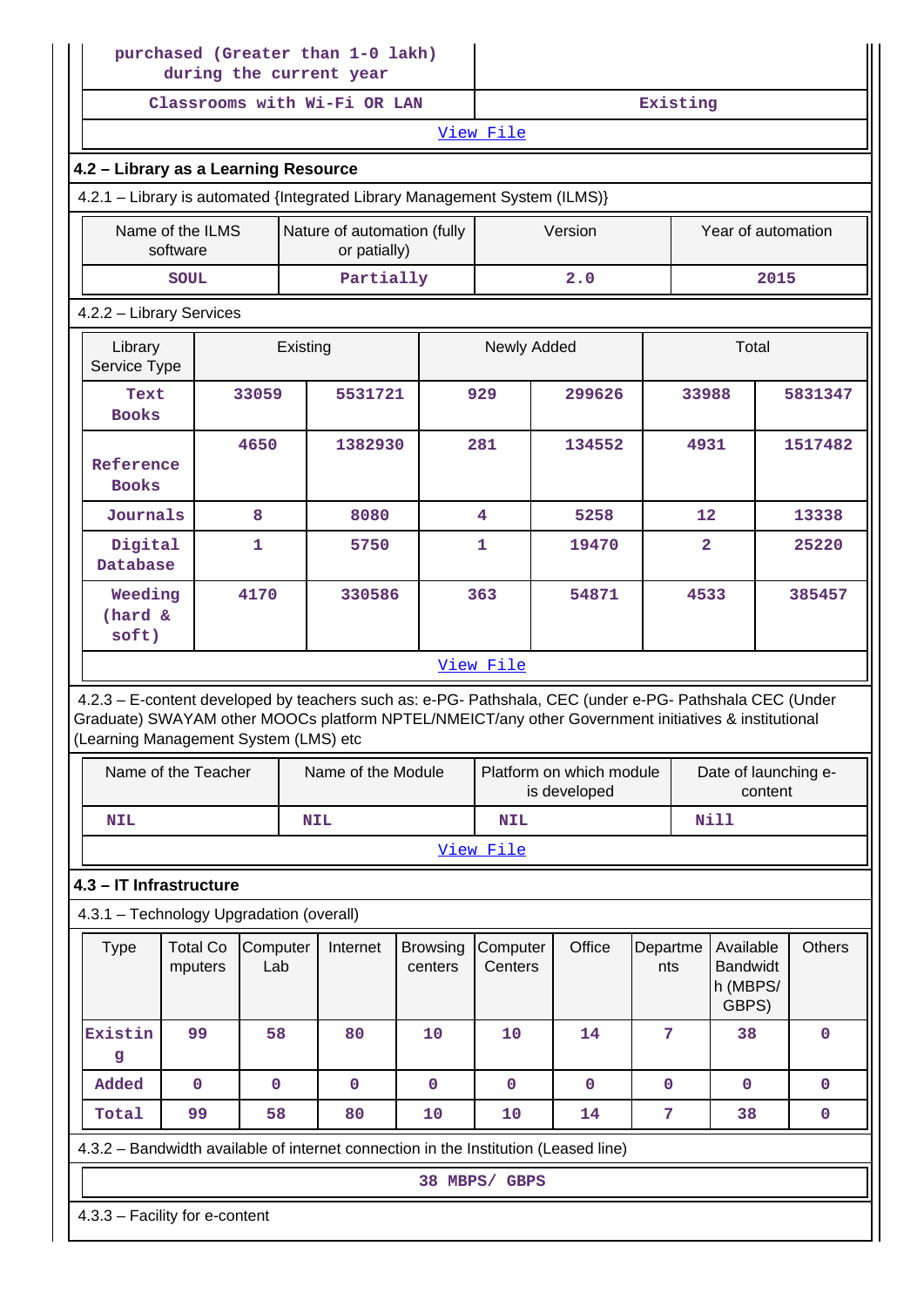| Name of the e-content development facility | Provide the link of the videos and media centre and<br>recording facility |
|--------------------------------------------|---------------------------------------------------------------------------|
| NIL                                        |                                                                           |

## **4.4 – Maintenance of Campus Infrastructure**

 4.4.1 – Expenditure incurred on maintenance of physical facilities and academic support facilities, excluding salary component, during the year

| Assigned Budget on<br>academic facilities | Expenditure incurred on<br>maintenance of academic<br>facilities | Assigned budget on<br>physical facilities | Expenditure incurredon<br>maintenance of physical<br>facilites |
|-------------------------------------------|------------------------------------------------------------------|-------------------------------------------|----------------------------------------------------------------|
| 43.45                                     | 2167192                                                          | 84.9                                      | 1938742                                                        |

 4.4.2 – Procedures and policies for maintaining and utilizing physical, academic and support facilities - laboratory, library, sports complex, computers, classrooms etc. (maximum 500 words) (information to be available in institutional Website, provide link)

 **Annual budgetary provisions are made by the Managing Committee of the college for the maintenance and upkeep of the infrastructural facilities and equipments. The college carries out the repairs and maintenance through private agencies by inviting quotations and the concerned committees like purchase committee, estate committee and building committee etc. to monitor the said work. The college also makes spot purchases through spot purchase committee to ensure the quality and the cost. All labs are assisted by lab attendants / assistants under the supervision of the head of the concerned departments. The college has a separate fund which is utilized to fill the requirements of procurement, upgradation, deployment, maintenance of the computers and their accessories as and when needed.**

https://www.mlsm.in/download/Procedure & Policies 2017-18.pdf

## **CRITERION V – STUDENT SUPPORT AND PROGRESSION**

### **5.1 – Student Support**

5.1.1 – Scholarships and Financial Support

|                                         | Name/Title of the scheme                                                                                                                                                                                        | Number of students | <b>Amount in Rupees</b> |  |  |
|-----------------------------------------|-----------------------------------------------------------------------------------------------------------------------------------------------------------------------------------------------------------------|--------------------|-------------------------|--|--|
| Financial Support<br>from institution   | Financial Support<br>to Economically<br>Poor                                                                                                                                                                    | 32                 | 76100                   |  |  |
| Financial Support<br>from Other Sources |                                                                                                                                                                                                                 |                    |                         |  |  |
| a) National                             | 1 Kalpana Chawla<br>Chattervriti Youjna<br>2 IRDP 3 Post<br>metric scholarship<br>scheme to SC<br>students 4 Post<br>metric scholarship<br>scheme to ST<br>students                                             | 100                | 2367870                 |  |  |
| b) International                        | <b>NIL</b>                                                                                                                                                                                                      | Nill               | $\mathbf 0$             |  |  |
| <u>View File</u>                        |                                                                                                                                                                                                                 |                    |                         |  |  |
|                                         | 5.1.2 – Number of capability enhancement and development schemes such as Soft skill development, Remedial<br>coaching, Language lab, Bridge courses, Yoga, Meditation, Personal Counselling and Mentoring etc., |                    |                         |  |  |
| Name of the capability                  | Date of implemetation                                                                                                                                                                                           | Number of students | Agencies involved       |  |  |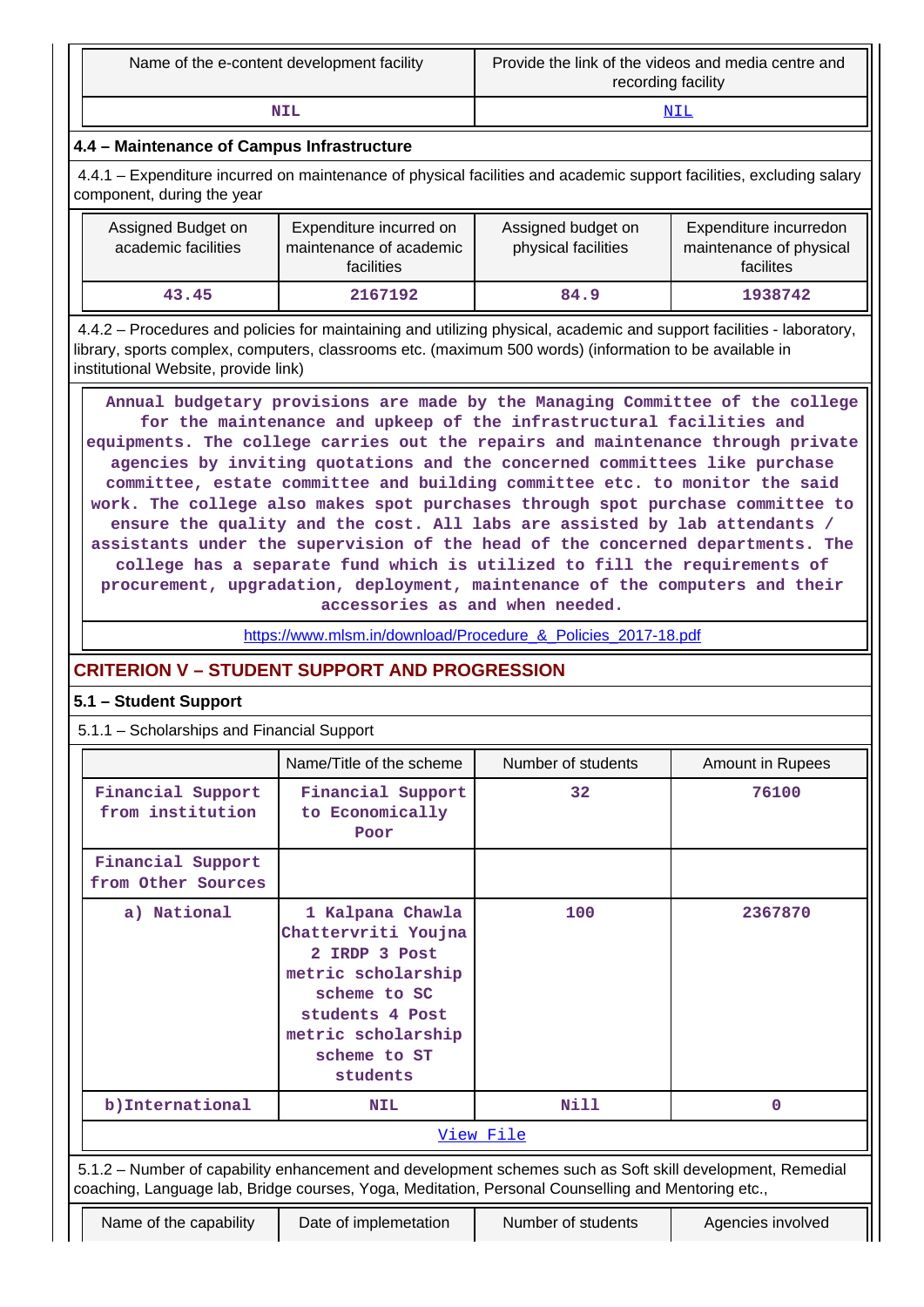| enhancement scheme        |            | enrolled |                                                     |  |
|---------------------------|------------|----------|-----------------------------------------------------|--|
| Soft Skill                | 16/03/2018 | 83       | IBS Gurgoan                                         |  |
| Language Lab              | 13/07/2017 | 38       | Department of<br>English Department<br>of Education |  |
| Remedial Teaching         | 12/08/2017 | 14       | Department of<br>Education                          |  |
| Personal<br>Counselling   | 12/08/2017 | 100      | Department of<br>Education                          |  |
| Personal<br>Counselling   | 01/06/2017 | 76       | Red Ribbon Club<br><b>MLSM College Unit</b>         |  |
| International<br>Yoga Day | 21/06/2017 | 95       | NCC NSS Units                                       |  |
| View File                 |            |          |                                                     |  |

 5.1.3 – Students benefited by guidance for competitive examinations and career counselling offered by the institution during the year

| Year                                                                                                           | Name of the<br>scheme                             | Number of<br>benefited<br>students for<br>competitive<br>examination | Number of<br>benefited<br>students by<br>career<br>counseling<br>activities | Number of<br>students who<br>have passedin<br>the comp. exam | Number of<br>studentsp placed |
|----------------------------------------------------------------------------------------------------------------|---------------------------------------------------|----------------------------------------------------------------------|-----------------------------------------------------------------------------|--------------------------------------------------------------|-------------------------------|
| 2018                                                                                                           | Guidance<br>for TET<br>competitive<br>examination | 100                                                                  | <b>Nill</b>                                                                 | Nill                                                         | Nill                          |
| 2018                                                                                                           | Recuritement<br>Drive                             | <b>Nill</b>                                                          | 36                                                                          | 12                                                           | 12                            |
| 2018                                                                                                           | Workshop<br>for Career<br>Counseling              | 83                                                                   | 83                                                                          | <b>Nill</b>                                                  | Nill                          |
| 2018                                                                                                           | Special<br>Lecture for<br>Career<br>Guidance      | 97                                                                   | 97                                                                          | Nill                                                         | Nill                          |
|                                                                                                                |                                                   |                                                                      | View File                                                                   |                                                              |                               |
| 5.1.4 – Institutional mechanism for transparency, timely redressal of student grievances, Prevention of sexual |                                                   |                                                                      |                                                                             |                                                              |                               |

harassment and ragging cases during the year

| Total grievances received | Number of grievances redressed | Avg. number of days for grievance<br>redressal |
|---------------------------|--------------------------------|------------------------------------------------|
| Nill                      | Nil?                           | Nill                                           |

**5.2 – Student Progression**

5.2.1 – Details of campus placement during the year

|                                    | On campus                             |                              |                                    | Off campus                            |                              |
|------------------------------------|---------------------------------------|------------------------------|------------------------------------|---------------------------------------|------------------------------|
| Nameof<br>organizations<br>visited | Number of<br>students<br>participated | Number of<br>stduents placed | Nameof<br>organizations<br>visited | Number of<br>students<br>participated | Number of<br>stduents placed |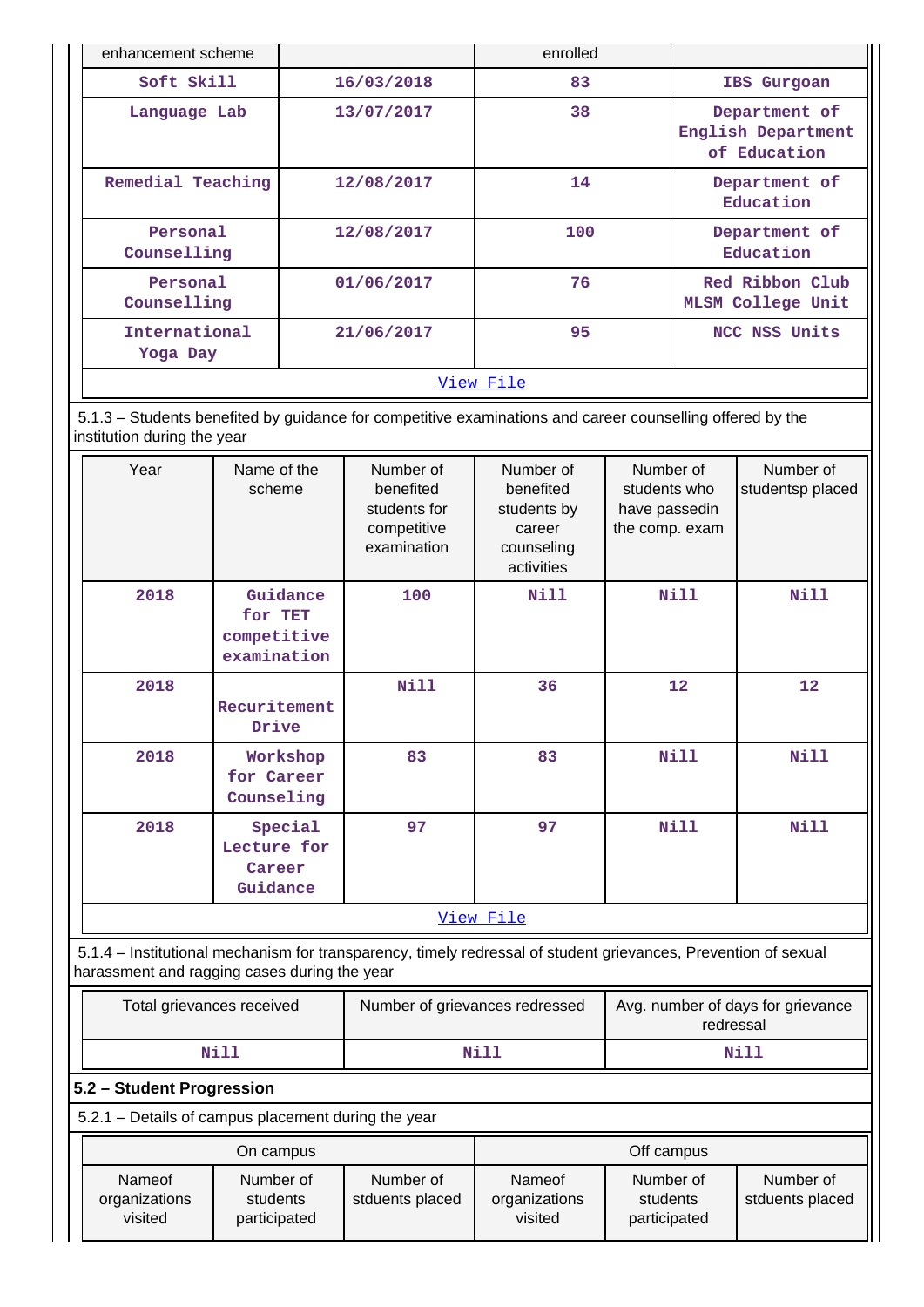| M/S Corpus<br>Consulting                                                                                                                                                               | 64                                                                                                       | $\overline{9}$              | M/S<br>Ganpact Ltd.          | 35                                      | 3                                   |  |  |  |
|----------------------------------------------------------------------------------------------------------------------------------------------------------------------------------------|----------------------------------------------------------------------------------------------------------|-----------------------------|------------------------------|-----------------------------------------|-------------------------------------|--|--|--|
|                                                                                                                                                                                        |                                                                                                          |                             | <b>TCS</b>                   |                                         |                                     |  |  |  |
|                                                                                                                                                                                        |                                                                                                          |                             | View File                    |                                         |                                     |  |  |  |
|                                                                                                                                                                                        | 5.2.2 - Student progression to higher education in percentage during the year                            |                             |                              |                                         |                                     |  |  |  |
| Year                                                                                                                                                                                   | Number of<br>students<br>enrolling into<br>higher education                                              | Programme<br>graduated from | Depratment<br>graduated from | Name of<br>institution joined           | Name of<br>programme<br>admitted to |  |  |  |
| 2018                                                                                                                                                                                   | $\mathbf{1}$                                                                                             | B.Sc.                       | Mathematics                  | <b>MLSM</b><br>College                  | B.Ed.                               |  |  |  |
| 2018                                                                                                                                                                                   | 6                                                                                                        | B.Sc.                       | Mathematics                  | <b>MLSM</b><br>College                  | M.Sc.<br>Chemistry                  |  |  |  |
| 2018                                                                                                                                                                                   | 11                                                                                                       | B.Sc.                       | <b>Biosciences</b>           | <b>MLSM</b><br>College                  | M.Sc.<br>Zoology                    |  |  |  |
| 2018                                                                                                                                                                                   | 10                                                                                                       | B.Sc.                       | <b>Biosciences</b>           | <b>MLSM</b><br>College                  | M.Sc.<br><b>Botany</b>              |  |  |  |
| 2018                                                                                                                                                                                   | $6\overline{6}$                                                                                          | B.Sc.                       | Chemistry                    | <b>MLSM</b><br>College                  | M.Sc.<br>Chemistry                  |  |  |  |
| 2018                                                                                                                                                                                   | 4                                                                                                        | B.Sc.                       | Chemistry                    | Central<br>University<br><b>HP</b>      | M.Sc.<br>Chemistry                  |  |  |  |
| 2018                                                                                                                                                                                   | $6\phantom{1}$                                                                                           | B.Sc.                       | Chemistry                    | <b>MLSM</b><br>College                  | B.Ed.                               |  |  |  |
| 2018                                                                                                                                                                                   | 1                                                                                                        | B.Sc.                       | <b>Biosciences</b>           | H.P.<br>University                      | M.Sc.<br>Botany                     |  |  |  |
| 2018                                                                                                                                                                                   | $\mathbf 1$                                                                                              | B.Sc.                       | <b>Biosciences</b>           | H.P.<br>University                      | M.Sc.Envir<br>onment<br>Science     |  |  |  |
| 2018                                                                                                                                                                                   | 10                                                                                                       | B.Sc.                       | <b>Biosciences</b>           | <b>MLSM</b><br>College                  | B.Ed.                               |  |  |  |
|                                                                                                                                                                                        |                                                                                                          |                             | View File                    |                                         |                                     |  |  |  |
| 5.2.3 - Students qualifying in state/ national/ international level examinations during the year<br>(eg:NET/SET/SLET/GATE/GMAT/CAT/GRE/TOFEL/Civil Services/State Government Services) |                                                                                                          |                             |                              |                                         |                                     |  |  |  |
|                                                                                                                                                                                        | <b>Items</b>                                                                                             |                             |                              | Number of students selected/ qualifying |                                     |  |  |  |
|                                                                                                                                                                                        | Any Other                                                                                                |                             |                              | <b>Nill</b>                             |                                     |  |  |  |
| View File                                                                                                                                                                              |                                                                                                          |                             |                              |                                         |                                     |  |  |  |
|                                                                                                                                                                                        | 5.2.4 – Sports and cultural activities / competitions organised at the institution level during the year |                             |                              |                                         |                                     |  |  |  |
|                                                                                                                                                                                        | Activity                                                                                                 |                             |                              | Level<br>Number of Participants         |                                     |  |  |  |
|                                                                                                                                                                                        | Inter College Hockey<br>(Men)                                                                            |                             | State                        |                                         | 300                                 |  |  |  |
|                                                                                                                                                                                        | Inter College Hockey<br>(Women)                                                                          |                             | <b>State</b>                 |                                         | 190                                 |  |  |  |
|                                                                                                                                                                                        | Inter College Cricket<br>(10 matches and Final)                                                          |                             | <b>State</b>                 |                                         | 160                                 |  |  |  |
|                                                                                                                                                                                        | Athletic Meet                                                                                            |                             | Local                        |                                         | 500                                 |  |  |  |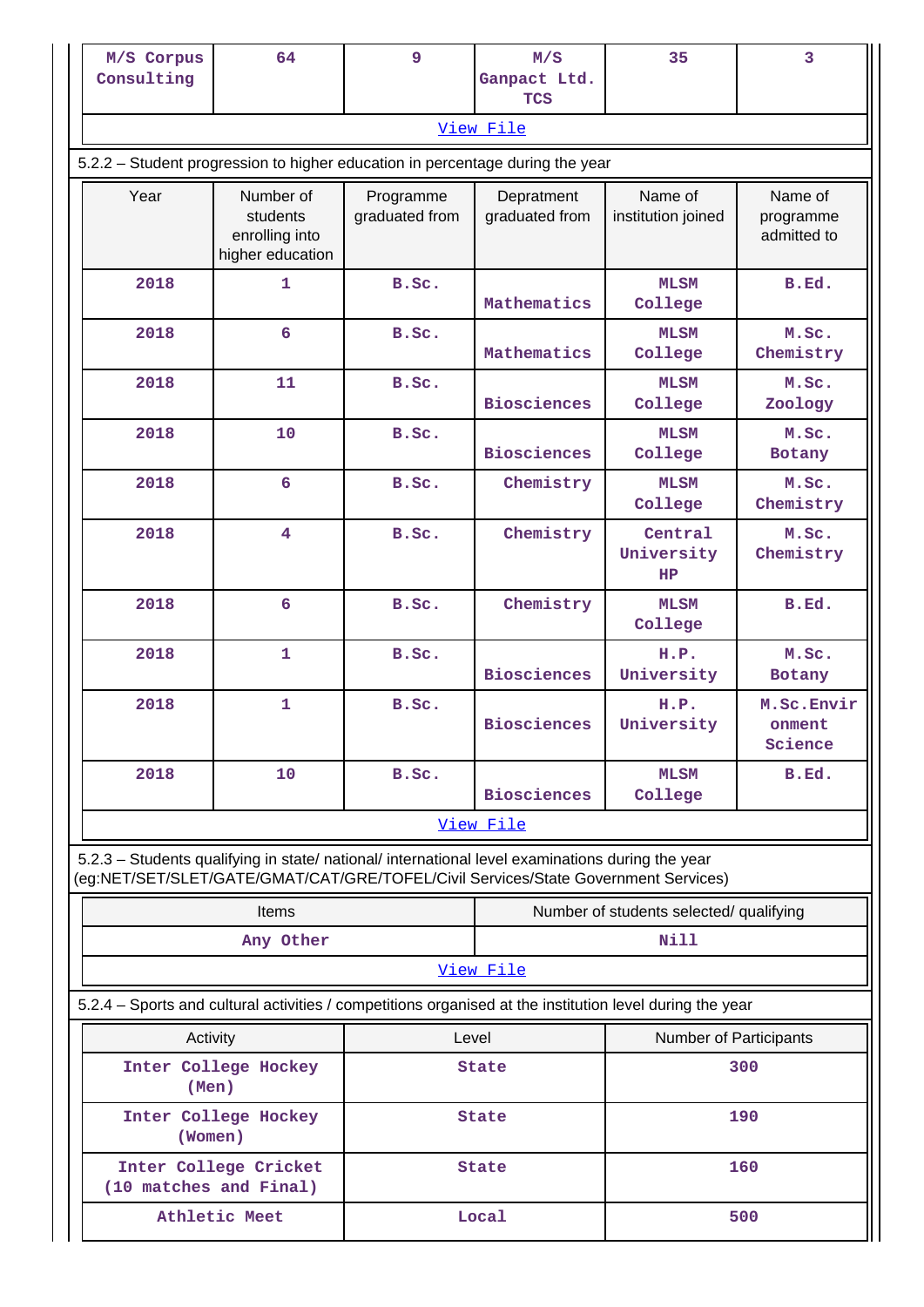| Sport Day Celebration |
|-----------------------|
|-----------------------|

[View File](https://assessmentonline.naac.gov.in/public/Postacc/Activities_Organised/5245_Activities_Organised_1625900512.xlsx)

#### **5.3 – Student Participation and Activities**

 5.3.1 – Number of awards/medals for outstanding performance in sports/cultural activities at national/international level (award for a team event should be counted as one)

| Year | Name of the<br>award/medal                                             | National/<br>Internaional | Number of<br>awards for<br>Sports | Number of<br>awards for<br>Cultural | Student ID<br>number | Name of the<br>student |
|------|------------------------------------------------------------------------|---------------------------|-----------------------------------|-------------------------------------|----------------------|------------------------|
| 2017 | Gold<br>Medal in<br>Senior<br>National<br>Kabaddi                      | National                  | 1                                 | <b>Nill</b>                         | 9267                 | <b>Bhawana</b>         |
| 2017 | Gold<br>Medal in<br>Junior<br>National C<br>hampionshi<br>$\, {\bf p}$ | National                  | $\mathbf{1}$                      | Nill                                | 9269                 | Reena<br>Kumari        |
| 2017 | Silver<br>Medal in<br>Federation<br>Cup<br>Kabaddi<br>India            | National                  | $\mathbf{1}$                      | Nill                                | 9267                 | <b>Bhawana</b>         |
| 2017 | Third<br>Position<br>in all<br>India<br>Inter<br>University            | National                  | $\mathbf{1}$                      | Nill                                | 9269                 | Reena<br>Kumari        |
| 2017 | Runners<br>up North<br>Zone Inter<br>-Universit<br>У                   | National                  | $\mathbf{1}$                      | <b>Nill</b>                         | 9267                 | <b>Bhawana</b>         |
|      |                                                                        |                           | View File                         |                                     |                      |                        |

 5.3.2 – Activity of Student Council & representation of students on academic & administrative bodies/committees of the institution (maximum 500 words)

 **The College Student Central Association (CSCA) of M.L.S.M. College Sundernagar is a representative of the student community nominated on the basis of excellence in Academics, Sports, Cultural, NCC, NSS and other activities in the college. The College Student Central Association (CSCA) is constituted in the college as per the constitution provided by the Himachal Pradesh University, Shimla. The CSCA comprises of four office bearers from different faculties viz. i) President ii) Vice President iii) Secretary iv) Joint Secretary along with class / department representatives. The student representatives on the CSCA hold office for a period of 1 year. The CSCA functions under the guidance of an advisory committee. As per the constitution, the President of the CSCA of the previous session works as the ex officio member of the college managing committee, the highest decision making body of the institution. This helps the managing committee to take relevant decisions in the interest of the students.**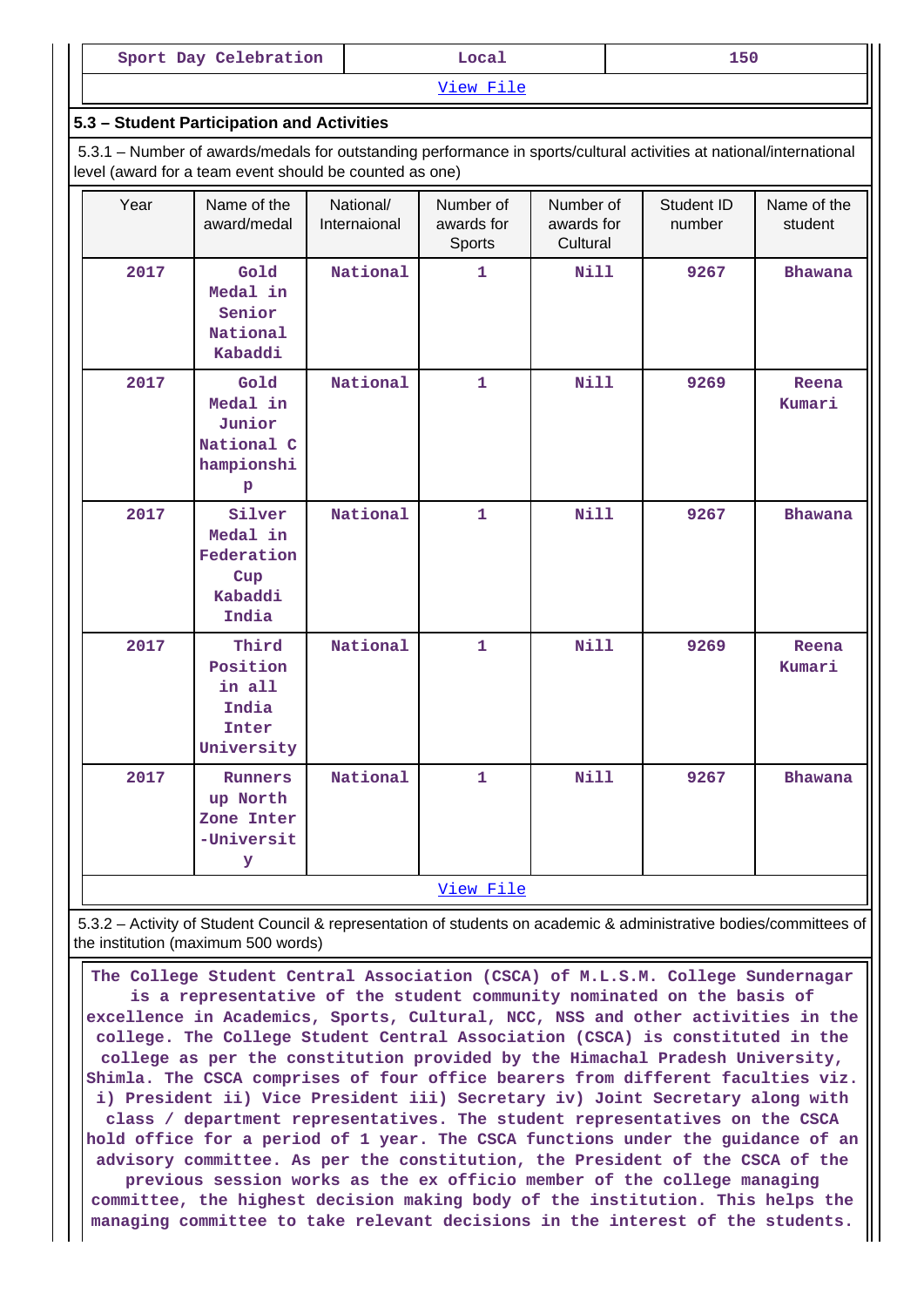**The CSCA continuously strives to identify studentrelated issues and helps to resolve them. Most of the activities of the college, throughout the session, are organized under the supervision of the CSCA. 4. FOUR CENTRAL COMMITTEES OF CSCA: i. Academic Committee ii. Cultural Affairs Committee iii. Food, Health Hygiene Committee iv. Sports Committee Roles and Responsibilities of Class and Departmental Representatives: i) The academic committee shall look into matters related to academic activities The 18 Class Representatives (CRs) and 5 Departmental Representatives (DRs) will be part of the Academic Committee who shall be responsible for the coordination between the institution and the students, will be expected to give feedback on behalf of the entire class regarding review of syllabus, course structure, introduction of new courses and of academic facilities in CSCA meetings. ii) The Cultural Affairs Committee shall coordinate all activities of the clubs and societies and will prepare the road map of all cultural activities keeping in consideration the H.P. University calendar for Youth Festival. It shall regularly review the progress of cultural events and offer suggestions to modify the plan of individual club and society. It will organize NAVRAS, the annual fest of the CSCA. The fest organizing committee is a subcommittee under the Cultural Affairs Committee of the Student Council. iii) Food, Health Hygiene Committee shall be represented by the General Secretary. The functions of the committee include discussions on all matters pertaining to canteen / mess facilities in the college campus and hostel. It shall seek feedback by the student community and authorities and act accordingly to improve the quality of food and services provided in the Canteen/ Mess. iv) Sports Committee shall coordinate all activities of the various games and will draw up the program of all sports activities on the basis of sports calendar of H.P. University. Events' Calendar shall be prepared in every semester based on the proposals made by the various game incharges. The committee shall review the progress of games and sports events and shall offer suggestions to meet the objectives of the CSCA.**

#### **5.4 – Alumni Engagement**

5.4.1 – Whether the institution has registered Alumni Association?

 **Yes**

 **Yes, the collge has a registered Alumni Assiciation which was formed in 17/12/2009 vide registration No. Sundernagar 4/10 dated 11/02/2010. For some reason or the other it could not remain active. The college has reconstituted alumni association named MLSMCOSA (Maharaja Lakshman Sen College Old Student Association). It has its own website: http://www.mlsmcosa.org . the aims and objectives of the association are: 1) to maintain union, friendship and fellowship among the old students of the college 2) to foster the interests of old students in the present day activities and aspirations of the college 3) to cooperate with the college management and administration for the betterment of the college and students 4) to fund scholarships, awards and promote any other objectives of the college interest. 5) all the income and earning of the alumni association will solely utilized for the promotion of its aims and objectives The association holds its annual meetings to discuss about the development of the institution and what contribution it can make towards the development. Time to time the members of the MLSMCOSA formally and informally gives valuable feedbacks and suggestions. The MLSMCOSA also prepares and uploads the data base of students progression to the higher education on its website.**

5.4.2 – No. of enrolled Alumni:

**74**

5.4.3 – Alumni contribution during the year (in Rupees) :

**17280**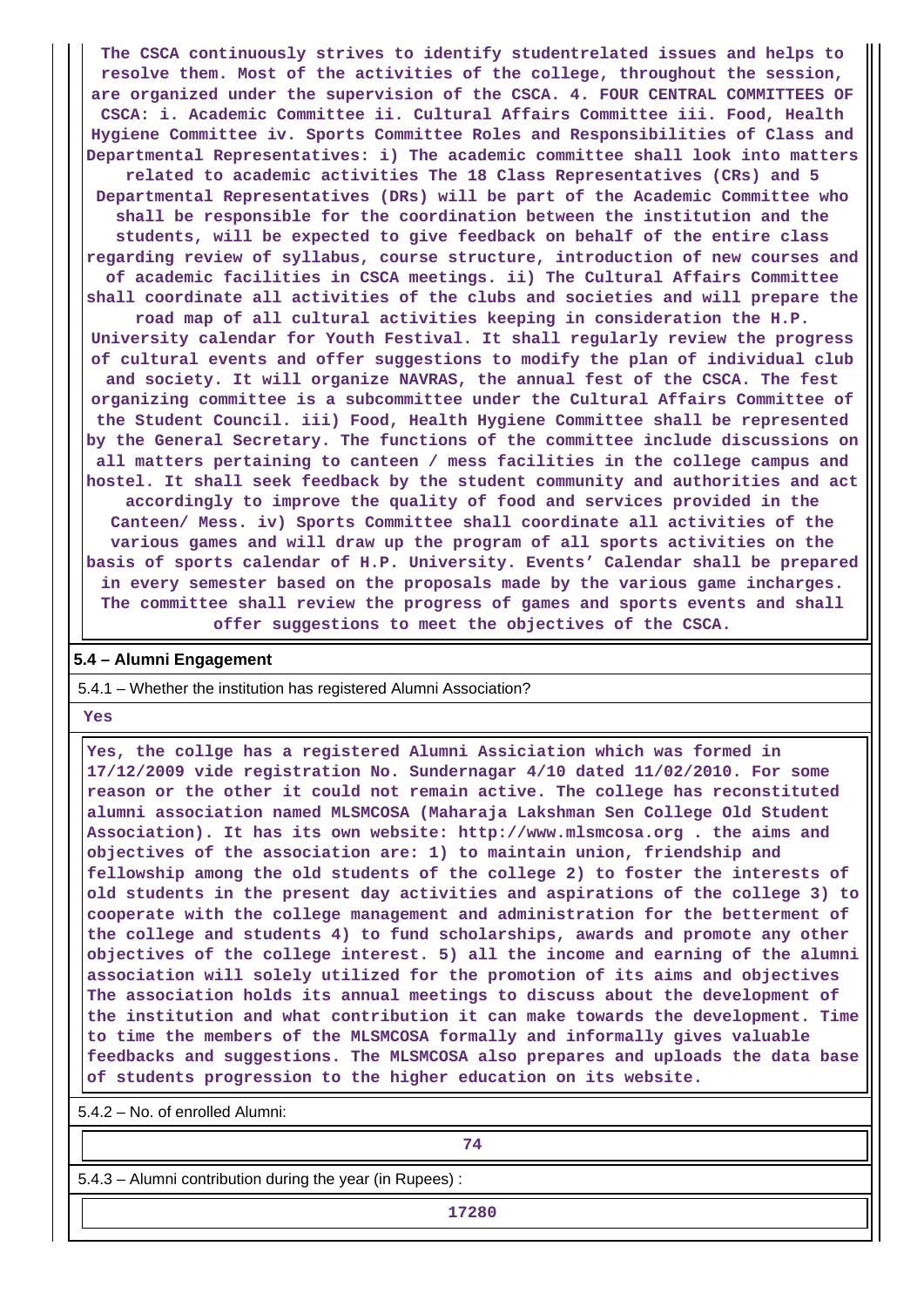5.4.4 – Meetings/activities organized by Alumni Association :

**02**

## **CRITERION VI – GOVERNANCE, LEADERSHIP AND MANAGEMENT**

## **6.1 – Institutional Vision and Leadership**

 6.1.1 – Mention two practices of decentralization and participative management during the last year (maximum 500 words)

 **Two Practices of Decentralization and Participative Management 1. The Managing Committee which is the highest governing body of the institution, has two members from teaching and one member from nonteaching staff, who are elected by their respective staff members and the Management has no role in their selection. Two other members from teaching and one from nonteaching are being nominated as members. All the members enjoy equal rights in the Managing Committee. It is also the first college in the state to give representation to students by nominating the outgoing President of CSCA as a member of the college Managing Committee. The Managing Committee has established various standing committees like the Finance Committee, Academic Affairs Committee, Administrative Affairs Committee, LSIBET Advisory Committee and Departmental Promotion Committee, which have the nominated members from teaching and nonteaching, to review different aspects of the functioning of the college and recommend changes in policy to the Managing Committee. The Managing Committee works in consultation with teachers to find out and improve the areas of weaknesses. 2. The college has Employees' Welfare Scheme (EWS) which was framed solely by the employees of the institution (teaching and nonteaching) for the welfare of the employees in consultation with the Managing Committee. EWS is a unique scheme which facilitates medical reimbursement to its employees along with loan facility on simple interest basis for different purposes. The corpus of the scheme was initially contributed by the management. Employer and the employees regularly contribute on the basis of 1:1 which is at present 1:4.**

6.1.2 – Does the institution have a Management Information System (MIS)?

*Yes* 

### **6.2 – Strategy Development and Deployment**

6.2.1 – Quality improvement strategies adopted by the institution for each of the following (with in 100 words each):

| <b>Strategy Type</b>                 | Details                                                                                                                                                                                                                                                                                                                                                                                                                                                                                                                                                                          |
|--------------------------------------|----------------------------------------------------------------------------------------------------------------------------------------------------------------------------------------------------------------------------------------------------------------------------------------------------------------------------------------------------------------------------------------------------------------------------------------------------------------------------------------------------------------------------------------------------------------------------------|
| Admission of Students                | Admission The college observes<br>complete transparency in admission<br>process. Admission committees are<br>formed which quide and counsel the<br>students about different subject<br>combinations. The admits the students<br>as per the number of seats fixed the<br>competent authorities. In M.Sc.'s and<br>B. Ed. programmes students are admitted<br>on the basis of test conducted by<br>affiliating university. In BPE and<br>B.P.Ed. students are admitted on the<br>basis of merit and ground test<br>conducted by a committee constituted by<br>the H.P. University. |
| Industry Interaction / Collaboration | ndustry Interaction / Collaboration<br>The department of Business<br>Administration assigns its students                                                                                                                                                                                                                                                                                                                                                                                                                                                                         |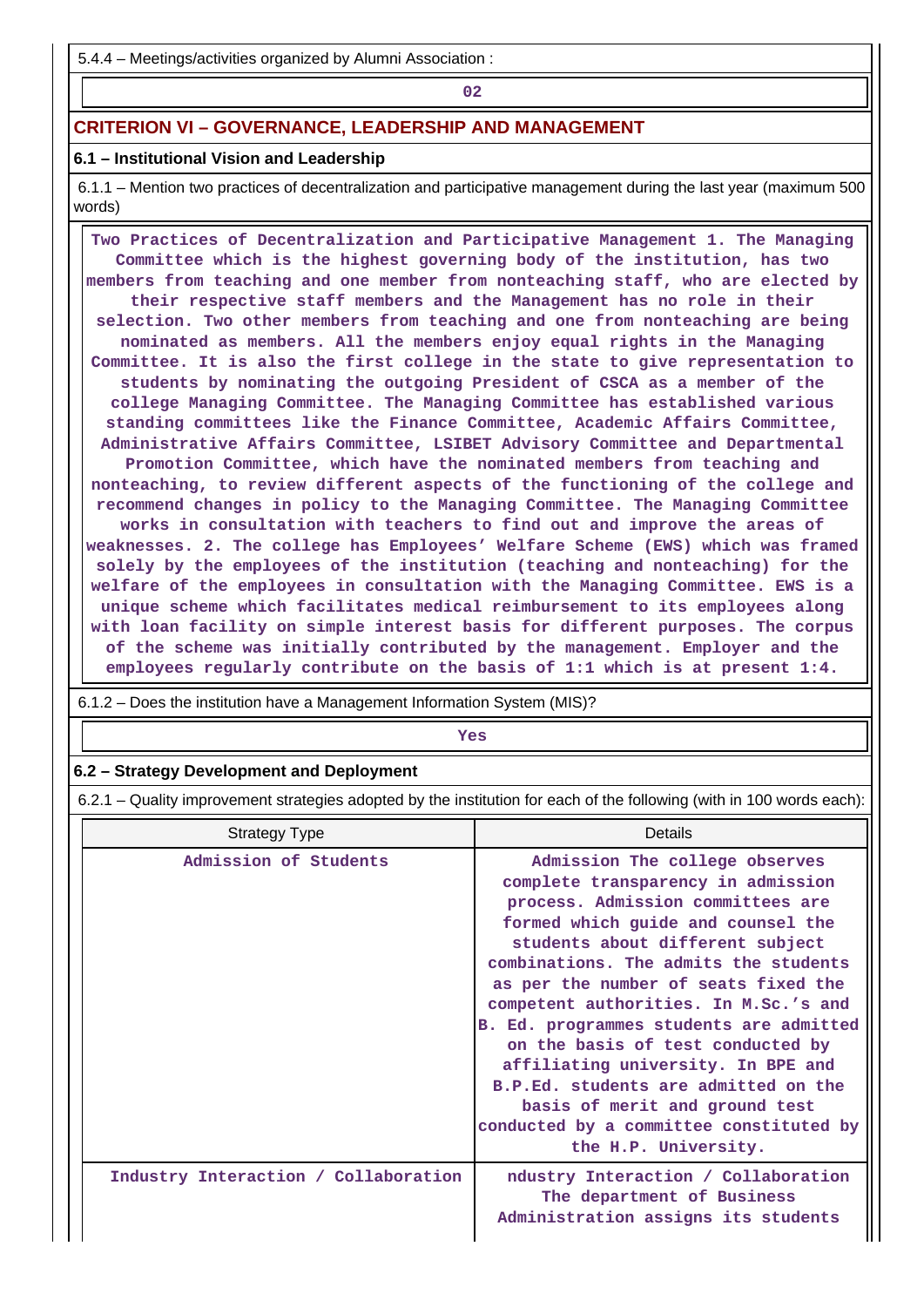|                                                               | with project work and makes them visit<br>the business and industrial<br>organizations so that they can have<br>intraction with the industries to<br>complete their projects. The Department<br>of Education and Physical Education<br>have the collaboration with Composite<br>Regional Centre (CRC), Sundernagar<br>which conducts workshops the students<br>of the said departments every year.                                                                                                                                                                                                                                                                                                     |
|---------------------------------------------------------------|--------------------------------------------------------------------------------------------------------------------------------------------------------------------------------------------------------------------------------------------------------------------------------------------------------------------------------------------------------------------------------------------------------------------------------------------------------------------------------------------------------------------------------------------------------------------------------------------------------------------------------------------------------------------------------------------------------|
| Human Resource Management                                     | Human Resource Management The<br>institution motivates and supports<br>faculty to participate in Orientation<br>programmes, Refresher courses,<br>Seminars, Workshops etc. for their<br>academic growth. Faculty members are<br>assigned duties as conveners of<br>different sub-committees formed by the<br>Principal to have managerial as well as<br>administrative experiences. The college<br>also makes arrangements for the<br>professional training of the teaching<br>as well as nonteaching staff.                                                                                                                                                                                           |
| Library, ICT and Physical<br>Infrastructure / Instrumentation | The automation of library is in<br>process. No. of ICT facilities,<br>Journals, e-journals and e-books and<br>the seating capacity have been<br>increased. . The college has made its<br>campus free wi-fi enabled. To enhance<br>the ICT facilities, the Bandwidth<br>internet connection has been increased<br>from 40 MBPS to 88 MBPS. Many more<br>systems have been added to the existing<br>one. .The flood lights were installed<br>in the college campus to make it<br>visible even during night and CCTV were<br>installed in the whole campus including<br>separate one for library and girls'<br>hostel. . More equipments and<br>instruments in different laboratories<br>have been added. |
| Research and Development                                      | Research and Development The teachers<br>of the college are active in research<br>activities. The faculty publishes<br>research papers and research articles<br>in national and international journals.<br>The college encourages its teachers to<br>participate in academic seminars by<br>granting leave. The institution also<br>makes constant efforts to instill a<br>scientific temper among its students<br>through minor research project works.<br>To enhance research culture in the<br>institution the college has established<br>a material research lab in the<br>department of Physics.                                                                                                  |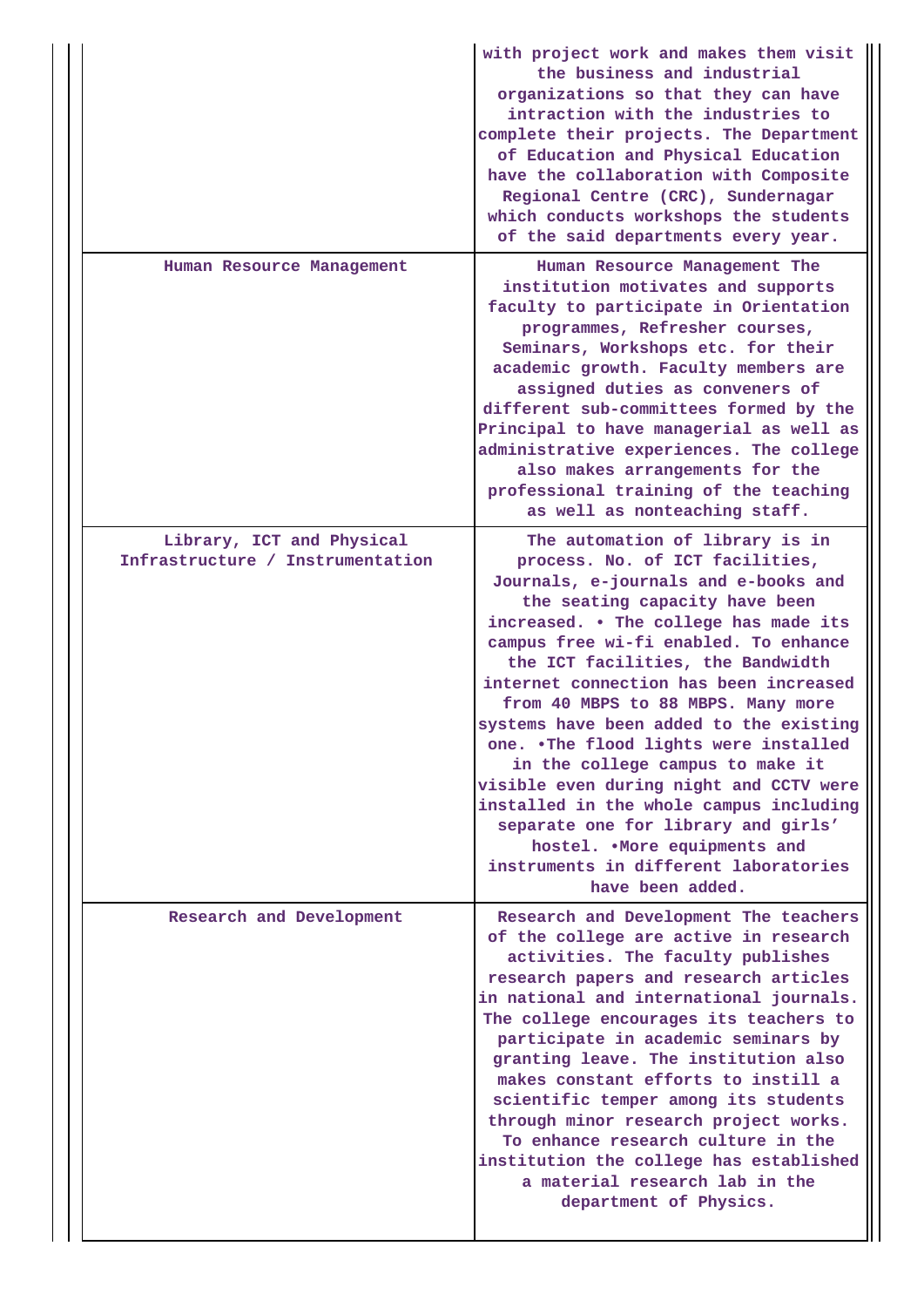| Examination and Evaluation | Examination and Evaluation It is the<br>affiliating university which conducts<br>semester end / year end examinations<br>and the evaluation process. The college<br>only implements the reforms made by the<br>affiliating university regarding<br>internal assessment and evaluation. The<br>college at its own has constituted<br>different committees (the RUSA<br>Committee, Examination Committee,<br>Academic Affairs Committee) to ensure<br>the effective implementation of the<br>evaluation/examination reforms. The<br>college at its own level has adopted<br>the following evaluation methodology to<br>evaluate the performance / achievement<br>of students: Class room attendance of<br>the students, performance in class<br>tests and house tests.     |
|----------------------------|--------------------------------------------------------------------------------------------------------------------------------------------------------------------------------------------------------------------------------------------------------------------------------------------------------------------------------------------------------------------------------------------------------------------------------------------------------------------------------------------------------------------------------------------------------------------------------------------------------------------------------------------------------------------------------------------------------------------------------------------------------------------------|
| Teaching and Learning      | Teaching Learning To impart<br>student-centric learning the college<br>adopts an inclusive approach to<br>maintain equity and ensures access to<br>all the resources of the college.<br>Regular classes are conducted and<br>attendance records of the students are<br>maintained. The college organizes<br>seminars, workshops, competitions,<br>tutorial/remedial classes and<br>discussions etc at the departmental<br>level to promote academic growth. To<br>assess the performance of learners,<br>formative assessment is planned and<br>executed by the college through regular<br>class tests and House Examinations. The<br>overall performance of the students is<br>measured on the basis of their<br>achievement in formative and summative<br>assessments. |
| Curriculum Development     | Curriculum Development: Curriculum is<br>prepared and designed by the<br>affiliating university. The institution<br>ensures the effective implementation of<br>the curriculum through the academic<br>calendar framed by the university.<br>Distribution of workload and framing of<br>timetable is done in time. The college<br>provides all the basic facilities for<br>the effective delivery of curriculum in<br>class room teaching, support materials<br>in the form of library books, journals,<br>magazines and internet facilities etc.<br>to both the teachers and the students.<br>Teachers are encouraged to impart the<br>curriculum through innovative teaching<br>methods.                                                                                |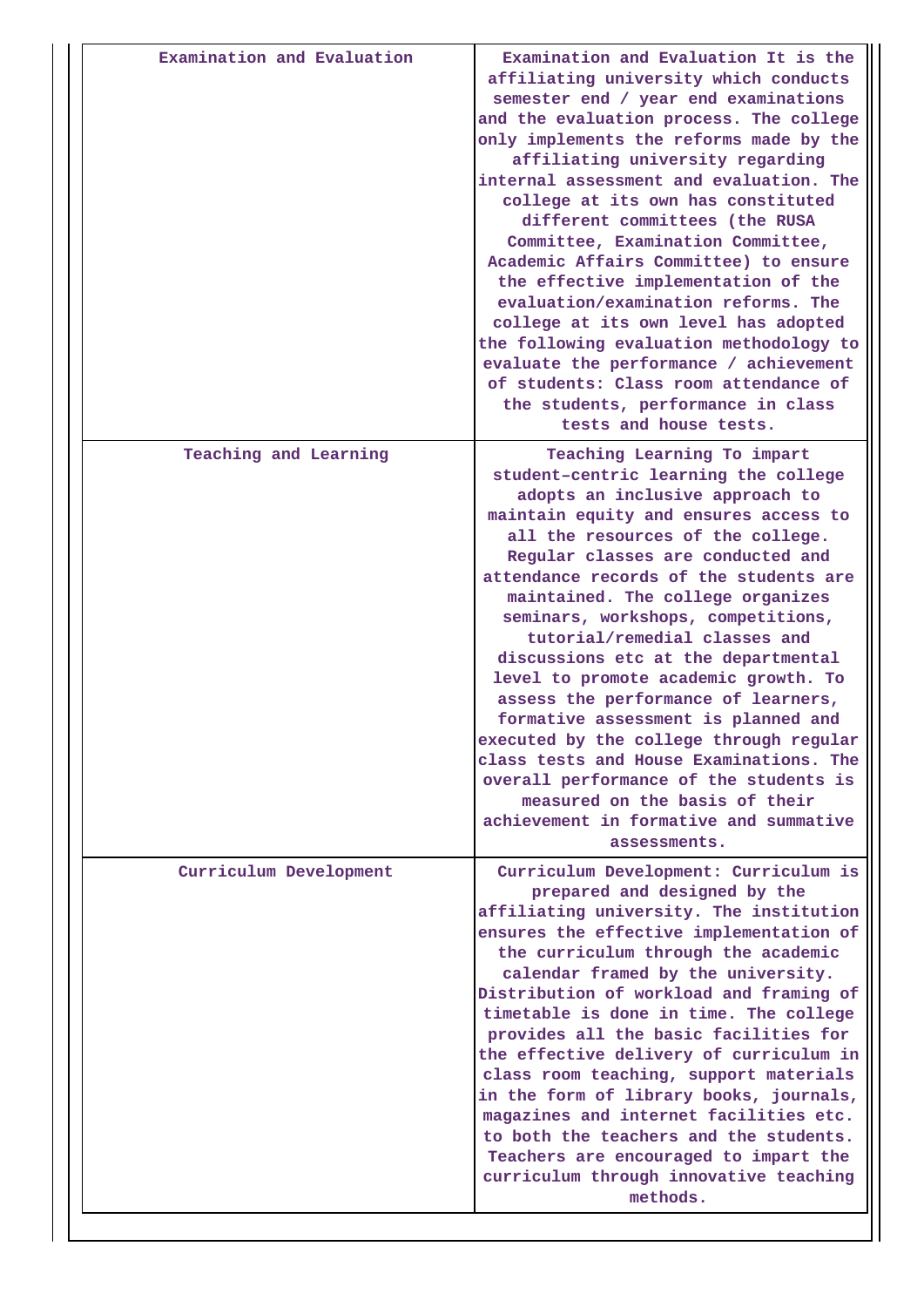|  | 6.2.2 – Implementation of e-governance in areas of operations: |                  |                                                                 |                                                                                                                                                                                                                                                                                                                                                                                                 |                                                                                                                                                                                                                                                                                                                                                                                                                                                                         |                   |  |  |
|--|----------------------------------------------------------------|------------------|-----------------------------------------------------------------|-------------------------------------------------------------------------------------------------------------------------------------------------------------------------------------------------------------------------------------------------------------------------------------------------------------------------------------------------------------------------------------------------|-------------------------------------------------------------------------------------------------------------------------------------------------------------------------------------------------------------------------------------------------------------------------------------------------------------------------------------------------------------------------------------------------------------------------------------------------------------------------|-------------------|--|--|
|  |                                                                | E-governace area |                                                                 | Details                                                                                                                                                                                                                                                                                                                                                                                         |                                                                                                                                                                                                                                                                                                                                                                                                                                                                         |                   |  |  |
|  | Planning and Development<br>Administration                     |                  |                                                                 |                                                                                                                                                                                                                                                                                                                                                                                                 | Planning and Development Planning and<br>development works are carried out by<br>making use of ICT facilities. For<br>purchasing of equipments, furniture and<br>other developmental projects, online<br>quotations are invited.                                                                                                                                                                                                                                        |                   |  |  |
|  |                                                                |                  |                                                                 |                                                                                                                                                                                                                                                                                                                                                                                                 | Administration For faster and more<br>efficient delivery of public services<br>and improving internal efficiency, all<br>administrative work such as notices,<br>notifications, and correspondences are<br>made through mails and WhatsApp etc.<br>The office is ICT enabled and all data<br>keeping is done through ICT tools. The<br>college have Biometric attendance for<br>teaching and nonteaching staff. The<br>college campus has CCTV Cameras<br>surveillance. |                   |  |  |
|  | Finance and Accounts                                           |                  |                                                                 | Finance and Accounts: The college<br>uses the Tally software for proper and<br>efficient functioning of Finance and<br>Accounts. The transactions are made<br>though echallans. The administrative<br>office keeps all the financial records<br>separately as per the events and<br>transactions made for. It maintains the<br>Books of Accounts properly which helps<br>in auditing procedure. |                                                                                                                                                                                                                                                                                                                                                                                                                                                                         |                   |  |  |
|  | Student Admission and Support<br>Examination                   |                  |                                                                 | Student Admission and Support: The<br>college uses ICT facilities for the<br>admissions of the students in various<br>classes. The records of the admitted<br>students are maintained through<br>egovernance. In some classes the online<br>admission procedure is followed. The<br>college provides online facilities for<br>filling various scholarship forms.                                |                                                                                                                                                                                                                                                                                                                                                                                                                                                                         |                   |  |  |
|  |                                                                |                  |                                                                 | Examination: The college extends ICT<br>support to the students to fill online<br>examination forms. Examination related<br>details are made available to the<br>students on college website. The<br>college has an exclusive service<br>counter which provides every supports<br>to the students' grievances related to<br>online examinations and results                                     |                                                                                                                                                                                                                                                                                                                                                                                                                                                                         |                   |  |  |
|  | 6.3 - Faculty Empowerment Strategies                           |                  |                                                                 |                                                                                                                                                                                                                                                                                                                                                                                                 |                                                                                                                                                                                                                                                                                                                                                                                                                                                                         |                   |  |  |
|  | of professional bodies during the year                         |                  |                                                                 |                                                                                                                                                                                                                                                                                                                                                                                                 | 6.3.1 – Teachers provided with financial support to attend conferences / workshops and towards membership fee                                                                                                                                                                                                                                                                                                                                                           |                   |  |  |
|  | Year                                                           | Name of Teacher  | Name of conference/<br>workshop attended<br>for which financial |                                                                                                                                                                                                                                                                                                                                                                                                 | Name of the<br>professional body for<br>which membership                                                                                                                                                                                                                                                                                                                                                                                                                | Amount of support |  |  |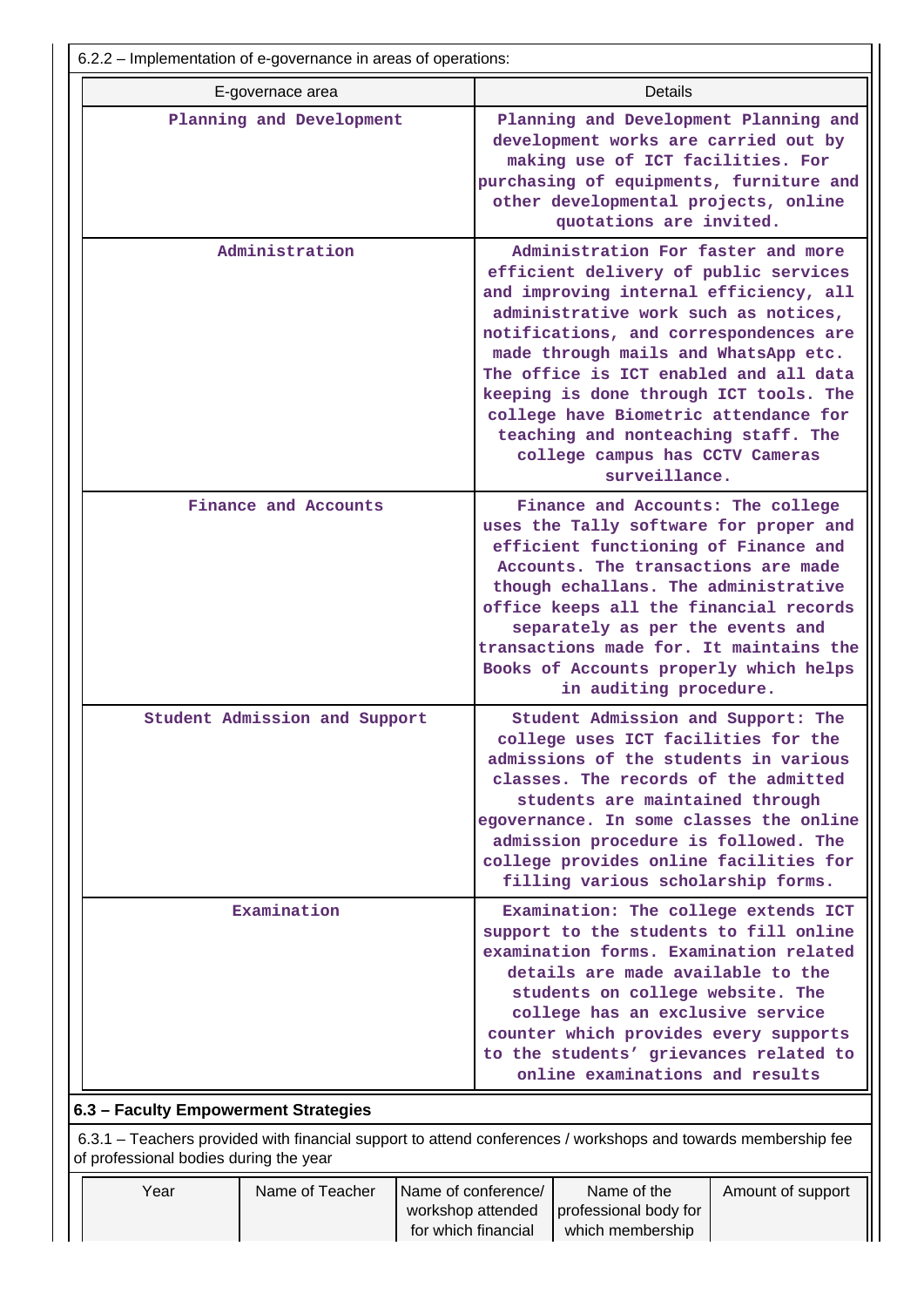|                                                                                                                                                                                                                                                                                                                                                                                                                                                                                                                                                                                                                                                                                                                                                                                                                                                                                                                                                                                                                                                                                                                                                                                                                                                                                              |                   |                                                                                             |                                                                                                   | support provided                |           |           | fee is provided |                                                  |                 |                                                      |
|----------------------------------------------------------------------------------------------------------------------------------------------------------------------------------------------------------------------------------------------------------------------------------------------------------------------------------------------------------------------------------------------------------------------------------------------------------------------------------------------------------------------------------------------------------------------------------------------------------------------------------------------------------------------------------------------------------------------------------------------------------------------------------------------------------------------------------------------------------------------------------------------------------------------------------------------------------------------------------------------------------------------------------------------------------------------------------------------------------------------------------------------------------------------------------------------------------------------------------------------------------------------------------------------|-------------------|---------------------------------------------------------------------------------------------|---------------------------------------------------------------------------------------------------|---------------------------------|-----------|-----------|-----------------|--------------------------------------------------|-----------------|------------------------------------------------------|
| 2017                                                                                                                                                                                                                                                                                                                                                                                                                                                                                                                                                                                                                                                                                                                                                                                                                                                                                                                                                                                                                                                                                                                                                                                                                                                                                         |                   |                                                                                             | Nil                                                                                               |                                 | Nil       |           | NI1             |                                                  |                 | <b>Nill</b>                                          |
|                                                                                                                                                                                                                                                                                                                                                                                                                                                                                                                                                                                                                                                                                                                                                                                                                                                                                                                                                                                                                                                                                                                                                                                                                                                                                              |                   |                                                                                             |                                                                                                   |                                 | View File |           |                 |                                                  |                 |                                                      |
| 6.3.2 - Number of professional development / administrative training programmes organized by the College for<br>teaching and non teaching staff during the year                                                                                                                                                                                                                                                                                                                                                                                                                                                                                                                                                                                                                                                                                                                                                                                                                                                                                                                                                                                                                                                                                                                              |                   |                                                                                             |                                                                                                   |                                 |           |           |                 |                                                  |                 |                                                      |
| Year                                                                                                                                                                                                                                                                                                                                                                                                                                                                                                                                                                                                                                                                                                                                                                                                                                                                                                                                                                                                                                                                                                                                                                                                                                                                                         |                   | Title of the<br>professional<br>development<br>programme<br>organised for<br>teaching staff | Title of the<br>administrative<br>training<br>programme<br>organised for<br>non-teaching<br>staff | From date                       |           | To Date   |                 | Number of<br>participants<br>(Teaching<br>staff) |                 | Number of<br>participants<br>(non-teaching<br>staff) |
| 2017                                                                                                                                                                                                                                                                                                                                                                                                                                                                                                                                                                                                                                                                                                                                                                                                                                                                                                                                                                                                                                                                                                                                                                                                                                                                                         |                   | <b>NIL</b>                                                                                  | <b>NIL</b>                                                                                        |                                 | Nill      | Nill      |                 | <b>Nill</b>                                      |                 | <b>Nill</b>                                          |
|                                                                                                                                                                                                                                                                                                                                                                                                                                                                                                                                                                                                                                                                                                                                                                                                                                                                                                                                                                                                                                                                                                                                                                                                                                                                                              |                   |                                                                                             |                                                                                                   |                                 | View File |           |                 |                                                  |                 |                                                      |
| 6.3.3 - No. of teachers attending professional development programmes, viz., Orientation Programme, Refresher<br>Course, Short Term Course, Faculty Development Programmes during the year                                                                                                                                                                                                                                                                                                                                                                                                                                                                                                                                                                                                                                                                                                                                                                                                                                                                                                                                                                                                                                                                                                   |                   |                                                                                             |                                                                                                   |                                 |           |           |                 |                                                  |                 |                                                      |
| Title of the<br>professional<br>development<br>programme                                                                                                                                                                                                                                                                                                                                                                                                                                                                                                                                                                                                                                                                                                                                                                                                                                                                                                                                                                                                                                                                                                                                                                                                                                     |                   |                                                                                             | Number of teachers<br>who attended                                                                | From Date                       |           |           | To date         |                                                  | Duration        |                                                      |
| <b>NIL</b>                                                                                                                                                                                                                                                                                                                                                                                                                                                                                                                                                                                                                                                                                                                                                                                                                                                                                                                                                                                                                                                                                                                                                                                                                                                                                   |                   |                                                                                             | Nill                                                                                              |                                 | Nill      |           | <b>Nill</b>     | $\mathbf 0$                                      |                 |                                                      |
|                                                                                                                                                                                                                                                                                                                                                                                                                                                                                                                                                                                                                                                                                                                                                                                                                                                                                                                                                                                                                                                                                                                                                                                                                                                                                              |                   |                                                                                             |                                                                                                   |                                 | View File |           |                 |                                                  |                 |                                                      |
| 6.3.4 - Faculty and Staff recruitment (no. for permanent recruitment):                                                                                                                                                                                                                                                                                                                                                                                                                                                                                                                                                                                                                                                                                                                                                                                                                                                                                                                                                                                                                                                                                                                                                                                                                       |                   |                                                                                             |                                                                                                   |                                 |           |           |                 |                                                  |                 |                                                      |
| Teaching<br>Non-teaching                                                                                                                                                                                                                                                                                                                                                                                                                                                                                                                                                                                                                                                                                                                                                                                                                                                                                                                                                                                                                                                                                                                                                                                                                                                                     |                   |                                                                                             |                                                                                                   |                                 |           |           |                 |                                                  |                 |                                                      |
| Permanent                                                                                                                                                                                                                                                                                                                                                                                                                                                                                                                                                                                                                                                                                                                                                                                                                                                                                                                                                                                                                                                                                                                                                                                                                                                                                    |                   |                                                                                             | Full Time                                                                                         |                                 |           | Permanent |                 |                                                  |                 | <b>Full Time</b>                                     |
| 31                                                                                                                                                                                                                                                                                                                                                                                                                                                                                                                                                                                                                                                                                                                                                                                                                                                                                                                                                                                                                                                                                                                                                                                                                                                                                           |                   |                                                                                             | 53                                                                                                |                                 | 27<br>20  |           |                 |                                                  |                 |                                                      |
| $6.3.5$ – Welfare schemes for                                                                                                                                                                                                                                                                                                                                                                                                                                                                                                                                                                                                                                                                                                                                                                                                                                                                                                                                                                                                                                                                                                                                                                                                                                                                |                   |                                                                                             |                                                                                                   |                                 |           |           |                 |                                                  |                 |                                                      |
|                                                                                                                                                                                                                                                                                                                                                                                                                                                                                                                                                                                                                                                                                                                                                                                                                                                                                                                                                                                                                                                                                                                                                                                                                                                                                              | Teaching          |                                                                                             |                                                                                                   | Non-teaching                    |           |           |                 |                                                  | <b>Students</b> |                                                      |
|                                                                                                                                                                                                                                                                                                                                                                                                                                                                                                                                                                                                                                                                                                                                                                                                                                                                                                                                                                                                                                                                                                                                                                                                                                                                                              | <b>Scheme EWS</b> | Employees Welfare                                                                           |                                                                                                   | Employees Welfare<br>Scheme EWS |           |           |                 |                                                  |                 | Freeship Scholarship                                 |
| 6.4 - Financial Management and Resource Mobilization                                                                                                                                                                                                                                                                                                                                                                                                                                                                                                                                                                                                                                                                                                                                                                                                                                                                                                                                                                                                                                                                                                                                                                                                                                         |                   |                                                                                             |                                                                                                   |                                 |           |           |                 |                                                  |                 |                                                      |
| 6.4.1 – Institution conducts internal and external financial audits regularly (with in 100 words each)                                                                                                                                                                                                                                                                                                                                                                                                                                                                                                                                                                                                                                                                                                                                                                                                                                                                                                                                                                                                                                                                                                                                                                                       |                   |                                                                                             |                                                                                                   |                                 |           |           |                 |                                                  |                 |                                                      |
| To ensure effective and efficient utilization of financial resources, the<br>college performs two types of financial audits: 1 Internal Audit which is<br>carried out by the Bursar of the college as per requirements. 2 External Audit<br>is done through a Chartered Accountant every year hired by the college. Audits<br>are also conducted by the Govt. of Himachal Pradesh and the Accountant General<br>of India. Last audit was conducted by the college Chartered Accountant, M/s.<br>Bhanot, Sapan and Associates, Nagrota Bagwan, Kangra on 16/12/ 2017 for the<br>financial year 2016-17. No serious audit objections were raised in the last<br>five years, but some following notes were reported: . The advance taken by the<br>employees shall be submitted in a specified time. . The Loans and Advances<br>balances are subject to confirmation. . The Printout of the Books has to be<br>taken and kept properly. . Previous year figure has been regrouped and<br>reclassified wherever considered necessary. The last audit was carried out by<br>AG Office, HP Government, on 21/11/2013 the objections raised have been<br>removed. Compliance: ? Arrears of previous years have been deposited. ? Notices<br>were issued to the employees to settle their advances. |                   |                                                                                             |                                                                                                   |                                 |           |           |                 |                                                  |                 |                                                      |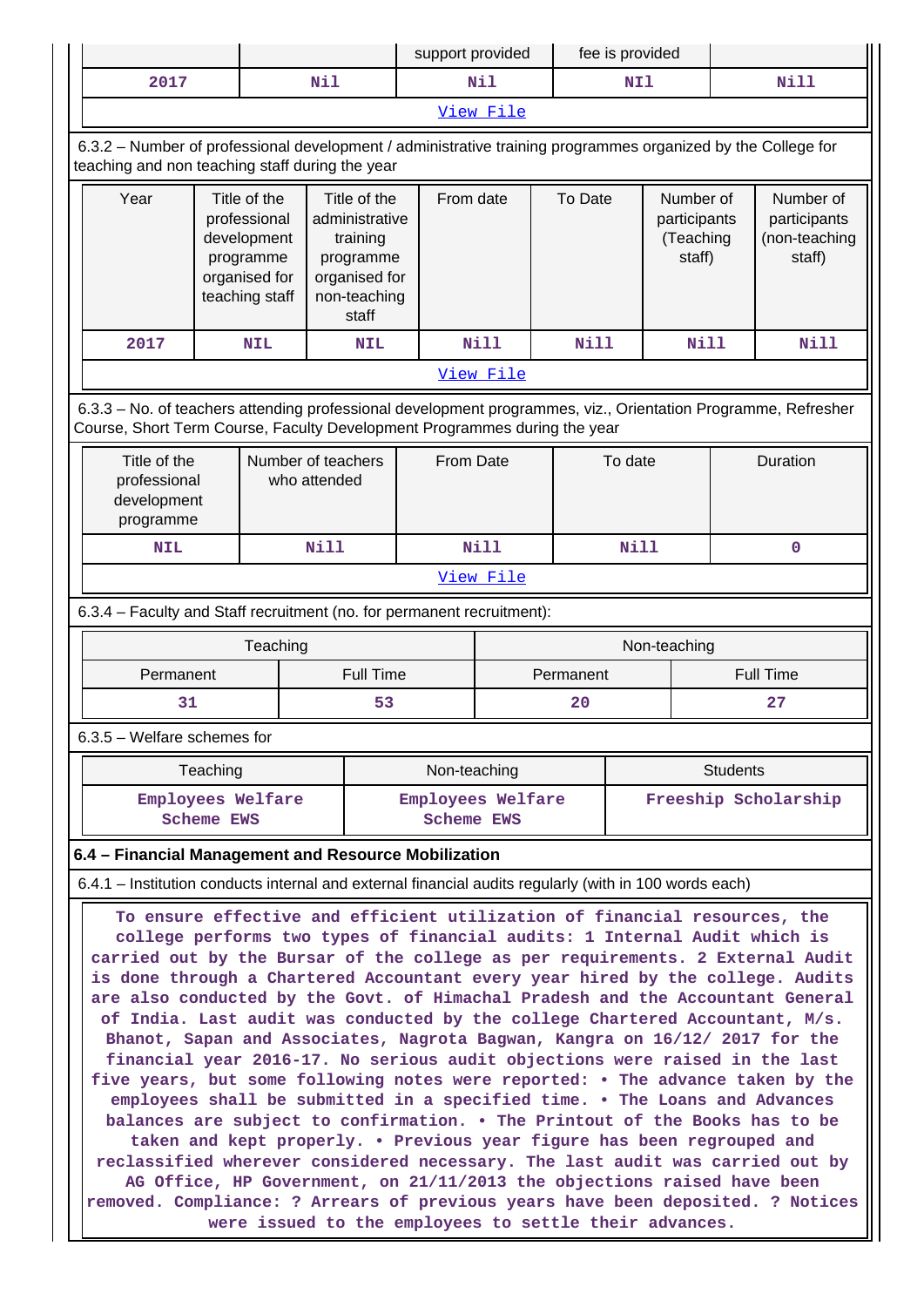6.4.2 – Funds / Grants received from management, non-government bodies, individuals, philanthropies during the year(not covered in Criterion III)

| <b>Vearthor covered in Chilehon III)</b>                                              |                                                                                                                                                                                                                                                                                                                                                                  |                            |                               |  |                       |                           |  |  |
|---------------------------------------------------------------------------------------|------------------------------------------------------------------------------------------------------------------------------------------------------------------------------------------------------------------------------------------------------------------------------------------------------------------------------------------------------------------|----------------------------|-------------------------------|--|-----------------------|---------------------------|--|--|
| Name of the non government<br>funding agencies /individuals                           |                                                                                                                                                                                                                                                                                                                                                                  |                            | Funds/ Grnats received in Rs. |  | Purpose               |                           |  |  |
| CPS Sohan Lal/ Mahindra<br>Finance/ Chief Minister                                    |                                                                                                                                                                                                                                                                                                                                                                  |                            | 2145500                       |  | For construction Work |                           |  |  |
|                                                                                       | of HP /M/S Khardanda                                                                                                                                                                                                                                                                                                                                             |                            |                               |  |                       |                           |  |  |
| General Store                                                                         |                                                                                                                                                                                                                                                                                                                                                                  |                            |                               |  |                       |                           |  |  |
|                                                                                       |                                                                                                                                                                                                                                                                                                                                                                  |                            | <u>View File</u>              |  |                       |                           |  |  |
| 6.4.3 - Total corpus fund generated                                                   |                                                                                                                                                                                                                                                                                                                                                                  |                            |                               |  |                       |                           |  |  |
|                                                                                       |                                                                                                                                                                                                                                                                                                                                                                  | 2145500                    |                               |  |                       |                           |  |  |
| 6.5 - Internal Quality Assurance System                                               |                                                                                                                                                                                                                                                                                                                                                                  |                            |                               |  |                       |                           |  |  |
| 6.5.1 - Whether Academic and Administrative Audit (AAA) has been done?                |                                                                                                                                                                                                                                                                                                                                                                  |                            |                               |  |                       |                           |  |  |
| <b>Audit Type</b>                                                                     |                                                                                                                                                                                                                                                                                                                                                                  | External                   |                               |  | Internal              |                           |  |  |
|                                                                                       | Yes/No                                                                                                                                                                                                                                                                                                                                                           | Agency                     |                               |  | Yes/No                | Authority                 |  |  |
| Academic                                                                              | No                                                                                                                                                                                                                                                                                                                                                               |                            | Nill                          |  | <b>No</b>             | Nill                      |  |  |
| Administrative                                                                        | No                                                                                                                                                                                                                                                                                                                                                               |                            | <b>Nill</b>                   |  | No                    | <b>Nill</b>               |  |  |
| 6.5.2 - Activities and support from the Parent - Teacher Association (at least three) |                                                                                                                                                                                                                                                                                                                                                                  |                            |                               |  |                       |                           |  |  |
|                                                                                       | 1. PTA of the college contributed Rs. 3 Lac for the glazing work of Bramandas<br>of Dept. of Chemistry and Biosciences. 2. PTA of the college spent Rs. 3 Lac<br>for the repair and maintenance of Administrative Block. 3. PTA of the college<br>installed two water coolers at the cost of 1 Lac Rupee, on in the Sports<br>Complex and second in the Library. |                            |                               |  |                       |                           |  |  |
| 6.5.3 – Development programmes for support staff (at least three)                     |                                                                                                                                                                                                                                                                                                                                                                  |                            |                               |  |                       |                           |  |  |
|                                                                                       |                                                                                                                                                                                                                                                                                                                                                                  | <b>NIL</b>                 |                               |  |                       |                           |  |  |
| 6.5.4 – Post Accreditation initiative(s) (mention at least three)                     |                                                                                                                                                                                                                                                                                                                                                                  |                            |                               |  |                       |                           |  |  |
|                                                                                       |                                                                                                                                                                                                                                                                                                                                                                  | <b>NA</b>                  |                               |  |                       |                           |  |  |
| 6.5.5 - Internal Quality Assurance System Details                                     |                                                                                                                                                                                                                                                                                                                                                                  |                            |                               |  |                       |                           |  |  |
|                                                                                       | a) Submission of Data for AISHE portal                                                                                                                                                                                                                                                                                                                           |                            |                               |  | Yes                   |                           |  |  |
|                                                                                       | b) Participation in NIRF                                                                                                                                                                                                                                                                                                                                         |                            | No                            |  |                       |                           |  |  |
|                                                                                       | c)ISO certification                                                                                                                                                                                                                                                                                                                                              |                            | No                            |  |                       |                           |  |  |
|                                                                                       | d)NBA or any other quality audit                                                                                                                                                                                                                                                                                                                                 |                            | No                            |  |                       |                           |  |  |
| 6.5.6 - Number of Quality Initiatives undertaken during the year                      |                                                                                                                                                                                                                                                                                                                                                                  |                            |                               |  |                       |                           |  |  |
| Year                                                                                  | Name of quality<br>initiative by IQAC                                                                                                                                                                                                                                                                                                                            | Date of<br>conducting IQAC | <b>Duration From</b>          |  | <b>Duration To</b>    | Number of<br>participants |  |  |
| 2017                                                                                  | Automation<br>of Library                                                                                                                                                                                                                                                                                                                                         | 17/08/2017                 | <b>Nill</b>                   |  | <b>Nill</b>           | 3037                      |  |  |
| 2017                                                                                  | College<br>Management<br>Software                                                                                                                                                                                                                                                                                                                                | 24/10/2017                 | Nill                          |  | <b>Nill</b>           | 3037                      |  |  |
| 2017                                                                                  | Introduction<br>of E-                                                                                                                                                                                                                                                                                                                                            | 17/08/2017                 | Nill                          |  | <b>Nill</b>           | 3037                      |  |  |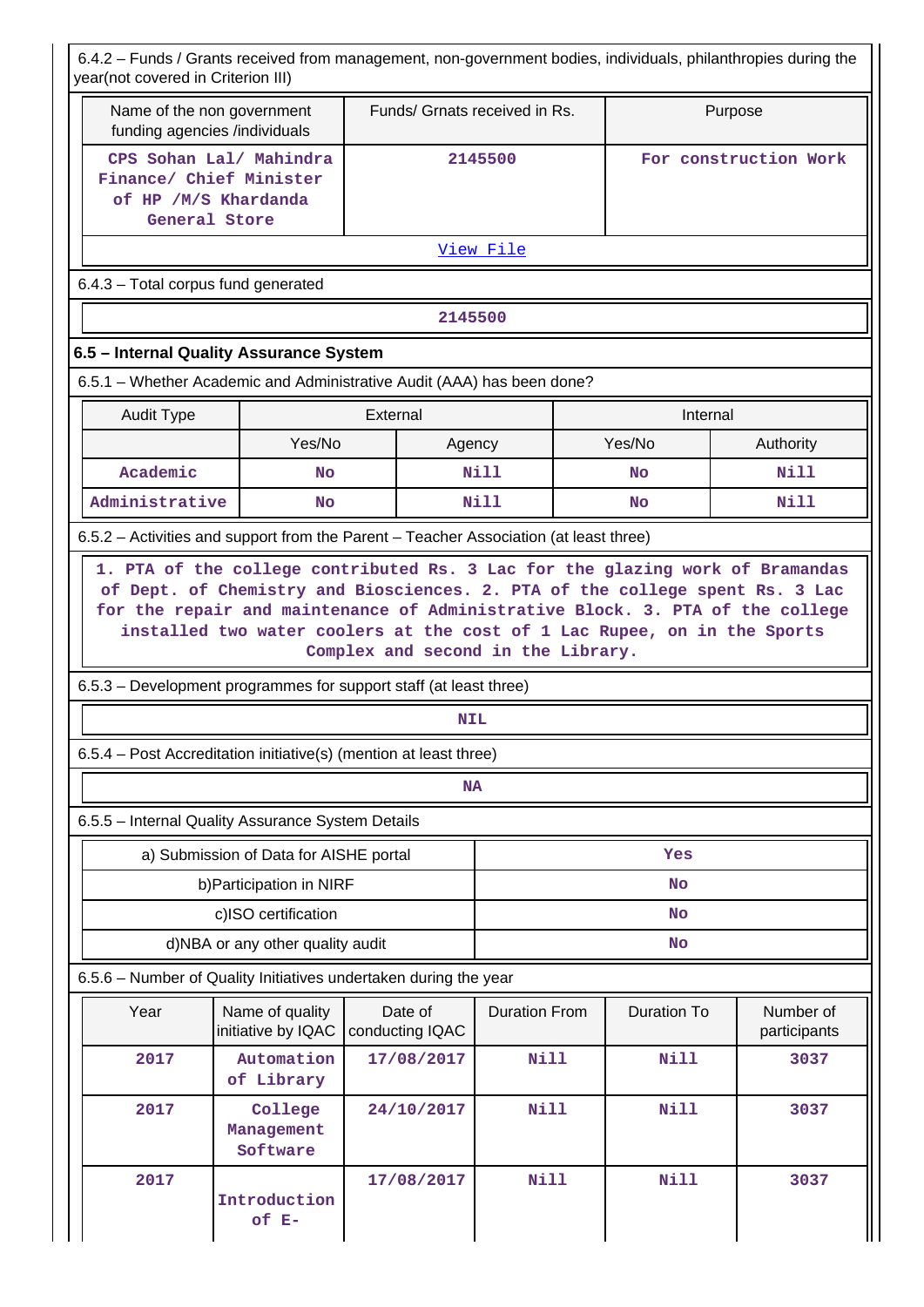|                                                                                                                                                                                                                                                               | <b>Resources</b>                                                 |             |                          |                |                        |                      |
|---------------------------------------------------------------------------------------------------------------------------------------------------------------------------------------------------------------------------------------------------------------|------------------------------------------------------------------|-------------|--------------------------|----------------|------------------------|----------------------|
| 2017                                                                                                                                                                                                                                                          | Infrastruc<br>ture for<br>indoor games                           | <b>Nill</b> | <b>Nill</b>              |                | <b>Nill</b>            | 3037                 |
| 2017                                                                                                                                                                                                                                                          | Construction<br>of Ramps for<br>differently<br>abled<br>students | Nill        | <b>Nill</b>              |                | Nill                   | $\overline{\bf 4}$   |
|                                                                                                                                                                                                                                                               |                                                                  |             | View File                |                |                        |                      |
| <b>CRITERION VII - INSTITUTIONAL VALUES AND BEST PRACTICES</b>                                                                                                                                                                                                |                                                                  |             |                          |                |                        |                      |
| 7.1 - Institutional Values and Social Responsibilities                                                                                                                                                                                                        |                                                                  |             |                          |                |                        |                      |
| 7.1.1 - Gender Equity (Number of gender equity promotion programmes organized by the institution during the<br>year)                                                                                                                                          |                                                                  |             |                          |                |                        |                      |
| Title of the<br>programme                                                                                                                                                                                                                                     | Period from                                                      |             | Period To                |                | Number of Participants |                      |
|                                                                                                                                                                                                                                                               |                                                                  |             |                          | Female         |                        | Male                 |
| Orientation<br>Programme and<br>exposure visit<br>organized by<br>AIDS control<br>Society-Mandi.                                                                                                                                                              | 06/10/2017                                                       |             | 06/10/2017               | $\overline{2}$ |                        | 1                    |
| <b>AIDS</b><br><b>Awareness Rally</b>                                                                                                                                                                                                                         | 01/12/2017                                                       |             | 01/12/2017               | 96             |                        | 54                   |
| Samrasta<br>Diwas<br>Celebration on<br>06.12.2017                                                                                                                                                                                                             | 06/12/2017                                                       |             | 06/12/2017               | 24             |                        | $\overline{7}$       |
| Lecture on<br>Legal literacy<br>by Kapil Sharma<br>, Secretary,<br>Distt. Legal<br>Services<br>Authority Mandi<br>and Bilaspur.<br>Lecture on<br>Legal literacy<br>by Kapil Sharma<br>, Secretary,<br>Distt. Legal<br>Services<br>Authority Ma<br>Declamation | 31/12/2017<br>08/08/2017                                         |             | 31/12/2017<br>08/08/2017 | 96<br>4        |                        | 53<br>$\overline{2}$ |
| Compition to<br>clebrate<br>Women's Day                                                                                                                                                                                                                       |                                                                  |             |                          |                |                        |                      |
| Oath taking<br>on Ekta and<br>Sadhbhawna                                                                                                                                                                                                                      | 31/10/2017                                                       |             | 31/10/2017               | 101            |                        | 45                   |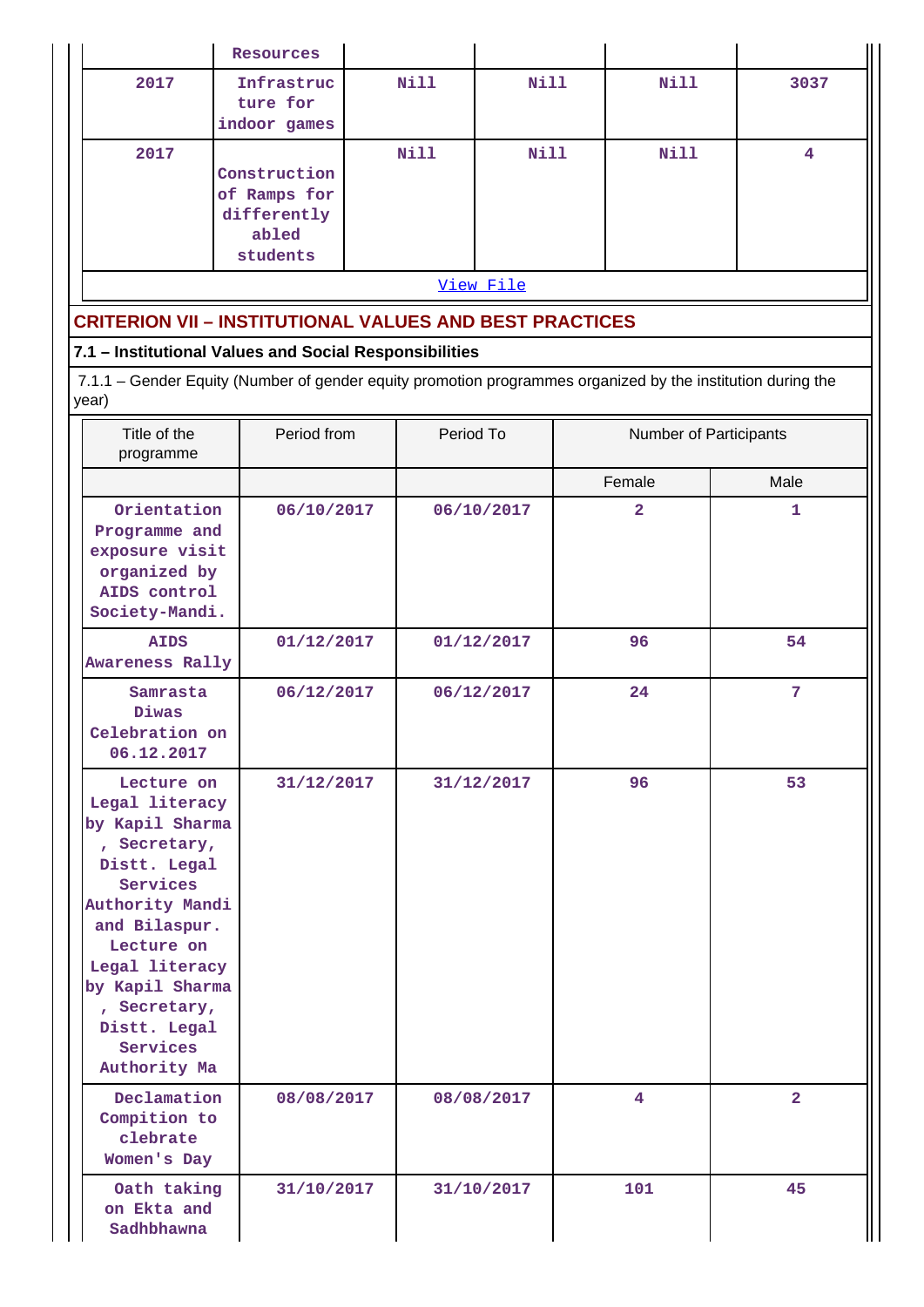**Diwas**

7.1.2 – Environmental Consciousness and Sustainability/Alternate Energy initiatives such as:

Percentage of power requirement of the University met by the renewable energy sources

**The college makes efforts to keep the college campus ecofriendly and green. It is richly endowed with plants and trees, some of which are almost a century old. The students are always encouraged to plant more and more trees and keep the campus clean. The college celebrates Van Mahotsav in which staff and students plant trees and inspires the students to plant more and more trees in their surroundings. The college campus is plastic free as the Himachal Pradesh Government has banned the use of plastic bags. Percentage of power: 16.15, Solar Water Heater (Alternate Energy Initiative) 6.7 Percentage Lighting through LED bulbs**

7.1.3 – Differently abled (Divyangjan) friendliness

| Item facilities                       | Yes/No | Number of beneficiaries |
|---------------------------------------|--------|-------------------------|
| Physical facilities                   | Yes    |                         |
| Ramp/Rails                            | Yes    |                         |
| <b>Braille</b><br>Software/facilities | Yes    | Nill                    |
| <b>Rest Rooms</b>                     | Yes    |                         |
| Scribes for examination               | Yes    | Nill                    |
| Any other similar<br>facility         | Yes    | Nill                    |

#### 7.1.4 – Inclusion and Situatedness

| Year | Number of<br>initiatives to<br>address<br>locational<br>advantages<br>and disadva<br>ntages | Number of<br>initiatives<br>taken to<br>engage with<br>and<br>contribute to<br>local<br>community | Date        | Duration    | Name of<br>initiative                          | <b>Issues</b><br>addressed                                                                                                                           | Number of<br>participating<br>students<br>and staff |
|------|---------------------------------------------------------------------------------------------|---------------------------------------------------------------------------------------------------|-------------|-------------|------------------------------------------------|------------------------------------------------------------------------------------------------------------------------------------------------------|-----------------------------------------------------|
| 2017 | 1                                                                                           | <b>Nill</b>                                                                                       | Nill        | <b>Nill</b> | Ground<br>Facilitie<br>S                       | Allowing<br>to local<br>community<br>to use<br>the<br>ground                                                                                         | 150                                                 |
| 2017 | <b>Nill</b>                                                                                 | $\mathbf{1}$                                                                                      | <b>Nill</b> | <b>Nill</b> | NSS and<br><b>NCC local</b><br>Initiativ<br>es | Visit<br>to<br>community<br>hospital<br>and clean<br>liness<br>drive,<br><b>Blood</b><br>donation,<br>addressin<br>g the loc<br>ational<br>advantage | 180                                                 |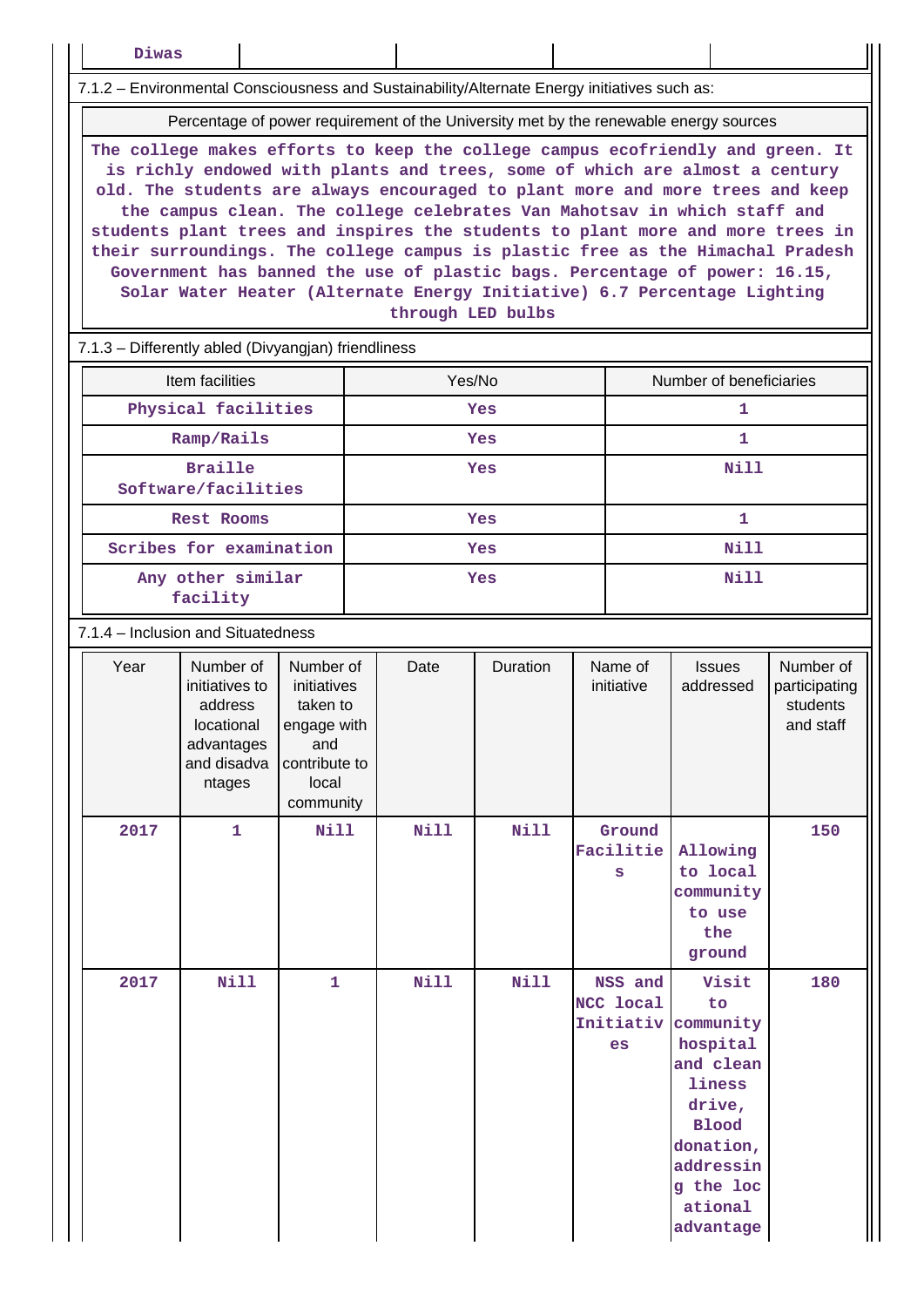|      |                                                             |              |                                                                                                   |              |                                           | to the<br>locality                                                                                                                 |     |  |
|------|-------------------------------------------------------------|--------------|---------------------------------------------------------------------------------------------------|--------------|-------------------------------------------|------------------------------------------------------------------------------------------------------------------------------------|-----|--|
| 2017 | <b>Nill</b>                                                 | $\mathbf{1}$ | Nill                                                                                              | <b>Nill</b>  | Library<br>Facility                       | Extending<br>locationa<br>ı<br>advantage<br>to the<br>community<br>by<br>allowing<br>the<br>students<br>to visit<br>the<br>library | 50  |  |
| 2017 | $\mathbf{1}$                                                | <b>Nill</b>  | <b>Nill</b>                                                                                       | 35           | Consult<br>ancy and<br>Ground<br>Facility | Adventa<br>ges of<br>Dept of<br>Physical<br>Education                                                                              | 110 |  |
| 2018 | $\mathbf{1}$                                                | <b>Nill</b>  | 26/03/2<br>018                                                                                    | $\mathbf{3}$ | Orienta<br>tion at<br>$CRC$               | Loacati<br>onal<br>adventage<br>is that<br>the<br>students<br>have the<br>opportuni<br>ty to<br>visit CRC                          | 100 |  |
| 2018 | $\mathbf 1$                                                 | <b>Nill</b>  | 26/06/2<br>018                                                                                    | <b>Nill</b>  | <b>NCC</b>                                | District<br>Mandi NCC<br>camp for<br>school<br>and<br>college<br>students<br>organised<br>in the<br>$c$ amps                       | 600 |  |
| 2017 | <b>Nill</b>                                                 | $\mathbf{1}$ | <b>Nill</b>                                                                                       | <b>Nill</b>  | Library<br>Facility                       | Allowing<br>the other<br>nearby in<br>stitution<br>s lacking<br>ground fa<br>cilities                                              | 200 |  |
|      |                                                             |              |                                                                                                   | View File    |                                           |                                                                                                                                    |     |  |
|      |                                                             |              | 7.1.5 - Human Values and Professional Ethics Code of conduct (handbooks) for various stakeholders |              |                                           |                                                                                                                                    |     |  |
|      | <b>Title</b>                                                |              | Date of publication                                                                               |              |                                           | Follow up(max 100 words)                                                                                                           |     |  |
|      | The institution plans<br>04/07/2017<br>THE HIMACHAL PRADESH |              |                                                                                                   |              |                                           |                                                                                                                                    |     |  |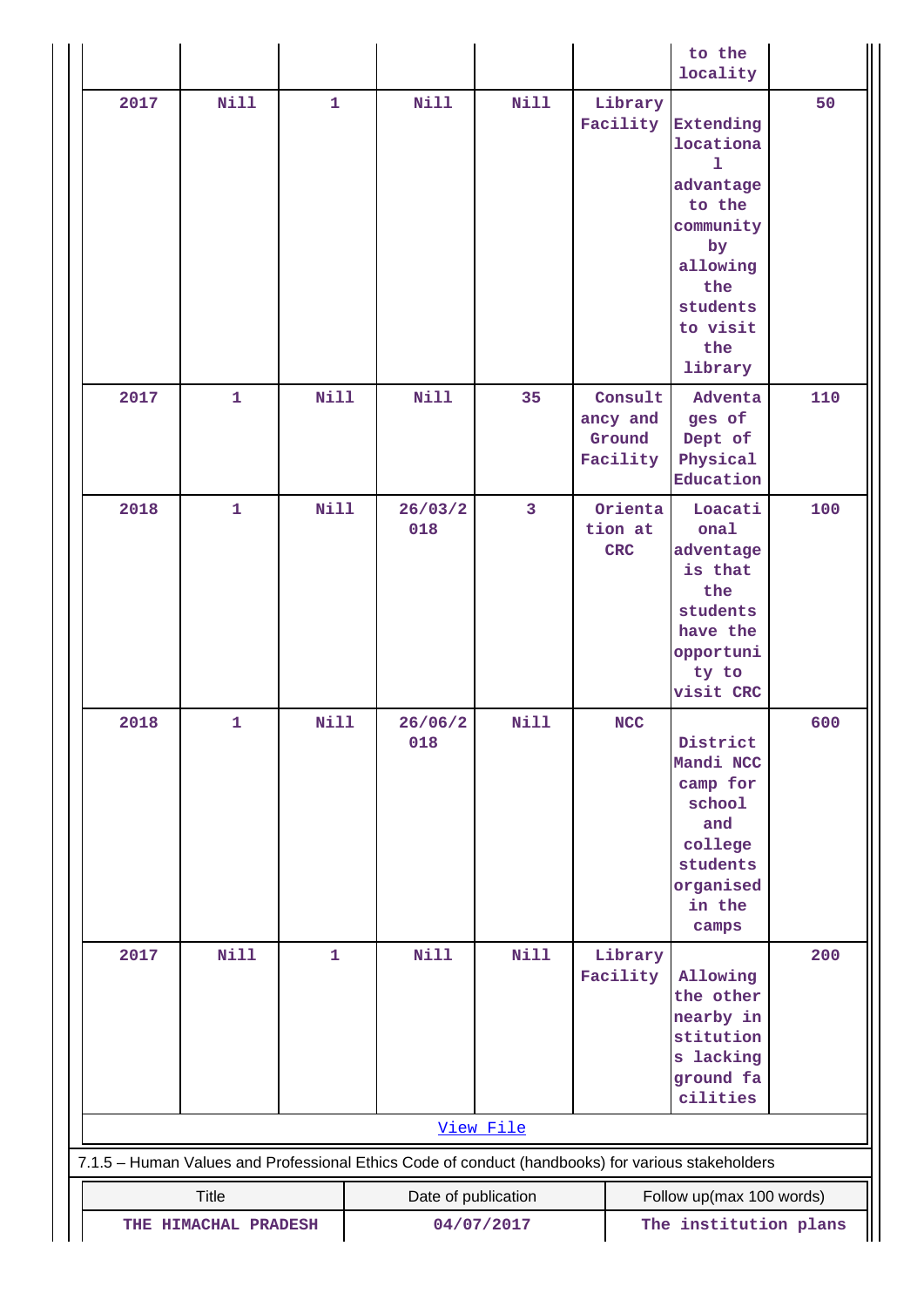| UNIVERSITY ACT, 1970 | and organizes appropriate |
|----------------------|---------------------------|
|                      | activities to increase    |
|                      | consciousness about       |
|                      | national identities and   |
|                      | symbols Fundamental       |
|                      | Duties and Rights of      |
|                      | Indian citizens and other |
|                      | constitutional            |
|                      | obligations Number of     |
|                      | activities conducted for  |
|                      | promotion of universal    |
|                      | values (Truth, Righteous  |
|                      | conduct, Love,            |
|                      | NonViolence and peace)    |
|                      | national values, human    |
|                      | values, national          |
|                      | integration, communal     |
|                      | harmony and social        |
|                      | cohesion as well as for   |
|                      | observance of fundamental |
|                      | duties.                   |
|                      |                           |

#### 7.1.6 – Activities conducted for promotion of universal Values and Ethics

| Activity                                                        | <b>Duration From</b> | Duration To | Number of participants |  |  |  |
|-----------------------------------------------------------------|----------------------|-------------|------------------------|--|--|--|
| Awareness derive<br>on Swachh Bharat<br>Abhiyan<br>(29.07.2017) | 29/07/2017           | 29/07/2017  | 101                    |  |  |  |
| Swachhta Pakhwara                                               | 01/08/2017           | 15/08/2017  | 117                    |  |  |  |
| Oath taking on<br>Ekta and Sadhbhawna<br>Diwas                  | 31/10/2017           | 31/10/2017  | 146                    |  |  |  |
| Samrasta Diwas<br>Celebration                                   | 16/12/2017           | 16/12/2017  | 31                     |  |  |  |
| AIDS Awareness<br>Rally                                         | 01/12/2017           | 01/12/2017  | 79                     |  |  |  |
| World Environment<br>Day                                        | 05/06/2018           | 05/06/2018  | $22 \overline{)}$      |  |  |  |
| View File                                                       |                      |             |                        |  |  |  |

7.1.7 – Initiatives taken by the institution to make the campus eco-friendly (at least five)

 **• Suitable arrangements are made for disposal of the waste by placing dustbins on each floor of different blocks and in the campus. • The students plant more and more trees and keep the campus clean. • Most of the students and staff use public transport and avoid their own vehicles for transportation. • The college campus has been made plastic free • Large soakpit has been made for effluents from the Chemistry labs.**

### **7.2 – Best Practices**

7.2.1 – Describe at least two institutional best practices

 **Two Best Practices FIRST BEST PRACTICE Title: Employees' Welfare Scheme 2000: A Reflection of Security and Involvement Goal: To provide domiciliary medical reimbursement benefits and loan facility to the employees of the MLSM College and allied Institutions. Context: As the employees of 95 grant in aid and**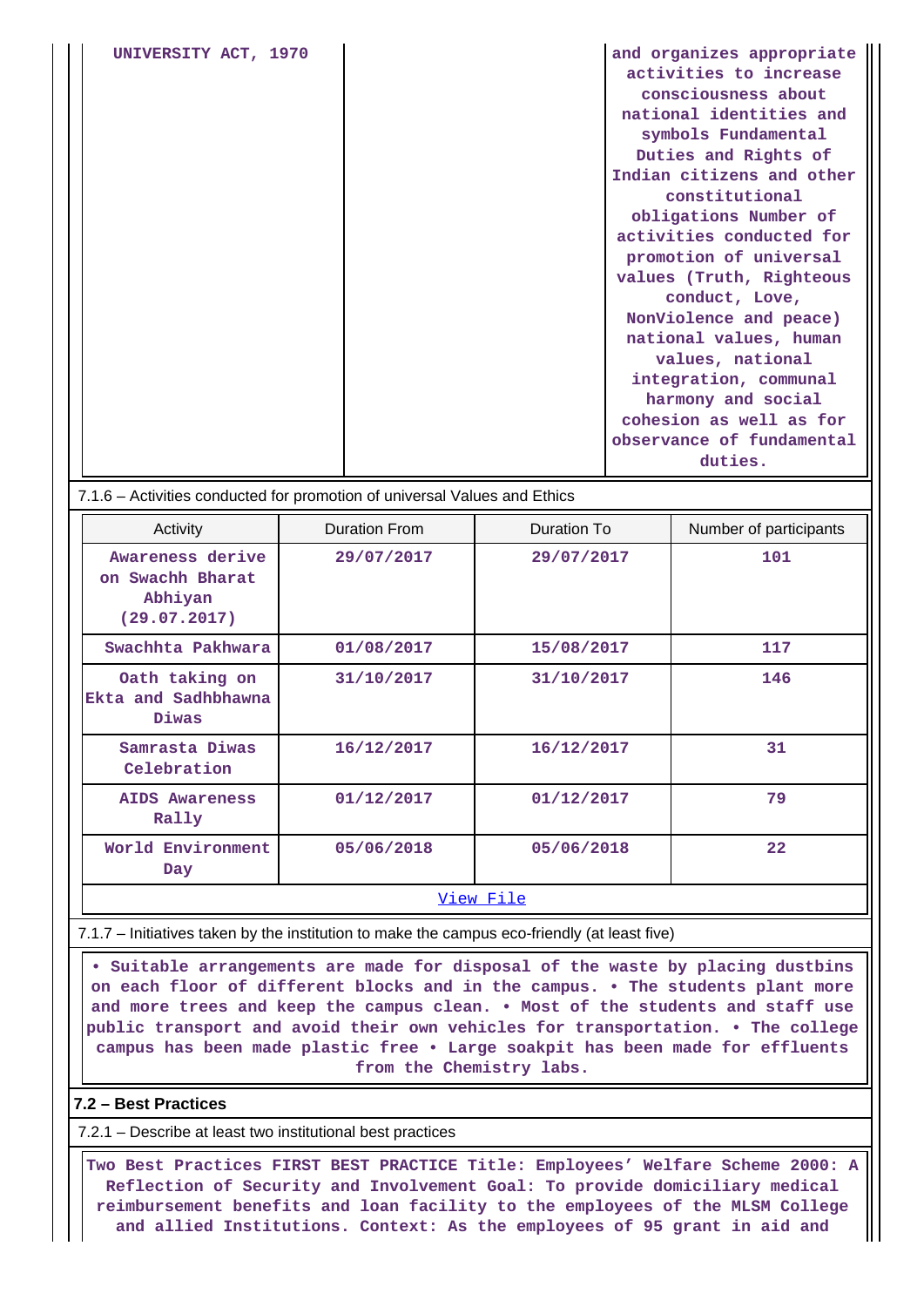**privately managed institutions were not entitled for Medical reimbursement, the college introduced employees' welfare scheme. which raised a sense of security, feeling of involvement and participation among the employees. Practice: Initially, the corpus for the scheme was contributed by the Managing Committee with a sum of Rs. 10 lac. In the beginning, the employees and the employer regularly contributed an amount of Rs 100 on the basis of 1: 4 which is now in the ratio of 1:1. The members of the scheme and their dependents are reimbursed any amount which the employee has to pay for medical emergencies on 100 basis as per government norms. The college adheres to all the welfare schemes of the state government such as GIS (Group Insurance Scheme) and EPF. To oversee the operation of the corpus the Managing Committee has appointed a three member committee consisting of the Principal of the College, the senior among the teacher representatives on the Managing Committee and the representative of the nonteaching staff on the Managing Committee. Out of the corpus, the amount specified under the rules can be utilized to sanction loans to the permanent employees who are members of this scheme at the rate of interest to be decided by the committee from time to time (simple interest). Evidence of success During the last five years, 11.5 employees claimed Medical reimbursement and 7.85 raised loan. Problems encountered: To check the Fake bills. SECOND BEST PRACTICE SPORTS AND CULTURE: A NECESSITY FOR HOLISTIC DEVELOPMENT GOAL To impart an education that will help the students in their holistic development. CONTEXT The college lays equal emphasis on curricular as well as sports and cultural activities which are an integral part of our vision for the students in today's complex and competitive world. PRACTICE For over forty years, our college has consistently maintained a tradition of excellence in sports and culture. Our sports persons have brought glory not only to the college but also to the H P University, state and the nation. It has participated in many sports, games cultural activities at state and national level. Recognizing the excellent performance of our students in the game of Boxing at the National level, the District Sports Council, Mandi, has designated this college as a Centre of Excellence for Boxing. EVIDENCE OF SUCCESS Our students have got highly commended and commended positions in Himachal Pradesh University Youth Festival and represented the H P University many times. Many students of this college have represented Himachal Pradesh University in InterVarsity Championships in various sports and games. PROBLEMS ENCOUNTERED AND RESOURCES REQUIRED Lack of adequate financial resources to establish and upgrade facilities and also provide proper nutrition to sportspersons.**

 Upload details of two best practices successfully implemented by the institution as per NAAC format in your institution website, provide the link

<https://www.mlsm.in/download/Two%20Best%20Practices.pdf>

#### **7.3 – Institutional Distinctiveness**

 7.3.1 – Provide the details of the performance of the institution in one area distinctive to its vision, priority and thrust in not more than 500 words

 **The college is striving to achieve the mission of the institution. The course curriculum, teaching methodology, participative governance, promotion of inclusiveness in higher education, sports and cultural activities are all continuous practices in the college. TITLE: SELF FINANCING COURSES: A PIONEER INSTITUTION GOAL To achieve academic excellence, as reflected in the vision and mission of the college, our college aims at imparting an education that produces intelligent, creative and sensitive human beings that can respond positively to the challenges of changing times. The college also believes that courses which help our students find productive employment will contribute positively to social enrichment. CONTEXT A larger number of educated youth of the state are not in a position to get meaningful employment without professional degrees. In the present era of liberalization, privatization and**